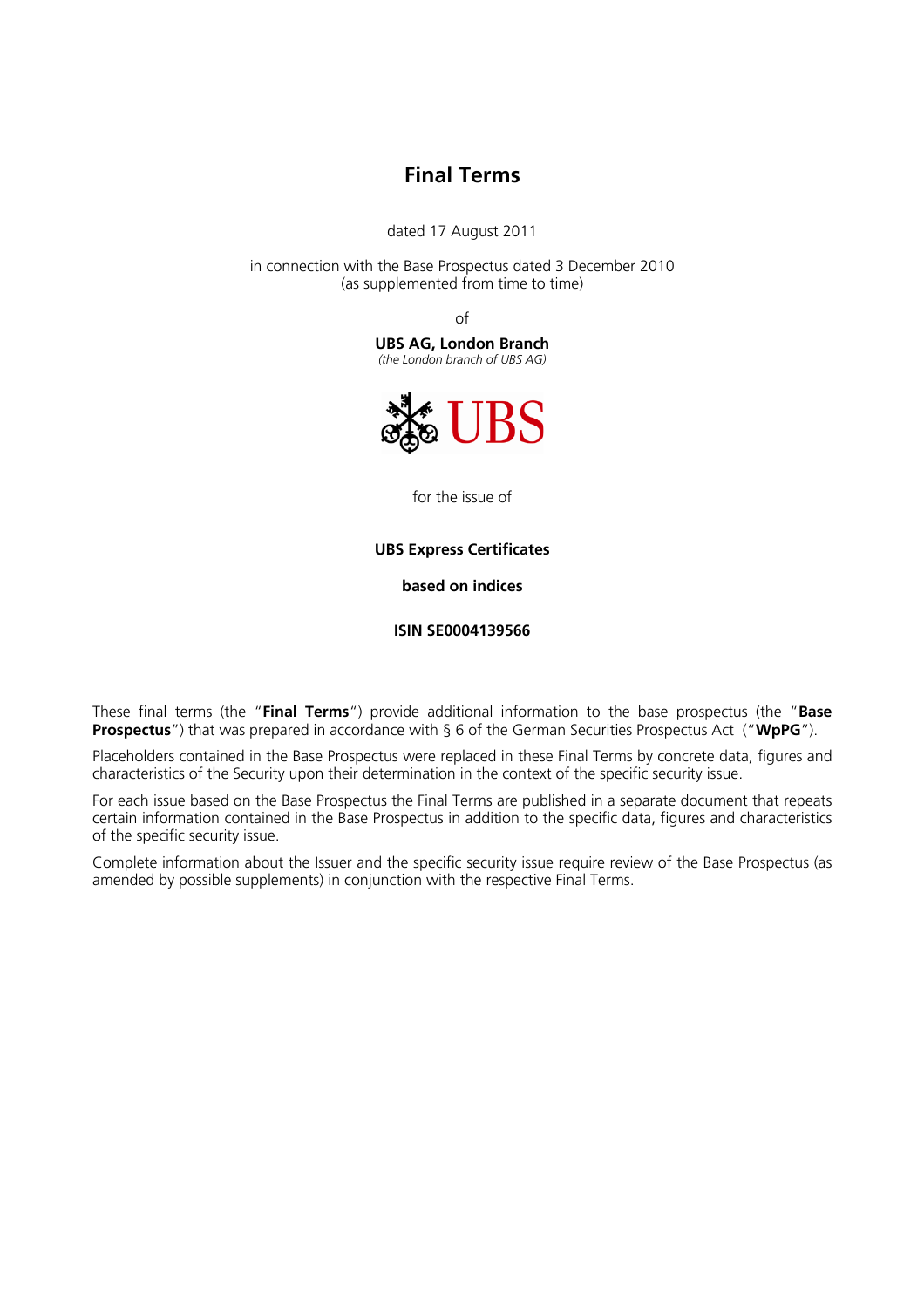# **TABLE OF CONTENTS**

# Page:

| $\mathbf{II}$ .<br>III.                             |  |
|-----------------------------------------------------|--|
|                                                     |  |
| $\mathbf{II}$ .<br>III.                             |  |
|                                                     |  |
|                                                     |  |
| $\mathbf{L}$<br>$\mathbf{II}$ .<br>III.             |  |
| $\mathbf{II}$ .<br>III.<br>IV.<br>V.<br>VI.<br>VII. |  |
|                                                     |  |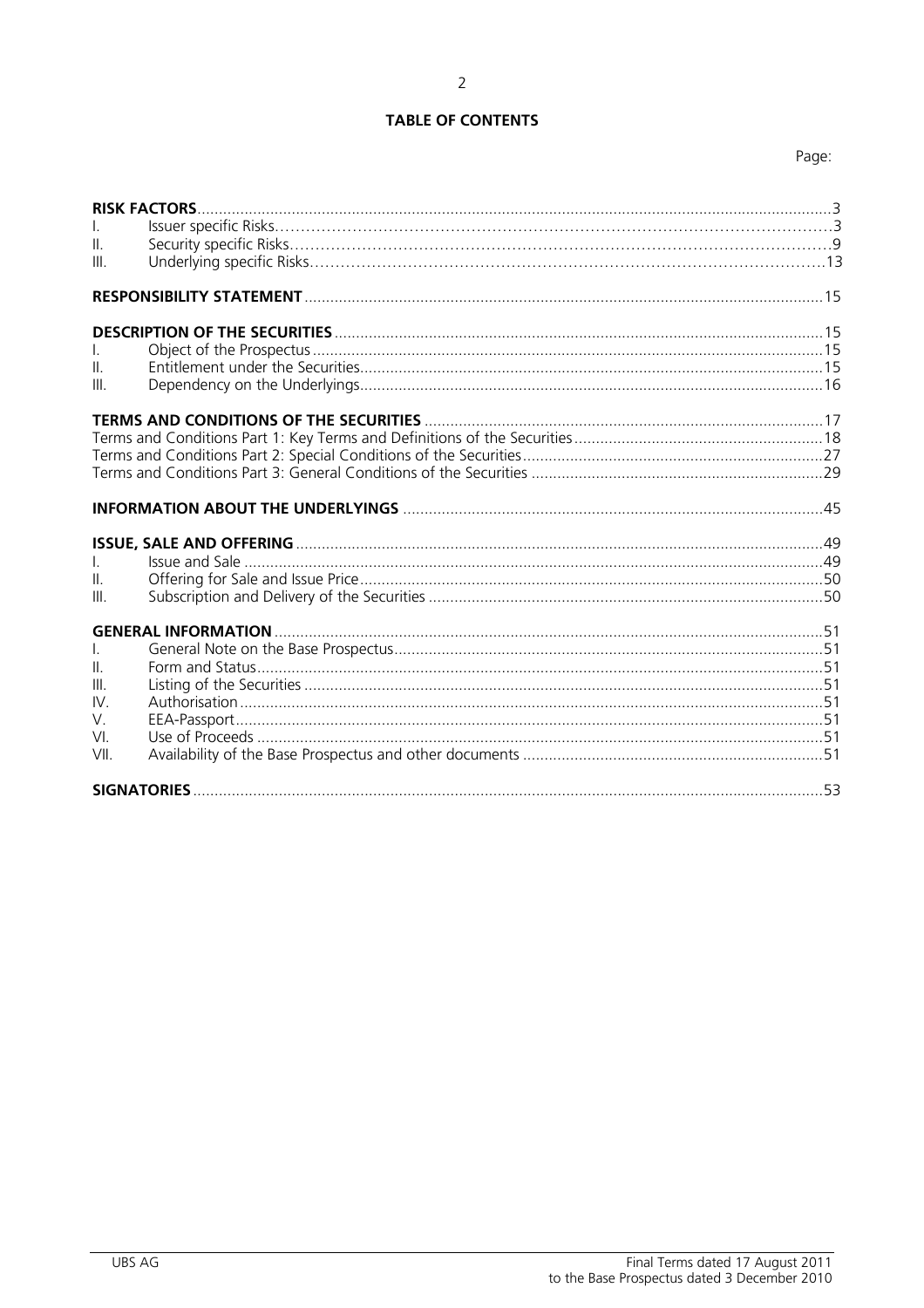# **RISK FACTORS**

The different risk factors associated with an investment in the Securities are outlined below. Which of these are relevant to the Securities issued under the Base Prospectus depends upon a number of interrelated factors, especially the type of Securities and of the Underlyings. Investments in the Securities should not be made until all the factors relevant to the Securities have been acknowledged and carefully considered. Terminology and expressions defined in the Conditions of the Securities shall have the same meaning when used herein. When making decisions relating to investments in the Securities, potential investors should consider all information contained in the Prospectus and, **if necessary, consult their legal, tax, financial or other advisor**.

# **I. Issuer specific Risks**

As a global financial services provider, the business activities of UBS are affected by the prevailing market situation. Different risk factors can impair the company's ability to implement business strategies and may have a direct, negative impact on earnings. Accordingly, UBS AG's revenues and earnings are and have been subject to fluctuations. The revenues and earnings figures from a specific period, thus, are not evidence of sustainable results. They can change from one year to the next and affect UBS AG's ability to achieve its strategic objectives.

## **General insolvency risk**

Each investor bears the general risk that the financial situation of the Issuer could deteriorate. The Securities constitute immediate, unsecured and unsubordinated obligations of the Issuer, which, in particular in the case of insolvency of the Issuer, rank *pari passu* with each other and all other current and future unsecured and unsubordinated obligations of the Issuer, with the exception of those that have priority due to mandatory statutory provisions. The obligations of the Issuer created by the Securities are not secured by a system of deposit guarantees or a compensation scheme. In case of an insolvency of the Issuer, Securityholders may, consequently, suffer a **total loss** of their investment in the Securities.

## **Potentially significant litigation risks**

The Issuer and other UBS Group companies operate in a legal and regulatory environment that exposes them to potentially significant litigation risks. As a result, UBS AG is involved in various disputes and legal proceedings, including litigation, arbitration, and regulatory and criminal investigations. Such cases are subject to many uncertainties, and their outcome often is difficult to predict, particularly in the earlier stages of a case. In certain circumstances, to avoid the expense and distraction of legal proceedings, UBS AG may based on a cost benefit analysis enter a settlement even though UBS AG denies any wrongdoing. UBS Group makes provisions for cases brought against it only when after seeking legal advice, in the opinion of management, it is probable that a liability exists, and the amount can be reasonably estimated. No provision is made for claims asserted against UBS Group that in the opinion of management are without merit and where it is not likely that UBS AG will be found liable.

# **Negative effect of downgrading of the Issuer's rating**

The general assessment of the Issuer's creditworthiness may affect the value of the Securities. This assessment generally depends on the ratings assigned to the Issuer or its affiliated companies by rating agencies such as Moody's, Fitch and Standard & Poor's.

# **UBS' reputation is key to the success of its business**

UBS' reputation has been severely damaged by its very large losses during the financial crisis and by the US cross-border matter. This has resulted in client attrition in different parts of UBS' business and has negatively affected UBS' financial performance. Restoring UBS' reputation is essential to maintaining its relationships with clients, investors, regulators and the general public, as well as with its employees. Accordingly, it is critical to the success of UBS' strategic plans. Reputational damage is difficult to reverse. The process is slow and success can be difficult to measure. UBS has taken what it believes are very important steps to restore its reputation, but it is possible that it will take longer to repair than UBS expects, particularly if further events were to occur that cause additional damage to UBS' reputation. Any failure to restore or further damage to UBS' reputation could have a material adverse effect on UBS' operational results and financial condition. Even if UBS' reputation is restored, UBS may not progress quickly enough to achieve its medium-term goals.

# **Regulatory changes may adversely affect UBS' business and ability to execute its strategic plans**

In the wake of the recent financial crisis, regulators and legislators are actively considering a wide range of measures designed to address the perceived causes of the crisis and to limit the systemic risks posed by major financial institutions.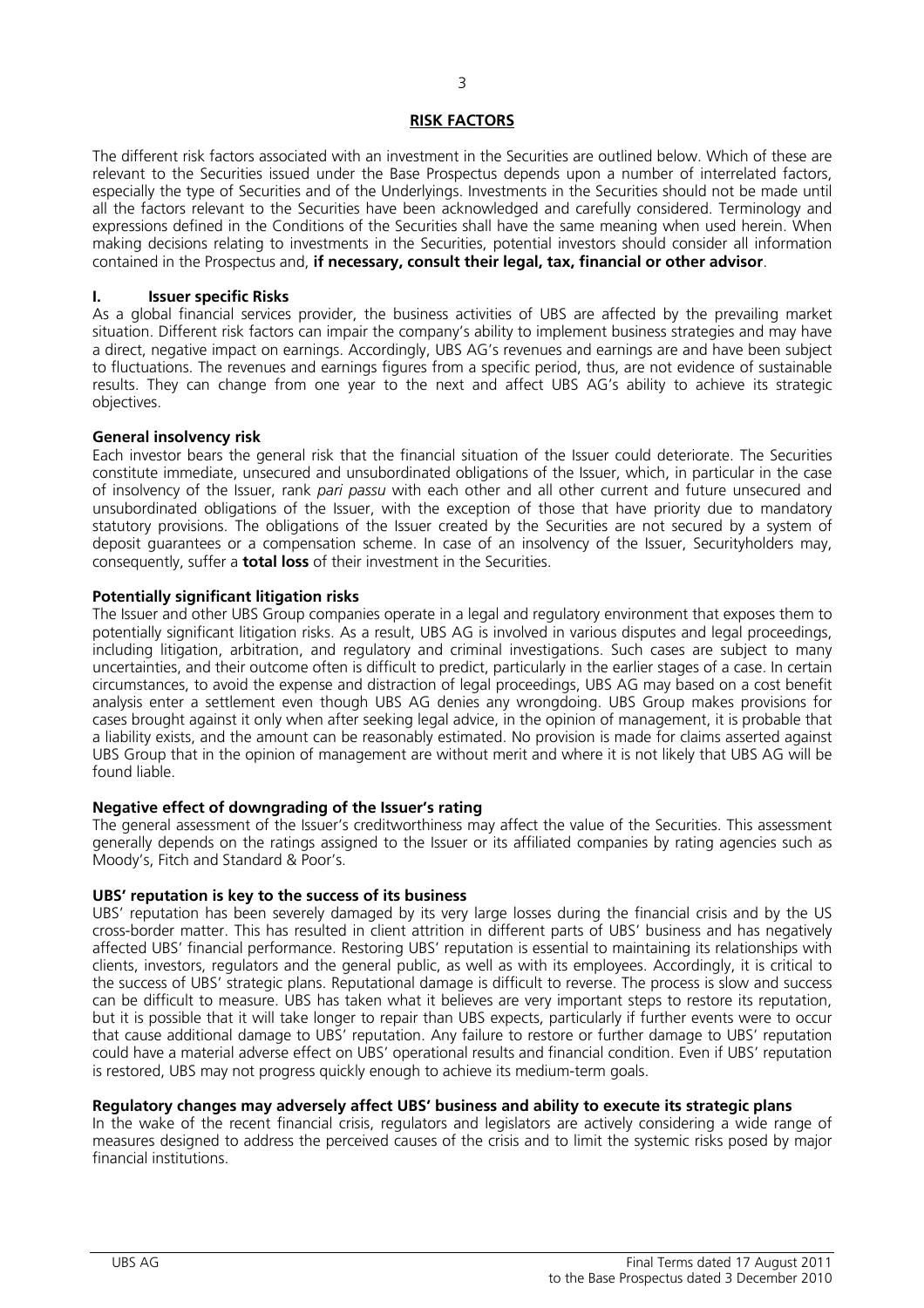Potential changes include:

- significantly higher regulatory capital requirements
- changes in the capital treatment of certain capital instruments issued by UBS and other banks
- changes in the calculation of risk-weighted assets
- new or significantly enhanced liquidity requirements
- requirements to maintain liquidity and capital in multiple jurisdictions where activities are conducted
- limitations on principal trading activities
- taxes and government fees that would effectively limit balance sheet growth
- a variety of measures constraining, taxing or imposing additional requirements relating to compensation
- requirements to adopt structural and other changes designed to make major financial institutions easier to wind down or disassemble
- outright size limitations

Notwithstanding attempts by regulators to coordinate their efforts, the proposals differ by jurisdiction, and enhanced regulation may be imposed in a manner that makes it more difficult to manage global institutions. Swiss authorities have expressed concern about the systemic risks posed by its two largest banks, particularly in relation to the size of the Swiss economy and governmental resources. This may lead to more stringent regulations applicable to major banks headquartered in Switzerland in comparison with those based elsewhere. The potential regulatory and legislative developments in Switzerland and in other jurisdictions in which UBS' has operations may have a material adverse effect on UBS' ability to execute its strategic plans, on the profitability or viability of certain business lines globally or in particular locations, and on UBS' ability to compete with other financial institutions. They could also have an impact on UBS' legal structure or UBS' business model.

## **UBS is exposed to possible further reduction in client assets in its wealth management and asset management businesses**

In 2008 and 2009, UBS experienced substantial net outflows of client assets in its wealth management and asset management businesses. This resulted from a number of different factors, including UBS' substantial losses, the damage to UBS' reputation, the loss of client advisors and developments concerning UBS' crossborder private banking business. As some of these factors can only be addressed over an extended period of time, UBS may continue to experience net outflows of client assets. This may adversely affect the results of UBS' wealth management and asset management businesses.

## **UBS holds proprietary risk positions that may be adversely affected by conditions in the financial markets**

UBS, like many other financial market participants, was severely affected by the financial crisis that began in 2007. The deterioration of financial markets since the beginning of the crisis was extremely severe by historical standards, and UBS recorded substantial losses on fixed income trading positions, particularly in 2008 and to a lesser extent in 2009. UBS has drastically reduced its risk exposures, in part due to transfers to a fund controlled by the SNB. UBS does, however, continue to hold sizeable legacy risk positions that are exposed to the general systemic and counterparty risks that were exacerbated by the financial crisis. The illiquidity of most of these legacy risk positions is likely to make it increasingly difficult to reduce UBS' exposures to them.

During the market crisis, UBS incurred large losses (realized and mark to market) on its holdings of securities related to the US residential mortgage market. Although UBS' exposure to that market was reduced dramatically in 2008 and 2009, UBS remains exposed to a smaller degree to such losses, most notably through monoline-insured positions. Monoline insurers have been adversely affected by their exposure to US residential mortgage-linked products, and UBS has recorded large credit valuation adjustments on its claims against them. If the financial condition of monoline insurers or their perceived creditworthiness deteriorates further, UBS would have to record further material credit valuation adjustments on the CDSs bought from them.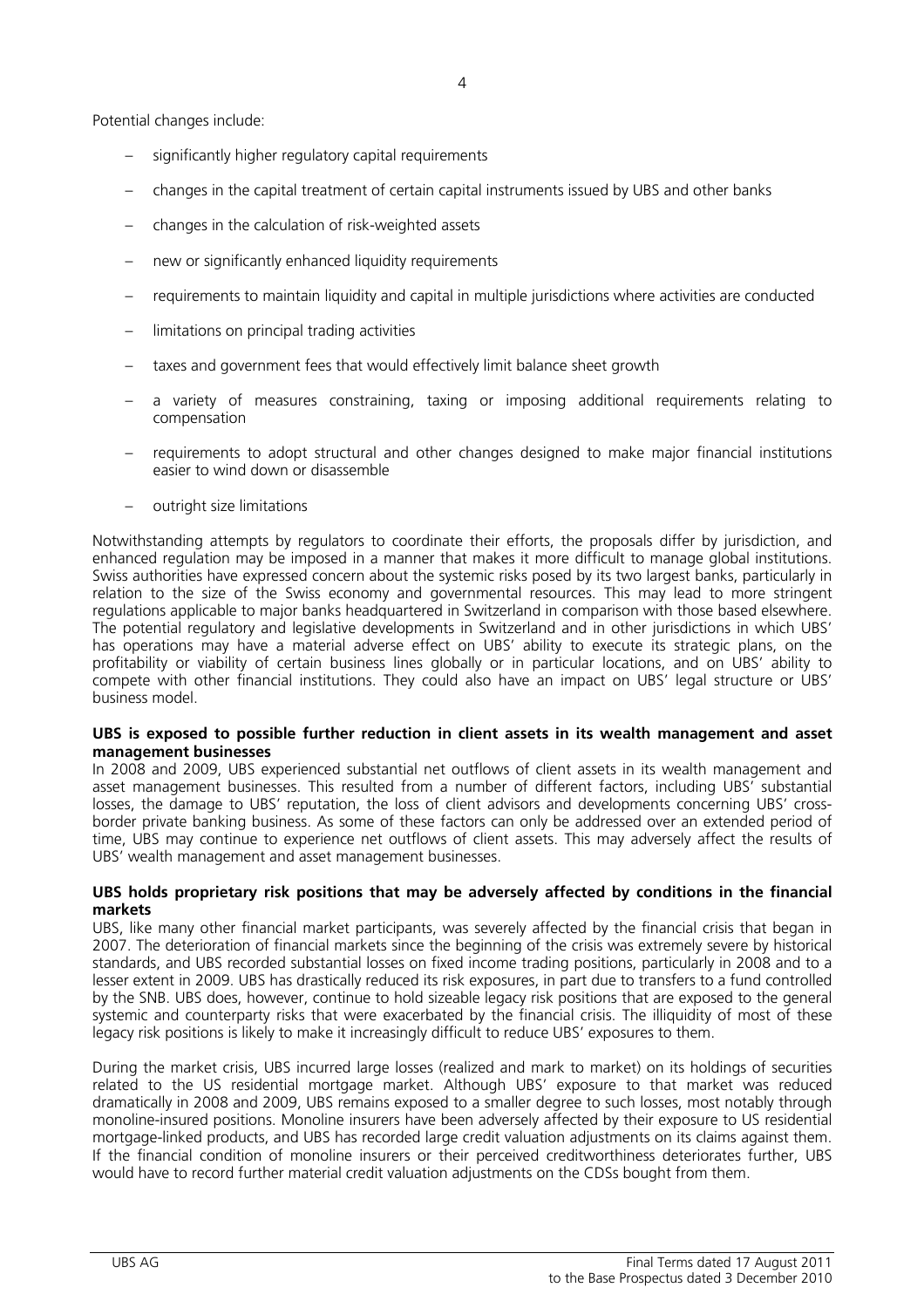The market dislocation also affected other asset classes. In 2008 and 2009, UBS recorded markdowns on other assets carried at fair value, including auction rate securities ("**ARS**"), leveraged finance commitments, commercial mortgages in the US and non-US mortgage-backed and asset-backed securities ("**ABS**"). UBS has a very large inventory of ARS, which is likely to increase as a result of its partially satisfied commitment to repurchase client-owned ARS. UBS holds positions related to real estate in countries other than the US, including a very substantial Swiss mortgage portfolio, and UBS could suffer losses on these positions. In addition, further market dislocation or continued weak financial conditions could result in further writedowns on UBS' assets carried at fair value or in the impairment of assets classified as or reclassified to loans or receivables. UBS is also exposed to risk in its prime brokerage, reverse repo and lombard lending activities, as the value or liquidity of the assets against which UBS provides financing may decline rapidly.

## **Performance in the financial services industry depends on the economic climate**

The financial services industry prospers in conditions of economic growth, stable geopolitical conditions, capital markets that are transparent, liquid and buoyant and positive investor sentiment. An economic downturn, inflation or a severe financial crisis (as seen in 2008 and to a lesser extent in 2009) can negatively affect UBS' revenues and ultimately UBS' capital base.

A market downturn can be precipitated by a number of factors, including geopolitical events, changes in monetary or fiscal policy, trade imbalances, natural disasters, pandemics, civil unrest, war or terrorism. Because financial markets are global and highly interconnected, even local and regional events can have widespread impact well beyond the countries in which they occur. A crisis could develop, regionally or globally, as a result of disruptions in emerging markets which are susceptible to macroeconomic and geopolitical developments, or as a result of the failure of a major market participant. As UBS' presence and business in emerging markets increases, UBS becomes more exposed to these risks. Adverse developments of this kind have affected UBS' businesses in a number of ways, and may continue to have further adverse effects on UBS' businesses as follows:

- a general reduction in business activity and market volumes would affect fees, commissions and margins from market-making and customer-driven transactions and activities;
- a market downturn is likely to reduce the volume and valuations of assets UBS manages on behalf of clients, reducing UBS' asset- and performance-based fees;
- reduced market liquidity limits trading and arbitrage opportunities and impedes UBS' ability to manage risks, impacting both trading income and performance-based fees;
- assets UBS owns and accounts for as investments or trading positions could continue to fall in value;
- impairments and defaults on credit exposures and on trading and investment positions could increase, and losses may be exacerbated by falling collateral values; and
- if individual countries impose restrictions on cross-border payments or other exchange or capital controls, UBS could suffer losses from enforced default by counterparties, be unable to access its own assets, or be impeded in – or prevented from – managing UBS' risks.

The developments mentioned above can affect the performance of both UBS' business units and of UBS as a whole. There is also a risk that the carrying value of goodwill of a business unit might suffer impairments and deferred tax assets levels may need to be adjusted.

In addition, interest rate increases triggered by central banks may adversely affect the economy and UBS' business and funding costs.

## **UBS is dependent upon its risk management and control processes to avoid or limit potential losses in its trading and counterparty credit businesses**

Controlled risk-taking is a major part of the business of a financial services firm. Credit is an integral part of many of UBS' retail, wealth management and Investment Bank activities. This includes lending, underwriting and derivatives businesses and positions. Changes in interest rates, equity prices, foreign exchange levels and other market fluctuations can adversely affect UBS' earnings. Some losses from risk-taking strategy, performance and responsibility activities are inevitable, but to be successful over time, UBS must balance the risks UBS takes against the returns it generates. UBS must therefore diligently identify, assess, manage and control its risks, not only in normal market conditions but also as they might develop under more extreme ("stressed") conditions, when concentrations of exposures can lead to severe losses.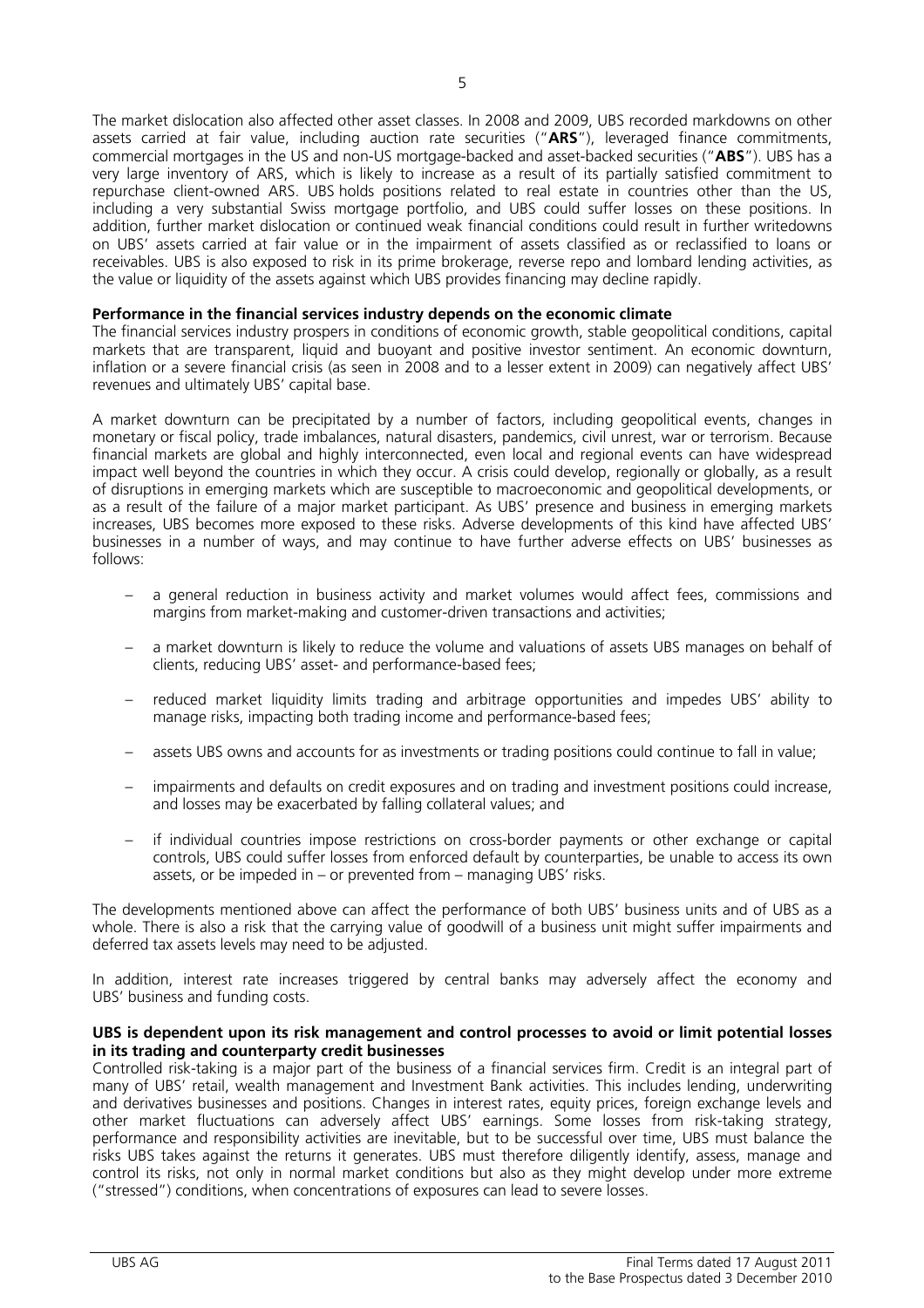As seen during the recent market crisis, UBS is not always able to prevent serious losses arising from extreme or sudden market events that are not anticipated by its risk measures and systems. Value-at-Risk ("**VaR**"), a statistical measure for market risk, is derived from historical market data, and thus by definition could not have predicted the losses seen in the stressed conditions in the past few years. Moreover, stress loss and concentration controls and the dimensions in which UBS aggregates risk to identify potentially highly correlated exposures proved to be inadequate. Notwithstanding the steps UBS has taken to strengthen its risk management and control framework, UBS could suffer further losses in the future if, for example:

- UBS does not fully identify the risks in its portfolio, in particular risk concentrations and correlated risks;
- UBS' assessment of the risks identified or UBS' response to negative trends proves to be inadequate or incorrect;
- markets move in ways that are unexpected in terms of their speed, direction, severity or correlation and UBS' ability to manage risks in the resultant environment is therefore affected;
- third parties to whom UBS has credit exposure or whose securities UBS holds for its own account are severely affected by events not anticipated by UBS' models, and UBS accordingly suffers defaults and impairments beyond the level implied by its risk assessment; or
- collateral or other security provided by UBS' counterparties proves inadequate to cover their obligations at the time of their default.

UBS also manages risk on behalf of its clients in UBS' asset and wealth management businesses. UBS' performance in these activities could be harmed by the same factors. If clients suffer losses or the performance of their assets held with UBS is not in line with relevant benchmarks against which clients assess investment performance, UBS may suffer reduced fee income and a decline in assets under management or withdrawal of mandates.

If UBS decides to support a fund or another investment that UBS sponsors in UBS' asset or wealth management business (such as the property fund to which Wealth Management & Swiss Bank has exposure) UBS might, depending on the facts and circumstances, incur charges that could increase to material levels.

Investment positions, such as equity holdings made as a part of strategic initiatives and seed investments made at the inception of funds UBS manages, may also be affected by market risk factors. These investments are often not liquid and are generally intended or required to be held beyond a normal trading horizon. They are subject to a distinct control framework. Deteriorations in the fair value of these positions would have a negative impact on UBS' earnings.

## **Valuations of certain assets rely on models. For some of the inputs to these models there is no observable source**

Where possible, UBS marks its trading book assets at their quoted market price in an active market. In the current environment, such price information is not available for certain instruments and UBS applies valuation techniques to measure such instruments. Valuation techniques use "market observable inputs" where available, derived from similar assets in similar and active markets, from recent transaction prices for comparable items or from other observable market data. For positions of which some or all of the reference data are not observable or have limited observability, UBS uses valuation models with nonmarket observable inputs. There is no single market standard for valuation models in this area. Such models have inherent limitations; different assumptions and inputs would generate different results, and these differences could have a significant impact on UBS' financial results. UBS regularly reviews and updates its valuation models to incorporate all factors that market participants would consider in setting a price, including factoring in current market conditions. Judgment is an important component of this process. Changes in model inputs or in the models themselves could have a material adverse effect on UBS' financial results.

# **Credit ratings and liquidity and funding management are critical to UBS' ongoing performance**

Moody's Investors Service, Fitch Ratings and Standard & Poor's lowered UBS' long-term credit rating several times in 2008 and 2009. Further reductions in UBS' credit rating could increase its funding costs, in particular with regard to funding from wholesale unsecured sources. Some of these downgrades have required UBS to make additional cash payments or post additional collateral, and additional reductions in the credit ratings could have similar effects. UBS' credit ratings also have an impact on the performance of its businesses. Along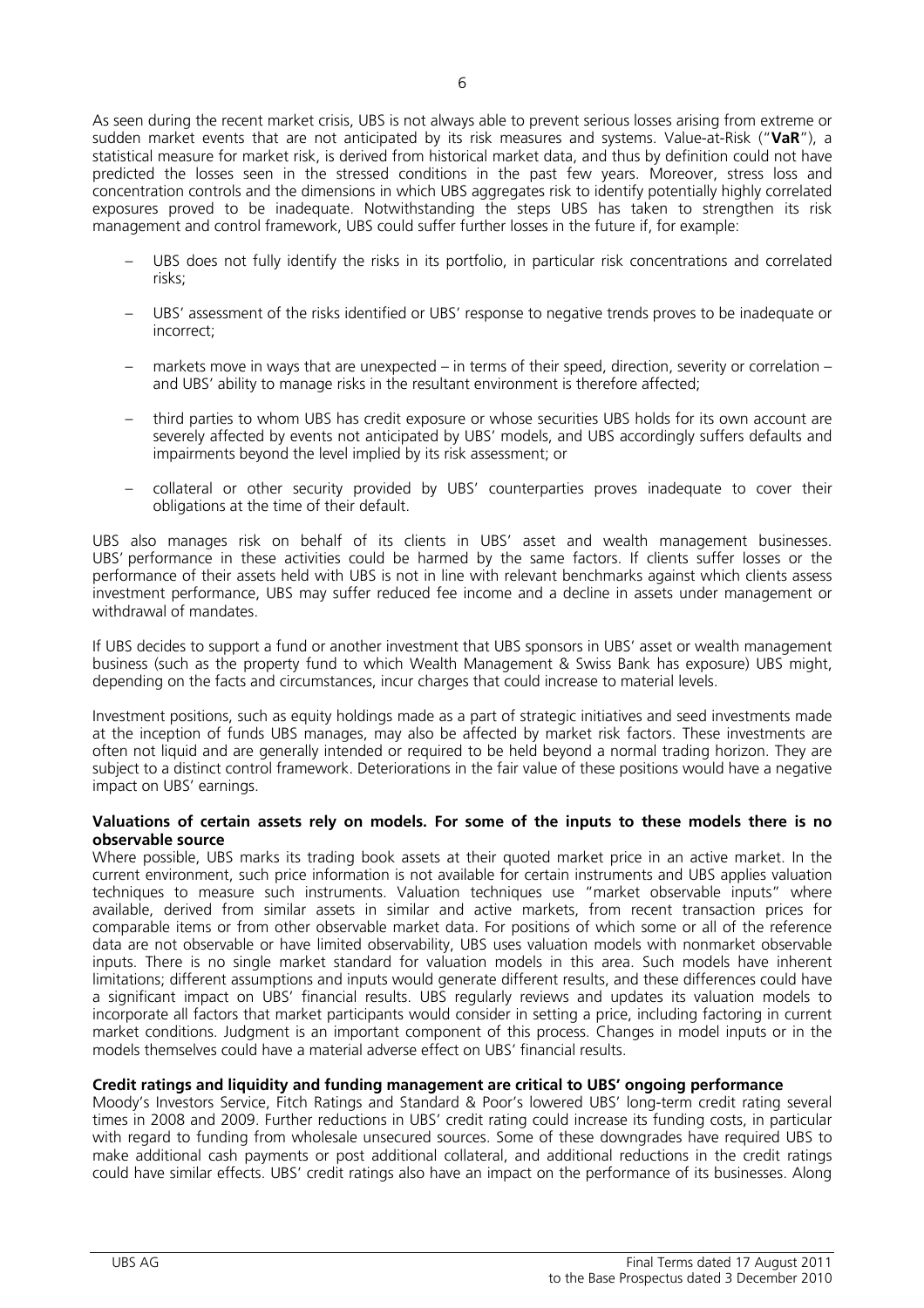with UBS' capital strength and reputation, UBS' credit ratings contribute to maintaining client and counterparty confidence in UBS.

A substantial part of UBS' liquidity and funding requirements is met using short-term unsecured funding sources, including wholesale and retail deposits and the regular issuance of money market securities. The volume of these funding sources has generally been stable, but may change in the future due, among other things, to general market strategy, performance and responsibility disruptions. Any such change could occur quickly and without notice. UBS may be required to maintain substantially higher levels of liquidity than has been UBS' usual practice due to possible changes in regulatory requirements. This could have an adverse impact on the attractiveness of certain lines of business, particularly in the Investment Bank, and may reduce UBS' overall ability to generate profits.

# **UBS' capital strength is important in supporting its client franchise**

UBS' capital position, as measured by the BIS tier 1 and total capital ratios, is determined by (i) risk-weighted assets ("**RWA**") (balance sheet, off-balance sheet and other market and operational risk positions, measured and risk-weighted according to regulatory criteria) and (ii) eligible capital. Both RWAs and eligible capital are subject to change. Eligible capital, for example, could experience a reduction resulting from financial losses, acquired goodwill or as a result of foreign exchange movements. RWAs, on the other hand, will be driven by UBS' business activities and by changes in the risk profile of these assets. They could furthermore be subject to a change in regulatory requirements or the interpretation thereof. For instance, substantial market volatility, a widening of credit spreads (the major driver of UBS' VaR), a change in regulatory treatment of certain positions, stronger foreign currencies, increased counterparty risk or a deterioration in the economic environment could result in a rise in RWAs or a change in capital requirements, thereby potentially reducing UBS' capital ratios. UBS is subject to regulatory capital requirements imposed by the Swiss Financial Market Supervisory Authority ("**FINMA**"), under which UBS has higher RWAs than would be the case under BIS guidelines. Forthcoming changes in the calculation of RWAs under FINMA requirements are expected to increase the level of UBS' RWAs and therefore have an adverse effect on UBS' capital ratios. In addition, FINMA has introduced a minimum leverage ratio which is being progressively implemented and will be fully applicable in 2013. Changes by FINMA in the tier 1 and total capital requirements or in the leverage ratio requirement, whether pertaining to the minimum levels required for large Swiss banks or to the calculation thereof (including changes made to implement the proposed Basel III standards), could have a material adverse effect on UBS' business and ability to execute its strategic plans or pay dividends in the future.

# **Operational risks may affect UBS' business**

All of UBS' businesses are dependent on its ability to process a large number of complex transactions across multiple and diverse markets in different currencies, and to comply with the requirements of the many different legal and regulatory regimes. UBS' operational risk management and control systems and processes are designed to help ensure that the risks associated with its activities, including those arising from process error, failed execution, unauthorized trading, fraud, systems failure and failure of security and physical protection, are appropriately controlled. If UBS' internal controls fail or prove ineffective in identifying and remedying such risks, UBS could suffer operational failures that might result in material losses.

# **Legal claims and regulatory risks and restrictions arise in the conduct of UBS' business**

In the ordinary course of UBS' business, UBS are subject to regulatory oversight and liability risk. UBS is involved in a variety of claims, disputes, legal proceedings and government investigations in jurisdictions where UBS is active. These types of proceedings expose UBS to substantial monetary damages and legal defense costs, injunctive relief and criminal and civil penalties, in addition to potential regulatory restrictions on UBS' businesses. The outcome of these matters cannot be predicted and they could adversely affect UBS' future business. UBS continues to be subject to government inquiries and investigations, and is involved in a number of litigations and disputes related to the financial crisis. These matters concern, among other things, UBS' valuations, accounting classifications, disclosures, investment suitability, writedowns, underwriting and contractual obligations, as well as UBS' role as an underwriter in securities offerings for other issuers.

UBS has been in active dialogue with its regulators concerning remedial actions that UBS is taking to address deficiencies in its risk management and control, funding and certain other processes and systems. UBS will for some time be subject to increased scrutiny by FINMA and UBS' other major regulators, and accordingly will be subject to regulatory measures that might affect the implementation of its strategic plans.

In February 2009, UBS entered into a Deferred Prosecution Agreement (DPA) with the US Department of Justice (DOJ) and a Consent Order with the US Securities and Exchange Commission in connection with UBS' crossborder private banking services provided to US private clients. In addition, a petition for enforcement of a civil summons issued by the US Internal Revenue Service (IRS), seeking information concerning UBS' cross-border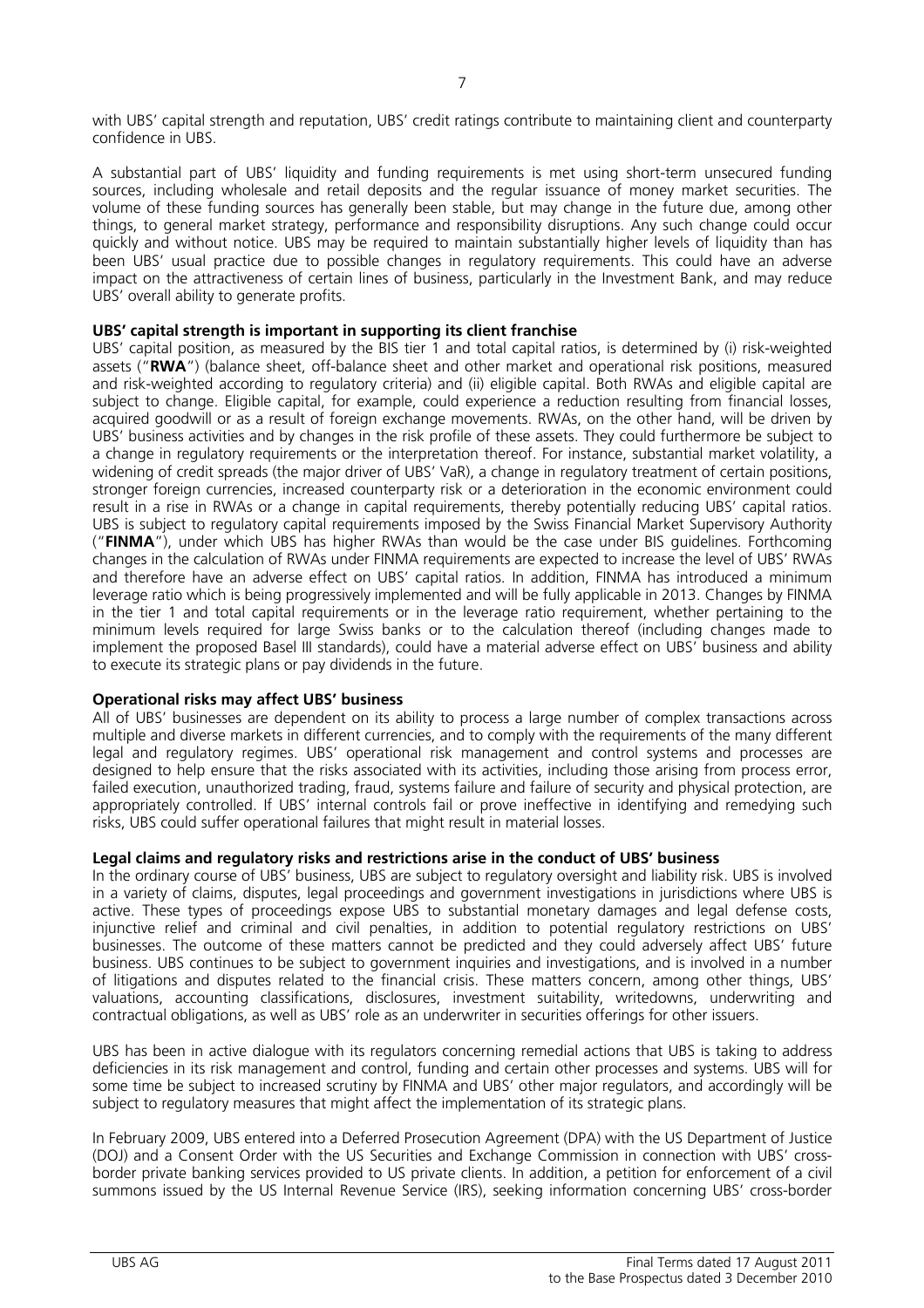business, including records located in Switzerland, was filed by the civil division of the DOJ. In August 2009, UBS entered into a settlement agreement with the IRS and the DOJ. Pursuant to this agreement and a related agreement between the US and Switzerland, the summons enforcement proceeding will be dismissed if certain requirements are satisfied. It is not yet clear what effect, if any, the recent Swiss court decision prohibiting the provision of certain UBS client data to the IRS may have on UBS' 2009 settlements with US authorities and UBS' businesses.

Tax and regulatory authorities in a number of other jurisdictions have also requested information relating to the cross-border wealth management services provided by UBS and other financial institutions. These governmental actions, and UBS' responses to them, could adversely affect the future profitability of UBS' international wealth management businesses.

## **UBS might be unable to identify or capture revenue or competitive opportunities, or retain and attract qualified employees**

The financial services industry is characterized by intense competition, continuous innovation, detailed (and sometimes fragmented) regulation and ongoing consolidation. UBS faces competition at the level of local markets and individual business lines, and from global financial institutions that are comparable in their size and breadth. Barriers to entry in individual markets are being eroded by new technology. UBS expects these trends to continue and competition to increase in the future.

UBS' competitive strength and market position could be eroded if UBS is unable to identify market trends and developments, does not respond to them by devising and implementing adequate business strategies or is unable to attract or retain the qualified people needed to carry them out. The changes recently introduced in UBS' balance sheet management, funding framework and risk management and control, as well as possible new or enhanced regulatory requirements, may constrain the revenue contribution of certain lines of business. For example, parts of the Investment Bank's fixed income, currencies and commodities (FICC) business may be affected as they require substantial funding and are capital-intensive.

Following the losses incurred in 2008, UBS significantly reduced the variable compensation granted to its employees for that year. This and other factors adversely affected UBS' ability to retain and attract key employees, which in turn negatively affected UBS' revenues in a number of business lines in 2009. The amount of variable compensation granted for 2009 was higher than in 2008, but the portion of variable compensation granted in the form of deferred shares was much higher than in the past, and the percentage of compensation deferred was higher than that of most of UBS' competitors. UBS continues to be subject to the risk that key employees will be attracted by competitors and decide to leave UBS, or that UBS may be less successful than UBS' competitors in attracting qualified employees. This risk also arises in connection with the increasing legislation, regulation and regulatory pressure relating to remuneration in general and variable compensation in particular. Although this affects many if not all of the major banks, the constraints are likely to differ by jurisdiction and therefore less regulated competitors may tend to have an advantage.

## **UBS' global presence exposes UBS to risks arising from being subject to different regulatory, legal and tax regimes, as well as from currency fluctuation**

UBS operates in more than 50 countries, earn income and hold assets and liabilities in many different currencies and is subject to many different legal, tax and regulatory regimes.

UBS' ability to execute its global strategy depends on obtaining and maintaining local regulatory approvals. This includes the approval of acquisitions or other transactions and the ability to obtain and maintain the necessary licenses to operate in local markets. Changes in local tax laws or regulations and their enforcement may affect the ability or the willingness of UBS' clients to do business with the bank, or the viability of UBS' strategies and business model. In UBS' financial accounts UBS accrues taxes, but the final effect of taxes on earnings is only determined after the completion of tax audits (which generally takes a number of years) or the expiration of statutes of limitations. In addition, changes in tax laws, judicial interpretation of tax laws or policies and practices of tax authorities could cause the amount of taxes ultimately paid by UBS to differ materially from the amount accrued.

Because UBS prepares its accounts in Swiss francs and a substantial portion of its assets, liabilities, assets under management, revenues and expenses are denominated in other currencies, changes in foreign exchange rates, particularly between the Swiss franc and the US dollar and to a much lesser extent between the Swiss franc and the Euro and UK sterling (US dollar income represents the major part of UBS' non-Swiss-franc income), have an effect on UBS' reported income and shareholders' equity.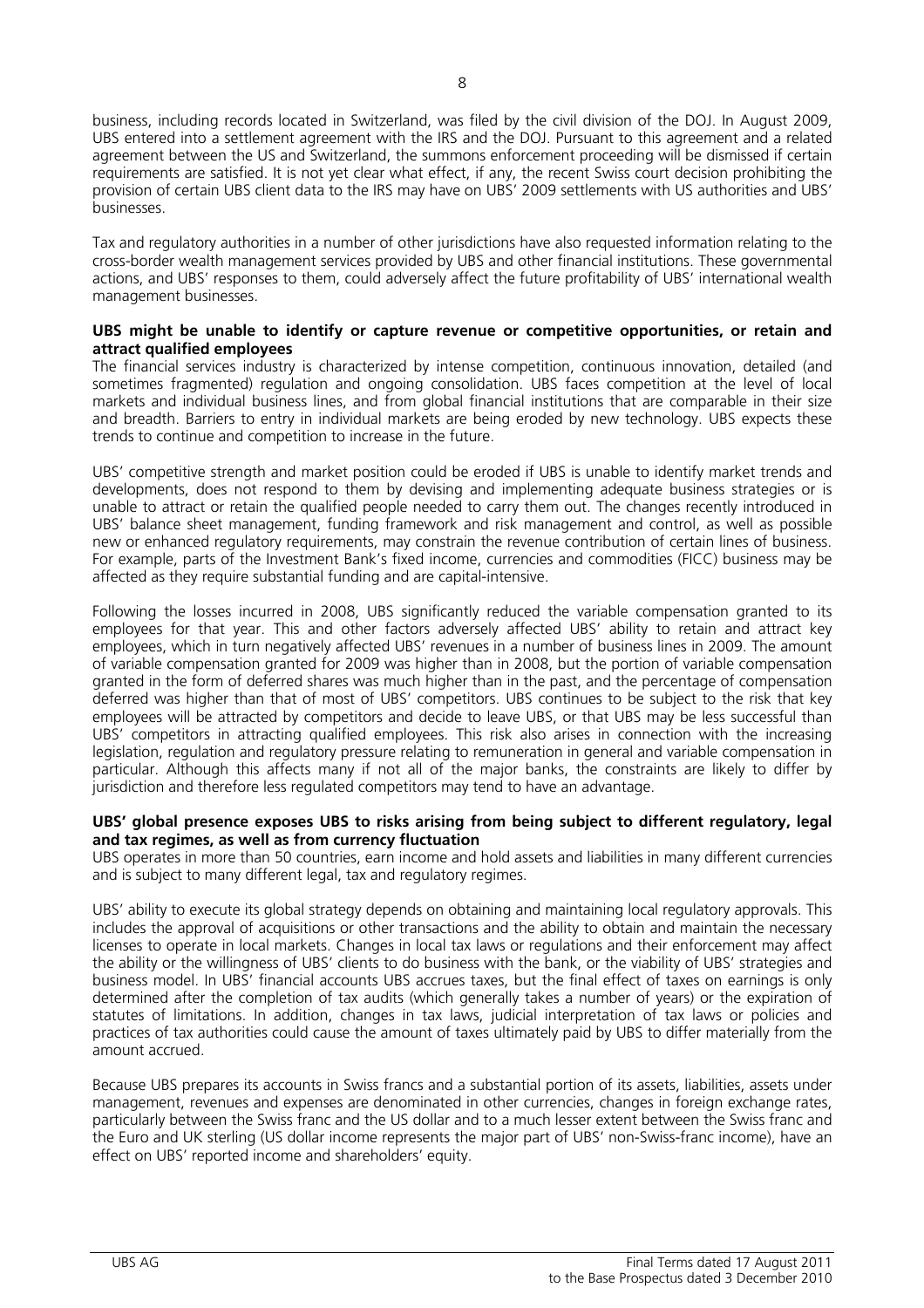# **Potential conflicts of interest**

The Issuer and affiliated companies may participate in transactions related to the Securities in some way, for their own account or for account of a client. Such transactions may not serve to benefit the Securityholders and may have a positive or negative effect on the value of the Underlyings and consequently on the value of the Securities. Furthermore, companies affiliated with the Issuer may become counterparties in hedging transactions relating to obligations of the Issuer stemming from the Securities. As a result, conflicts of interest can arise between companies affiliated with the Issuer, as well as between these companies and investors, in relation to obligations regarding the calculation of the price of the Securities and other associated determinations. In addition, the Issuer and its affiliates may act in other capacities with regard to the Securities, such as calculation agent, paying agent and administrative agent and/or index sponsor.

Furthermore, the Issuer and its affiliates may issue other derivative instruments relating to the Underlyings; introduction of such competing products may affect the value of the Securities. The Issuer and its affiliated companies may receive non-public information relating to the Underlyings, and neither the Issuer nor any of its affiliates undertakes to make this information available to Securityholders. In addition, one or more of the Issuer's affiliated companies may publish research reports on the Underlyings. Such activities could present conflicts of interest and may affect the value of the Securities.

Within the context of the offering and sale of the Securities, the Issuer or any of its affiliates may directly or indirectly pay fees in varying amounts to third parties, such as distributors or investment advisors, or receive payment of fees in varying amounts, including those levied in association with the distribution of the Securities, from third parties. Potential investors should be aware that the Issuer may retain fees in part or in full. The Issuer or, as the case may be, the Manager, upon request, will provide information on the amount of these fees.

# **II. Security specific Risks**

Investing in the Securities involves certain risks. Among others, these risks may take the form of equity market, commodity market, bond market, foreign exchange, interest rate, market volatility and economic and political risks and any combination of these and other risks. The important risks are presented briefly below. Prospective investors should be experienced with regard to transactions in instruments such as the Securities and in the Underlyings. **Prospective investors should understand the risks associated with an investment in the Securities and shall only reach an investment decision, after careful considerations with their legal, tax, financial and other advisors of (i) the suitability of an investment in the Securities in the light of their own particular financial, fiscal and other circumstances; (ii) the information set out in this document and (iii) the Underlyings.** An investment in the Securities should only be made after assessing the direction, timing and magnitude of potential future changes in the value of the Underlyings as the return of any such investment will be dependent, *inter alia*, upon such changes. More than one risk factor may have simultaneous effects with regard to the Securities, so that the effect of a particular risk factor is not predictable. In addition, more than one risk factor may have a compounding effect which may not be predictable. No assurance can be given with regard to the effect that any combination of risk factors may have on the value of the Securities.

Prospective investors of the Securities should recognise that the Securities **constitute a risk investment** which can lead to a **total loss** of their investment in the Securities. Potential investors must therefore be prepared and able to sustain a partial or even a **total loss** of the invested capital. Any investors interested in purchasing the Securities should assess their financial situation, to ensure that they are in a position to bear the **risks of loss** connected with the Securities.

None of the Securities vests a right to payment of fixed or variable interest or dividends and, as such, they **generate no regular income**. Therefore, potential reductions in the value of the Securities cannot be offset by any other income from the Securities.

**It is expressly recommended that potential investors familiarise themselves with the specific risk profile of the product type described in this Prospectus and seek the advice of a professional, if necessary.** 

# **1. Special risks related to specific features of the security structure**

Prior to investing in the Securities, prospective investors should note that the following special features of the Securities may have an impact on the value of the Securities or, as the case may be, on any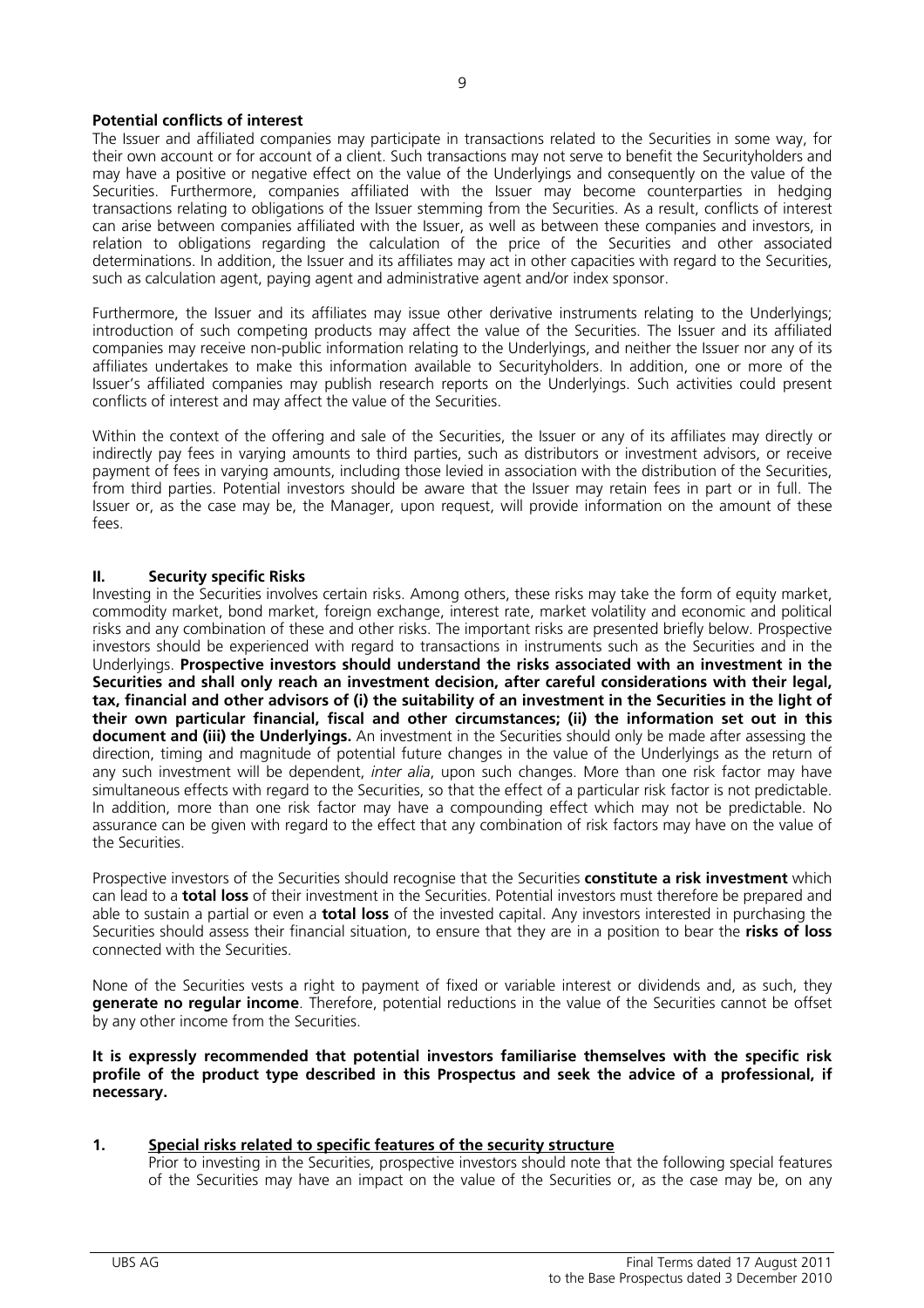amount, if any, payable according to the Conditions of the Securities and that the Securities accordingly have special risk profiles:

## **Effect of the express structure**

Prospective investors should consider that the Securities may according to the Conditions of the Securities under certain circumstances expire prior to the Maturity Date without any statement by the Issuer or the Securityholder being required, so-called express structure. In case the Securities expire prior to the Maturity Date, the Securityholder is entitled to demand the payment of an amount in relation to the early expiration. However, the Securityholder is not entitled to request any further payments on the Securities after the Early Expiration Date.

The Securityholder, therefore, bears the risk of not participating in the performance of the Underlyings to the expected extent and during the expected period and, therefore, receives less than its capital invested.

In the case of an early expiration of the Securities, the Securityholder also bears the so-called risk of reinvestment. The Securityholder may be able to re-invest any amount paid by the Issuer in the case of an early expiration, if any, at market conditions, which are less favourable than those existing prevailing at the time of the acquisition of the Securities.

## **Effect of the application of certain thresholds, barriers or levels**

Prospective investors should consider that the Redemption Amount, if any, under the Securities depends on whether the Price of the Underlying equals and/or falls below respectively exceeds certain thresholds, barriers or levels at a given time or within a given period as determined by the Conditions of the Securities.

## **Consequence of the linkage to the Relevant Underlying**

The calculation of the level of the Redemption Amount solely refers to the performance of the Relevant Underlying and, thereby, to the Underlying, showing the lowest performance with respect to the Settlement Price in relation to the Reference Level.

Prospective investors should, consequently, be aware that compared to Securities, which refer to only one underlying, the Securities show a higher exposure to loss. This risk may not be reduced by a positive performance of the remaining Underlyings, because the remaining Underlyings are not taken into account when calculating the level of the Redemption Amount.

# **2. Termination and Early Redemption at the option of the Issuer**

Potential investors in the Securities should furthermore be aware that the Issuer is pursuant to the Conditions of the Securities, entitled to terminate and redeem the Securities in total prior to the Maturity Date. In case the Issuer terminates and redeems the Securities prior to the Maturity Date, the Securityholder is entitled to demand the payment of an amount in relation to this early redemption. However, the Securityholder is not entitled to request any further payments on the Securities after the Termination Date or the Tax Termination Date, as the case may be.

The Securityholder, therefore, bears the risk of not participating in the performance of the Underlyings to the expected extent and during the expected period and, therefore, receives less than its capital invested.

In the case of a termination the Issuer shall pay to each Securityholder an amount in the Redemption Currency with respect to each Security held by it, which is determined by the Calculation Agent at its reasonable discretion pursuant to § 317 of the BGB and, if applicable, considering the then prevailing Price of the Underlyings and the expenses of the Issuer caused by the termination, as the fair market price of a Security at the occurrence of the termination. When determining a fair market price of a Security, the Calculation Agent is entitled to consider all factors, including any adjustments of option contracts on the Underlyings, without being bound to any third party measures or assessments, in particular any measures or assessments of any futures or options exchange. Due to the fact that the Calculation Agent may take into consideration the market factors it considers to be relevant at its reasonable discretion pursuant to § 317 of the BGB without being bound to third party measures or assessments, it cannot be excluded that the amount determined by the Calculation Agent at its reasonable discretion pursuant to § 317 of the BGB as the fair market price of the Security at the occurrence of the termination - and, hence, the Termination Amount or, as the case may be, the Tax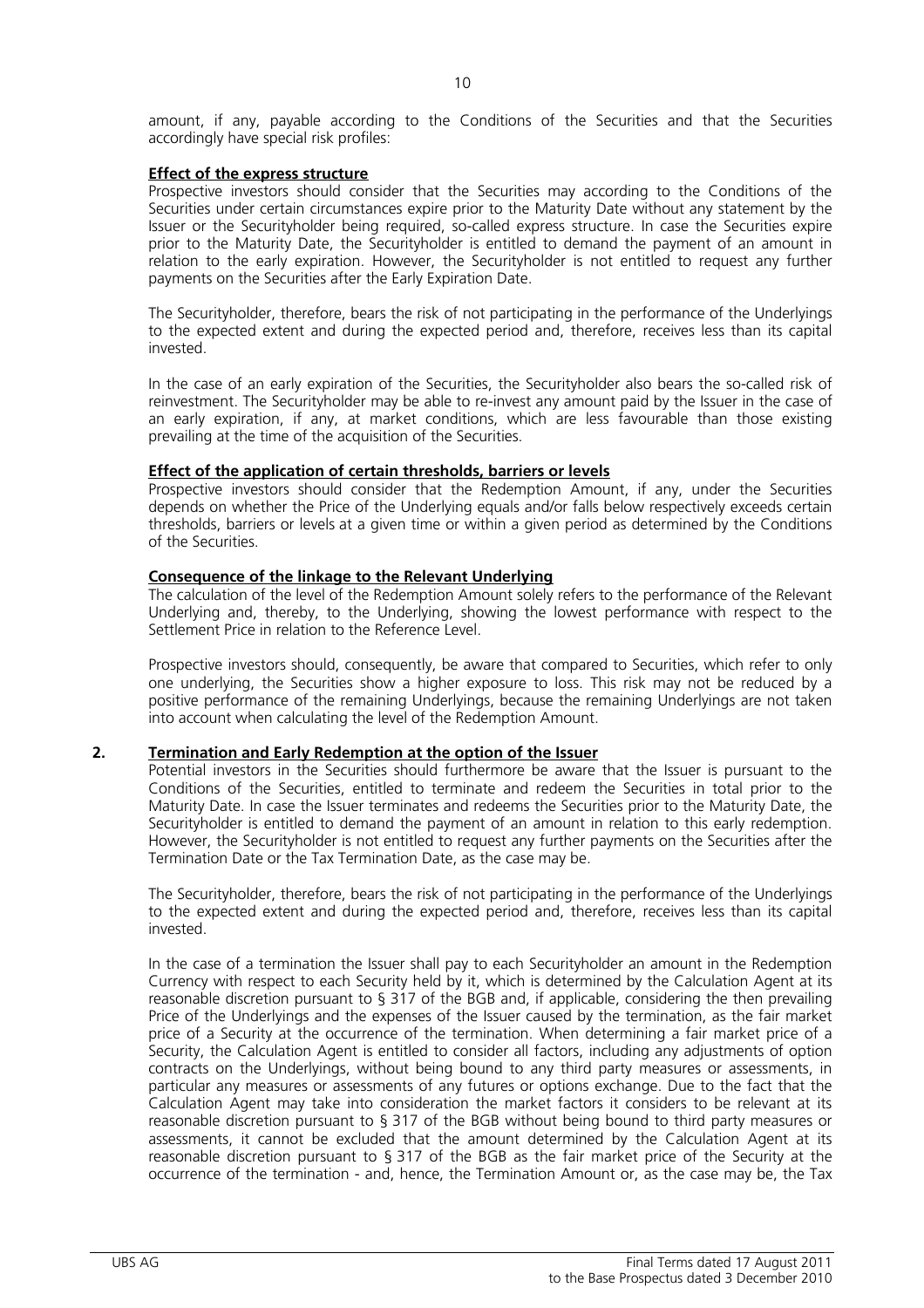In the case of a termination of the Securities by the Issuer, the Securityholder bears the risk of a reinvestment, *i.e.* the investor bears the risk that it will have to re-invest the Termination Amount or, as the case may be, the Tax Termination Amount, if any, paid by the Issuer in the case of termination at market conditions, which are less favourable than those existing prevailing at the time of the acquisition of the Securities.

# **3. No termination right of the Securityholders**

The Securityholders do not have a termination right and the Securities may, hence, not be terminated by the Securityholders during their term. Prior to the maturity of the Securities the realisation of the economic value of the Securities (or parts thereof), if any, is, consequently and except for the Issuer's termination and early redemption of the Securities, only possible by way of selling the Securities.

The selling of the Securities requires that market participants are willing to acquire the Securities at a certain price. In case that no market participants are readily available, the value of the Securities may not be realised. The Issuer is not obligated under the issuance of these Securities towards the Securityholders to compensate for or to repurchase the Securities.

# **4. Possible decline in the Price of the Underlyings after termination of the Securities**

In the event that the term of the Securities is terminated early by the Issuer pursuant to the Conditions of the Securities, potential investors of the Securities should note that any negative performance of the Price of the Underlyings between the announcement of the termination by the Issuer and the determination of the Price of the Underlyings relevant for calculation of the then payable Termination Amount or the Tax Termination Amount, as the case may be, are borne by the Securityholders.

# **5. Adverse impact of adjustments of the Security Right**

It cannot be excluded that certain events occur or certain measures are taken (by parties other than the Issuer) in relation to the Underlyings, which potentially lead to changes to the Underlyings or result in the underlying concept of the Underlyings being changed, so-called potential adjustment events. In the case of the occurrence of a potential adjustment event, the Issuer shall be entitled to effect adjustments according to the Conditions of the Securities to account for these events or measures. These adjustments might have a negative impact on the value of the Securities.

# **6. Other factors affecting the value**

The value of a Security is determined not only by changes in the Price of the Underlyings, but also by a number of other factors. Since several risk factors may have simultaneous effects on the Securities, the effect of a particular risk factor cannot be predicted. In addition, several risk factors may have a compounding effect which may not be predictable. No assurance can be given with regard to the effect that any combination of risk factors may have on the value of the Securities.

These factors include the term of the Securities, the frequency and intensity of price fluctuations (volatility), as well as the prevailing interest rate and dividend levels. A decline in the value of the Security may therefore occur even if the Price of the Underlyings remains constant.

Prospective investors of the Securities should be aware that an investment in the Securities involves a valuation risk with regard to the Underlyings. They should have experience with transactions in securities with a value derived from the Underlyings. The value of the Underlyings may vary over time and may increase or decrease by reference to a variety of factors which may include UBS corporate action, macro economic factors and speculation. In addition, the historical performance of the Underlyings is not an indication of their future performance. Changes in the market price of the Underlyings will affect the trading price of the Securities, and it is impossible to predict whether the market price of the Underlyings will rise or fall.

# **7. Effect of ancillary costs**

Commissions and other transaction costs incurred in connection with the purchase or sale of Securities may result in charges, particularly in combination with a low order value, **which can substantially reduce any Redemption Amount, if any, to be paid under the Securities.** Before acquiring a Security, prospective investors should therefore inform themselves of all costs incurred through the purchase or sale of the Security, including any costs charged by their custodian banks upon purchase and maturity of the Securities.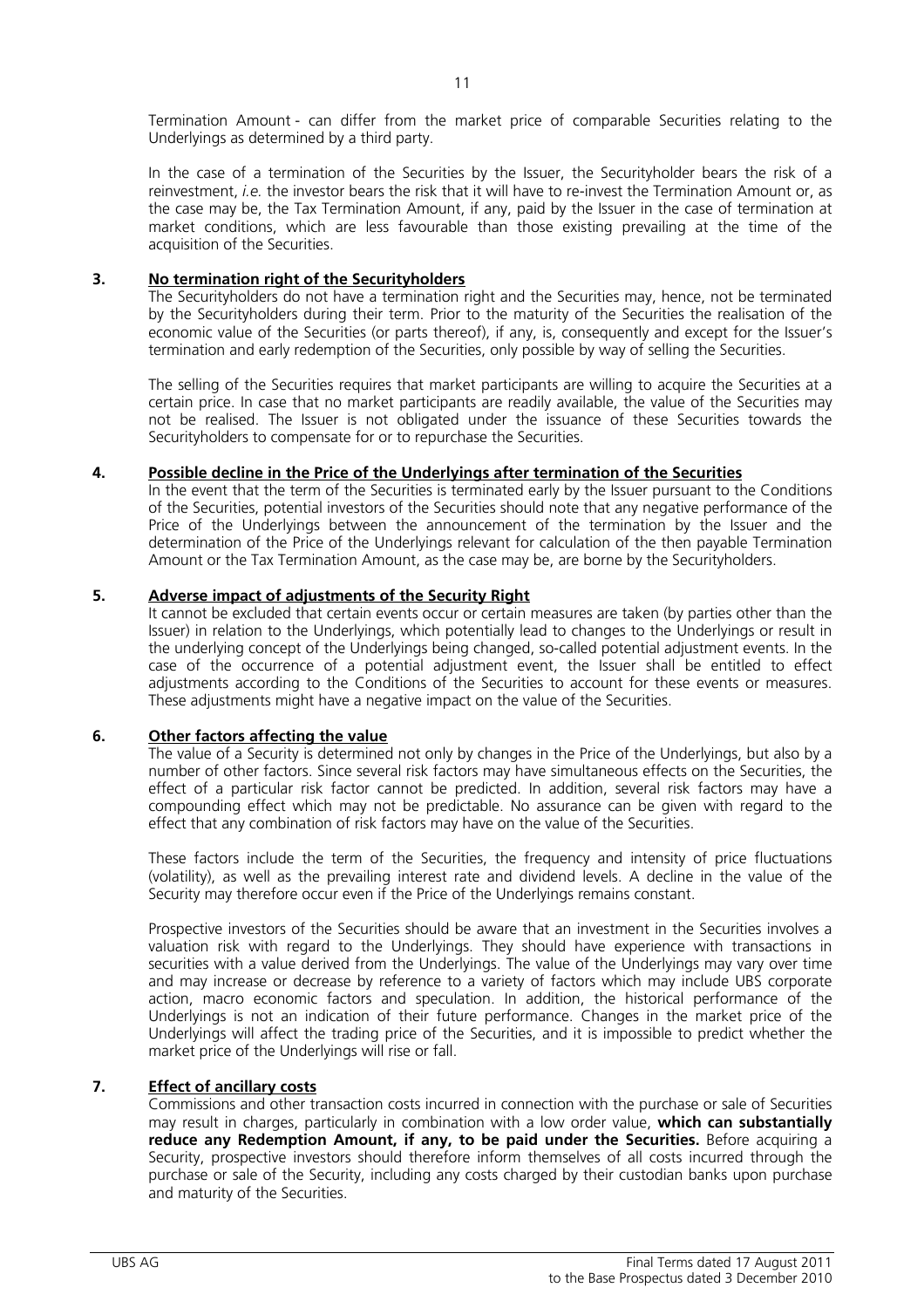# **8. Transactions to offset or limit risk**

Prospective investors of the Securities should not rely on the ability to conclude transactions at any time during the term of the Securities that will allow them to offset or limit relevant risks. This depends on the market situation and the prevailing conditions. Transactions designed to offset or limit risks might only be possible at an unfavourable market price that will entail a loss for investors.

# **9. Trading in the Securities / Illiquidity**

It is not possible to predict if and to what extent a secondary market may develop in the Securities or at what price the Securities will trade in the secondary market or whether such market will be liquid or illiquid.

If so specified in this Prospectus, applications will be or have been made to the Security Exchange specified for admission or listing of the Securities. If the Securities are admitted or listed, no assurance is given that any such admission or listing will be maintained. The fact that the Securities are admitted to trading or listed does not necessarily denote greater liquidity than if this were not the case. If the Securities are not listed or traded on any exchange, pricing information for the Securities may be more difficult to obtain and the liquidity of the Securities may be adversely affected. The liquidity of the Securities may also be affected by restrictions on the purchase and sale of the Securities in some jurisdictions. Additionally, the Issuer has the right (but no obligation) to purchase Securities at any time and at any price in the open market or by tender or private agreement. Any Securities so purchased may be held or resold or surrendered for cancellation.

In addition, it cannot be excluded that the number of subscribed Securities is less than the Aggregate Nominal Amount of the Securities. There is the risk that due to the low volume of subscriptions in the Securities the liquidity of the Securities is lower than if all Securities were subscribed by investors.

The Manager intends, under normal market conditions, to provide bid and offer prices for the Securities of an issue on a regular basis. However, the Manager makes no firm commitment to the Issuer to provide liquidity by means of bid and offer prices for the Securities, and assumes no legal obligation to quote any such prices or with respect to the level or determination of such prices. **Potential investors therefore should not rely on the ability to sell Securities at a specific time or at a specific price.**

# **10. Representation and Custody of the Securities**

The Securities are issued in uncertificated and dematerialised book-entry form, and registered at the Clearing System for clearance and settlement. No physical notes, such as global temporary or permanent notes or definitive securities will be issued in respect of the Securities. The Securities are transferable in accordance with the relevant CA Rules. Such transfer becoming effective upon registration of the transfer in the records of the Clearing System. Securityholders will have to rely on the procedures of the Clearing System for transfer, payment and communication with the Issuer. Securityholders are not entitled to request the delivery of definitive securities. The Issuer shall be entitled to obtain from the Clearing System information based on the Clearing System's register regarding the Securities for the purpose of performing its obligations pursuant to the Securities.

**The Issuer shall not be held liable under any circumstances for any acts and omissions of any Clearing System or any other relevant clearing system as well as for any losses which might occur to a Securityholder out of such acts and omissions and for the records relating to, or payments made in respect of, beneficial interests in the Securities in book-entry form in particular.** 

# **11. Pricing of Securities**

Unlike most other securities the pricing of these Securities is regularly not based on the principle of offer and demand in relation to Securities, since the secondary market traders might quote independent bid and offer prices. This price calculation is based on price calculation models prevailing in the market, whereas the theoretical value of the Securities is, in principle, determined on the basis of the value of the Underlyings and the value of other features attached to the Securities, each of which features may, in economic terms, be represented by another derivative financial instrument.

The potentially quoted prices do not necessarily correspond to the Securities' intrinsic value as determined by a trader.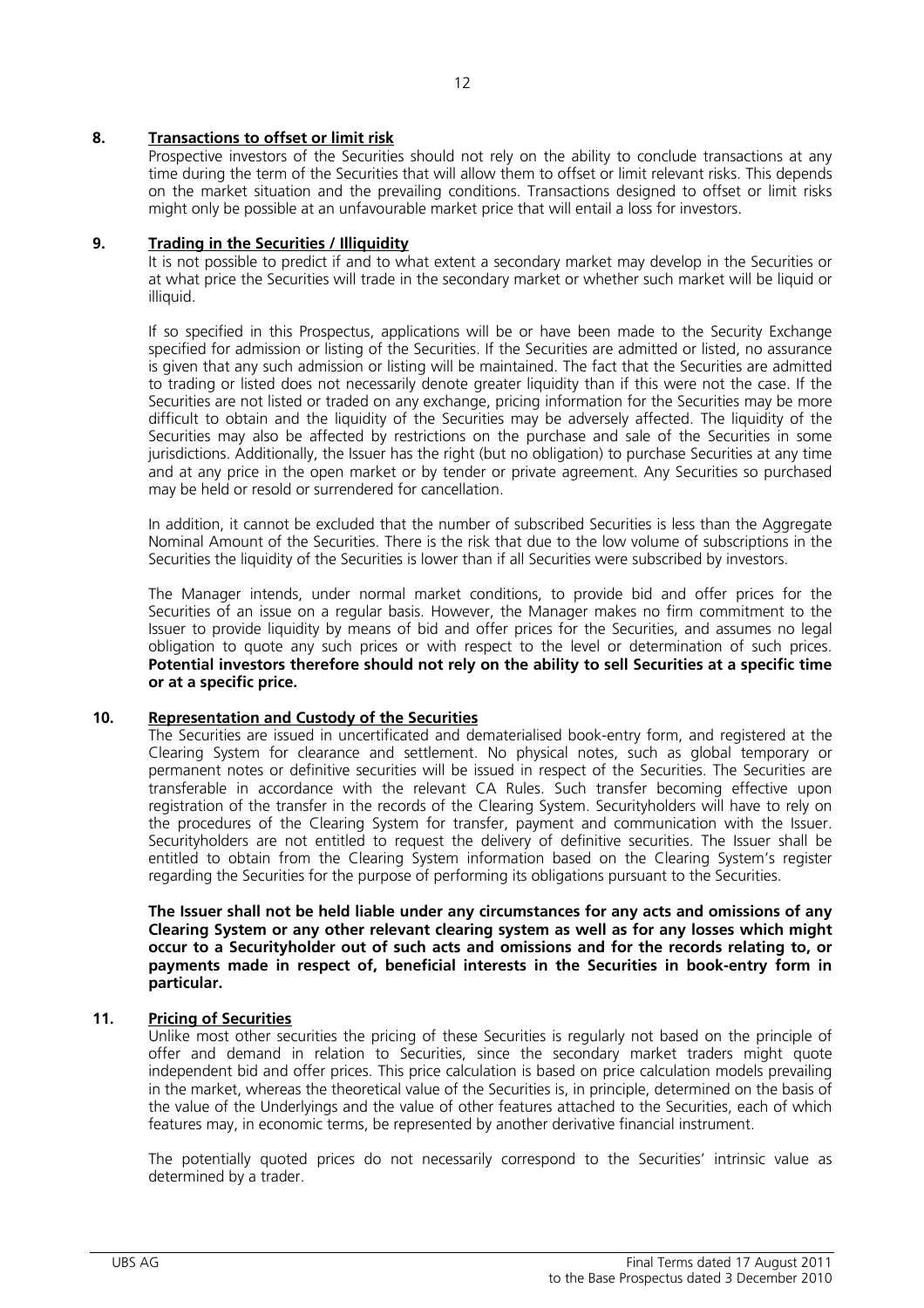# **12. Expansion of the spread between bid and offer prices**

In special market situations, where the Issuer is completely unable to conclude hedging transactions, or where such transactions are very difficult to conclude, the spread between the bid and offer prices may be temporarily expanded, in order to limit the economic risks to the Issuer. Therefore, Securityholders who wish to sell their Securities via a stock exchange or in the over-the-counter trading might sell at a price considerably lower than the actual price of the Securities at the time of their sale.

# **13. Borrowed funds**

If the purchase of Securities is financed by borrowed funds and investors' expectations are not met, they not only suffer the loss incurred under the Securities, but in addition also have to pay interest on and repay the loan. This produces a substantial increase in investors' risk of loss. Investors of Securities should never rely on being able to redeem and pay interest on the loan through gains from a Securities transaction. Rather, before financing the purchase of a Security with borrowed funds, the investors' financial situations should be assessed, as to their ability to pay interest on or redeem the loan immediately, even if they incur losses instead of the expected gains.

# **14. The effect on the Securities of hedging transactions by the Issuer**

The Issuer may use all or some of the proceeds received from the sale of the Securities to enter into hedging transactions relating to the risks incurred in issuing the Securities. In such a case, the Issuer or one of its affiliated companies may conclude transactions that correspond to the Issuer's obligations arising from the Securities. Generally speaking, this type of transaction will be concluded before or on the Issue Date of the Securities, although these transactions can also be concluded after the Securities have been issued. The Issuer or one of its affiliated companies may take the necessary steps for the closing out of any hedging transactions, on or prior to the relevant Valuation Date. It cannot be excluded that the Price of the Underlyings might, in certain cases, be affected by these transactions. In the case of Securities whose value depends on the occurrence of a specific event in relation to the Underlyings, entering into or closing out such hedging transactions may affect the likelihood of this event occurring or not occurring.

# **15. Changes in Taxation in relation to the Securities**

The considerations concerning the taxation of the Securities set forth in this Prospectus reflect the opinion of the Issuer on the basis of the legal situation identifiable as of the date hereof. However, a different tax treatment by the fiscal authorities and tax courts cannot be precluded. In addition, the tax considerations set forth in this Prospectus cannot be the sole basis for the assessment of an investment in the Securities from a tax point of view, as the individual circumstances of each investor also have to be taken into account. Therefore, the tax considerations set forth in this Prospectus are not to be deemed any form of definitive information or tax advice or any form of assurance or guarantee with respect to the occurrence of certain tax consequences. Each investor should seek the advice of his or her personal tax consultant before deciding whether to purchase the Securities.

Neither the Issuer nor the Manager assumes any responsibility vis-à-vis the Securityholders for the tax consequences of an investment in the Securities.

# **III. Underlying specific Risks**

Investing in the Securities also involves certain risks that are related to the Underlyings:

# **1. General risks related to the Underlyings**

Investors should be aware that some risks are related to the Underlyings in general:

# **Risk of fluctuations in value**

The performance of the Underlyings is subject to fluctuations. Therefore, Securityholders cannot foresee what consideration they can expect to receive for the Securities they hold on a certain day in the future. When the Securities are redeemed, exercised or otherwise disposed of on a certain day, they may be worth a lot less than if they were disposed of at a later or earlier point in time.

# **Uncertainty about the future performance of the Underlyings**

It is not possible to reliably predict the future performance of the Underlyings of the Securities. Likewise, the historical data of the Underlyings does also not allow for any conclusions to be drawn about the future performance of the Underlyings and the Securities.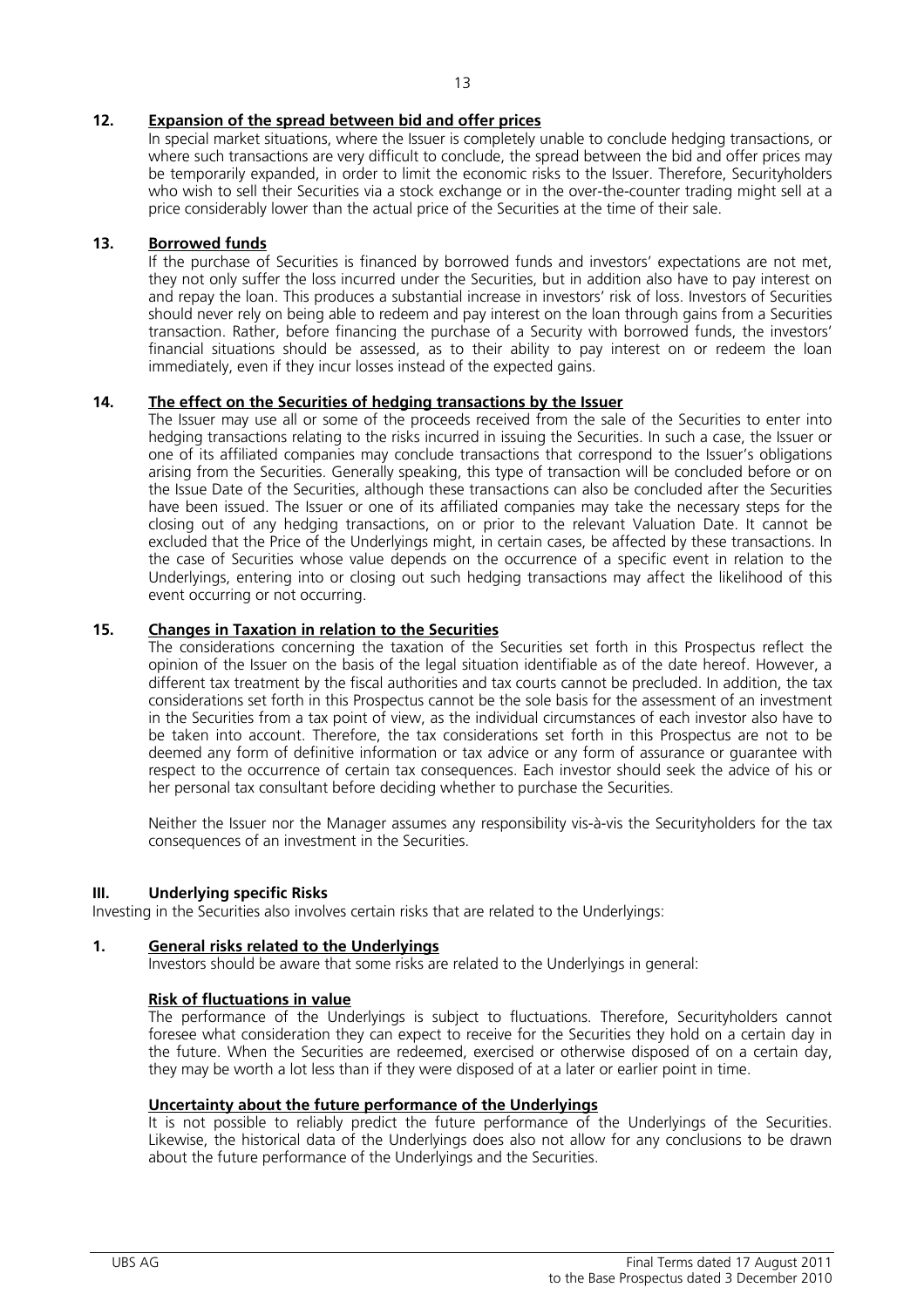# **2. Specific risks related to the Underlyings**

In addition, the following risks are specifically related to the Underlyings:

## **No influence of the Issuer**

The composition of the index used as an Underlying is determined by the index sponsor alone or in cooperation with other entities. The Issuer cannot influence the composition of the index.

In principle, the index sponsor is free to make changes to the composition or calculation of the index, which may have a negative effect on the performance of the Securities, or to permanently discontinue the calculation and publication of the index used as an Underlying without issuing a successor index.

Potential investors in the Securities should furthermore be aware that the Issuer is in case that the calculation and/or publication of the index used as an Underlying is permanently discontinued, pursuant to the Conditions of the Securities, entitled to terminate and redeem the Securities in total prior to the Maturity Date.

## **Dividends are not taken into account / price index**

The index used as an Underlying is calculated as a so-called price index, *i.e.* dividends or other distributions, if any, that are paid out from the index components are not taken into account when calculating the level of the index.

As a result, Securityholders do generally not participate in any dividends or other distributions paid on the shares contained in the index used as an Underlying.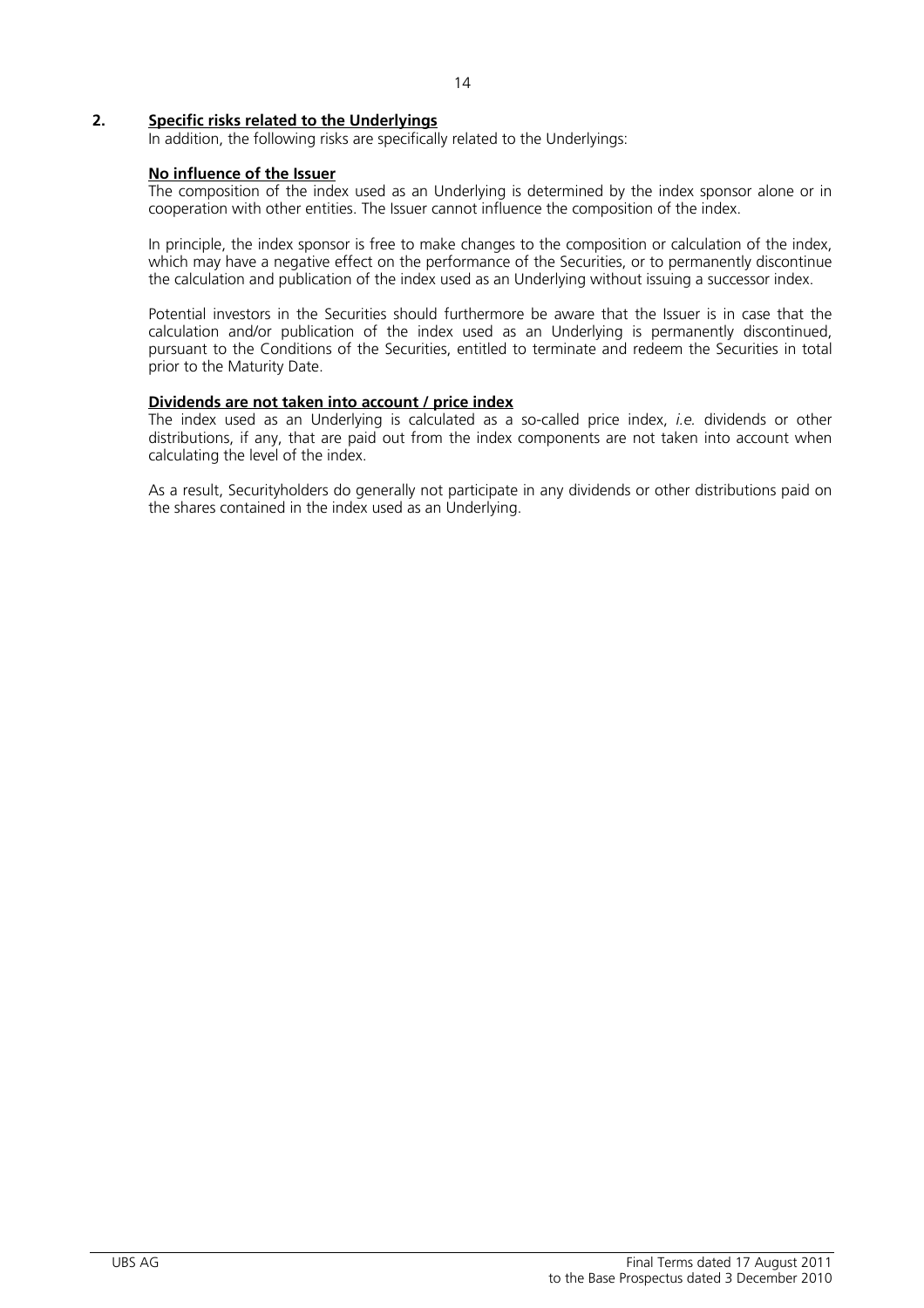# **RESPONSIBILITY STATEMENT**

UBS AG, having its registered offices at Bahnhofstrasse 45, 8001 Zurich, Switzerland, and Aeschenvorstadt 1, 4051 Basel, Switzerland, as Issuer accepts responsibility for the content of this Prospectus and declares that the information contained in this Prospectus is, to the best of its knowledge, accurate and that no material facts have been omitted.

Where this Prospectus contains information obtained from third parties, such information was reproduced accurately, and to the best knowledge of the Issuer - as far as it is able to ascertain from information provided or published by such third party - no facts have been omitted which would render the reproduced information inaccurate or misleading.

The Issuer is liable for the Summary including any translation thereof contained in this Prospectus, but only if the Summary is misleading, inaccurate or inconsistent when read together with the other parts of the Prospectus.

The Issuer accents that following the date of publication of this Prospectus, events and changes may occur, which render the information contained in this Prospectus incorrect or incomplete. Supplemental information will only be published as required by and in a manner stipulated in section 16 of the German Securities Prospectus Act (*Wertpapierprospektgesetz* - "**WpPG**") and, in the case of a listing of Securities at SIX Swiss Exchange ("**SIX**"), as required by and in a manner stipulated in the rules and regulations of SIX.

# **DESCRIPTION OF THE SECURITIES**

The following description of the Securities includes a description of the entitlement and further features of the Securities, as provided for in the Terms and Conditions of the Securities, and terms and expressions defined in other parts of the Prospectus and not otherwise defined in this "Description of the Securities" shall have the same meanings in this part of the Prospectus.

# **I. Object of the Prospectus**

The object of this Prospectus are UBS Express Certificates with the International Security Identification Number (as defined in the section "Key Terms and Definitions of the Securities"), issued by UBS AG, acting through its London Branch, in accordance with German law, and issued in the Aggregate Nominal Amount (as defined in the section "Key Terms and Definitions of the Securities").

The Securities are each based on indices (each an "**Underlying**" or, collectively, the "**Underlyings**", where the term "Underlying" shall also refer to all Underlyings<sub>(i=1)</sub> to  $_{(i=4)}$ ), as described in the sections "Key Terms and Definitions of the Securities" and "Information about the Underlyings".

The Securities expire – provided that the Securities are not terminated or expired early in accordance with the Conditions of the Securities – on the Expiration Date (as defined in the section "Key Terms and Definitions of the Securities").

# **II. Entitlement under the Securities**

With the purchase of each (1) Security, the investor acquires the right, under certain conditions and as provided for in the Conditions of the Securities, to demand from the Issuer the payment of a settlement amount in the Redemption Currency depending on the performance of the Underlyings (the "**Redemption Amount**") (the "**Security Right**") all as defined in the section "Key Terms and Definitions of the Securities".

The Securityholders shall not be entitled to any interim payments. None of the Securities vests a right to payment of fixed or variable interest or dividends and, as such, they **generate no regular income**. Therefore, potential reductions in the value of the Securities cannot be offset by any other income from the Securities.

All payments relating to the Securities are made in the Redemption Currency (as defined in the section "Key Terms and Definitions of the Securities").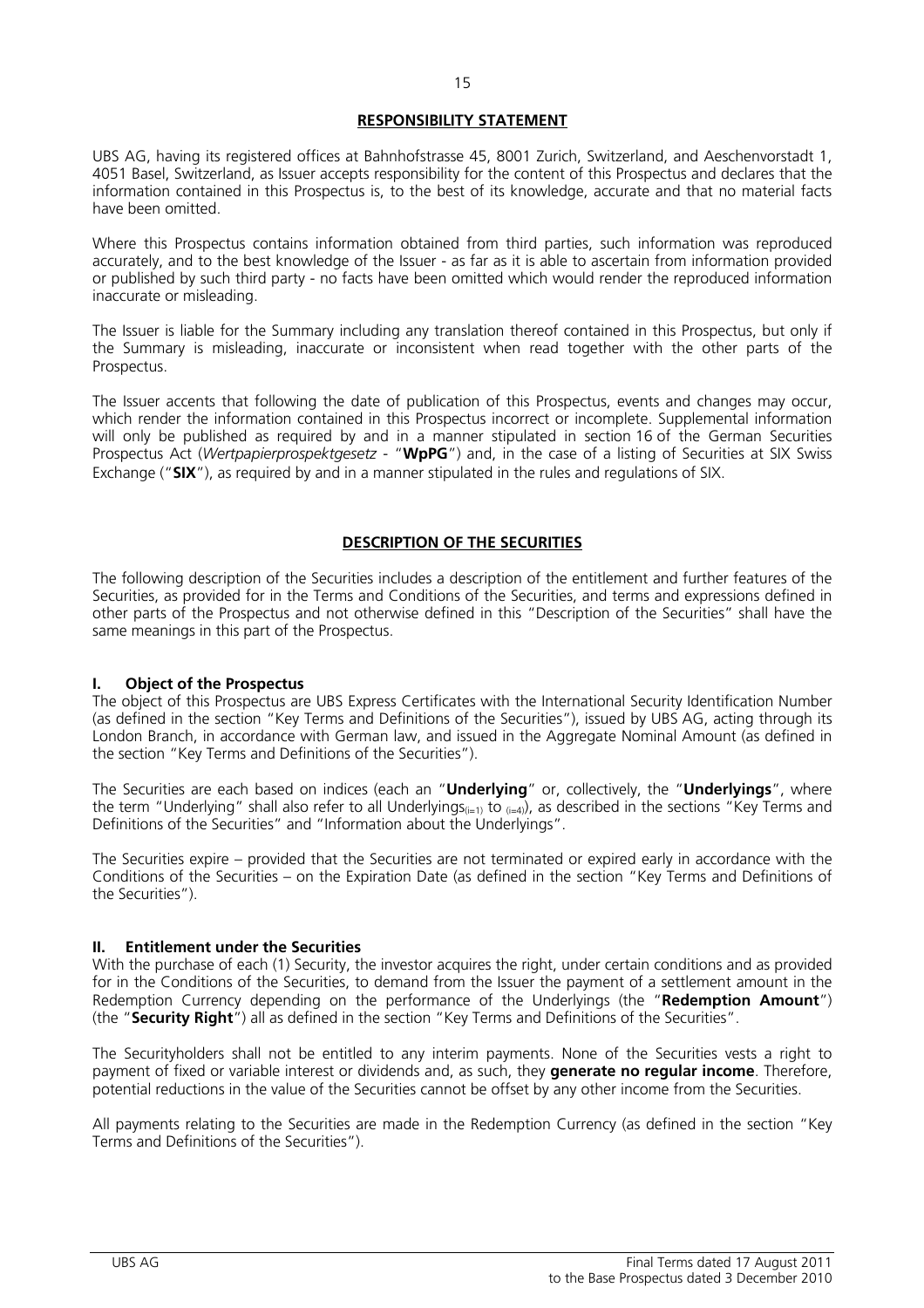# **III. Dependency on the Underlyings**

The following features describe the dependency of the value of the Securities or, as the case may be, of any amount, if any, payable according to the Conditions of the Securities from the Underlyings:

## **Effect of the express structure**

 Prospective investors should consider that the Securities may according to the Conditions of the Securities under certain circumstances expire prior to the Maturity Date without any statement by the Issuer or the Securityholder being required, so-called express structure. In case the Securities expire prior to the Maturity Date, the Securityholder is entitled to demand the payment of an amount in relation to the early expiration. However, the Securityholder is not entitled to request any further payments on the Securities after the Early Expiration Date.

## **Effect of the application of certain thresholds, barriers or levels**

 Prospective investors should consider that the Redemption Amount, if any, under the Securities depends on whether the Price of the Underlyings equals and/or falls below respectively exceeds certain thresholds, barriers or levels at a given time or within a given period as determined by the Conditions of the Securities.

# **Consequence of the linkage to the Relevant Underlying**

 The calculation of the level of the Redemption Amount solely refers to the performance of the Relevant Underlying and, thereby, to the Underlying, showing the **lowest** performance with respect to the Settlement Price in relation to the Reference Level.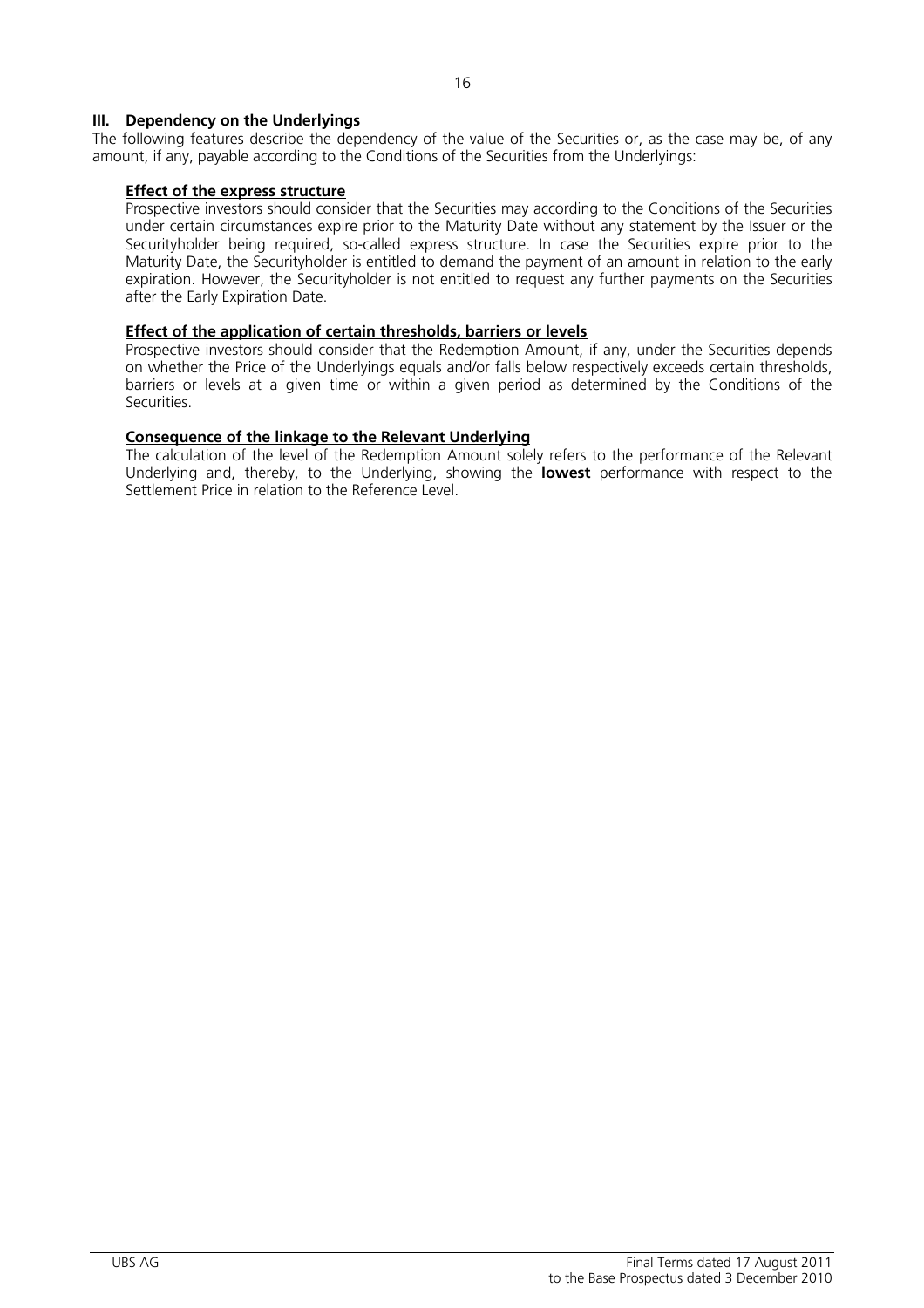# **TERMS AND CONDITIONS OF THE SECURITIES**

*Die nachfolgenden Bedingungen der Wertpapiere, bestehend aus den produktspezifischen Besonderen Wertpapierbedingungen und den Allgemeinen Wertpapierbedingungen, sind in Zusammenhang mit und nach Maßgabe der "Ausstattungsmerkmale und Definitionen der Wertpapiere" (die "***Bedingungen***") zu lesen.* 

*Die Bedingungen der Wertpapiere sind gegliedert in The Conditions of the Securities are composed of* 

- **Teil 1: Ausstattungsmerkmale und Definitionen der Wertpapiere**
- **Teil 2: Besondere Wertpapierbedingungen Part 2: Special Conditions of the Securities**
- **Teil 3: Allgemeine Wertpapierbedingungen Part 3: General Conditions of the Securities**

# **Wertpapierbedingungen Terms and Conditions of the Securities**

*The following terms and conditions of the Securities, comprising the Special Conditions of the Securities and the General Conditions of the Securities, shall be read in conjunction with, and are subject to, the "Key Terms and Definitions of the Securities" (the "***Conditions***").* 

- **Part 1: Key Terms and Definitions of the Securities**
- 
-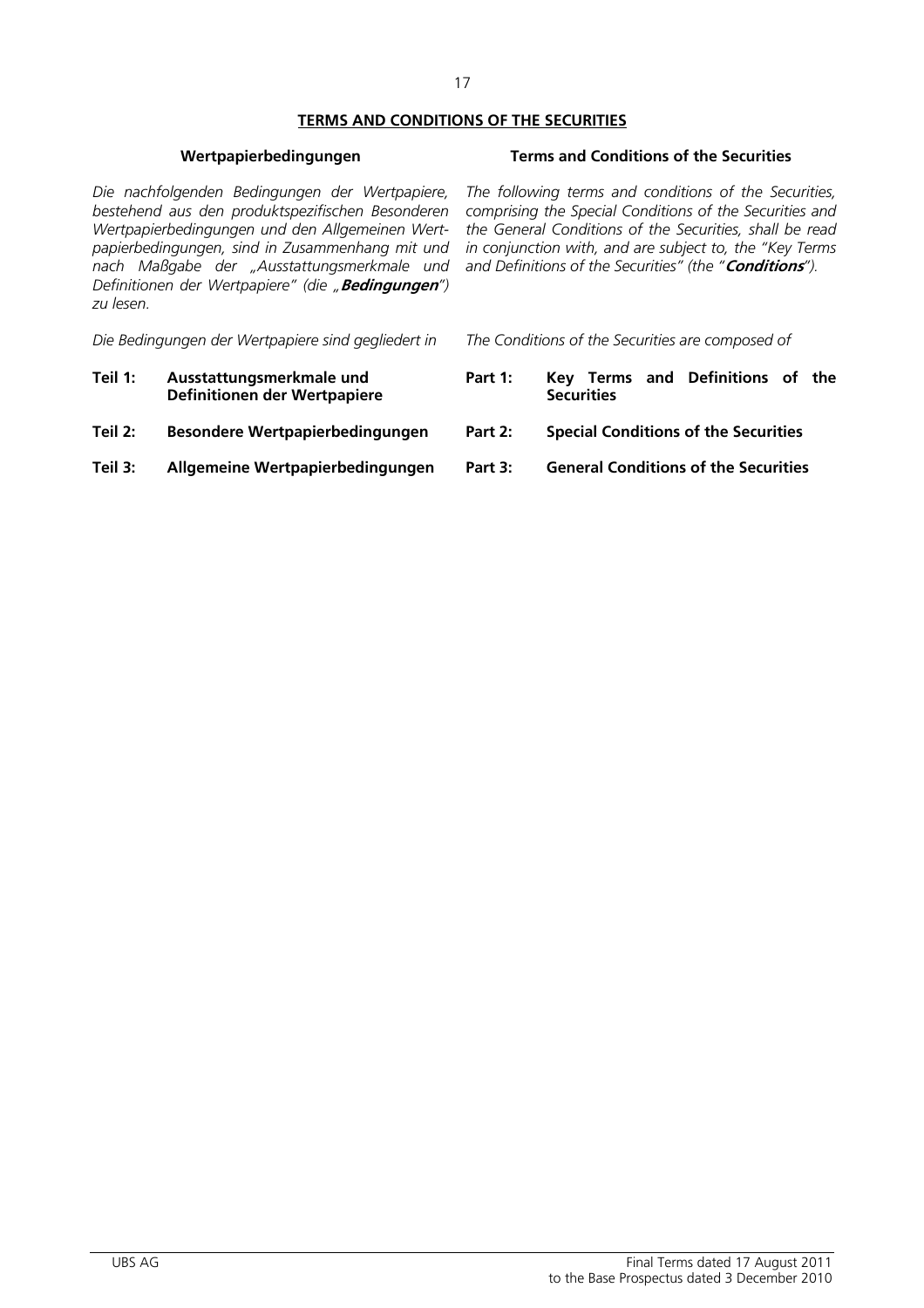# **Wertpapierbedingungen Teil 1: Ausstattungsmerkmale und Definitionen der Wertpapiere /**

## **Terms and Conditions of the Securities Part 1: Key Terms and Definitions of the Securities**

Die Wertpapiere weisen folgende Definitionen bzw., vorbehaltlich einer Anpassung in Übereinstimmung mit den Bedingungen der Wertpapiere, folgende Ausstattungsmerkmale, jeweils in alphabetischer Reihenfolge (bezogen auf die deutsche Sprachfassung) dargestellt, auf. Diese Übersicht stellt keine vollständige Beschreibung der Wertpapiere dar, unterliegt den Bedingungen der Wertpapiere, den allgemeinen Emissionsbedingungen sowie allen anderen Abschnitten dieses Prospekts und ist in Verbindung mit diesen zu lesen. Die nachfolgende Verwendung des Symbols "\*" in den Ausstattungsmerkmalen und Definitionen der Wertpapiere gibt an, dass die entsprechende Festlegung von der Berechnungsstelle bzw. der Emittentin getroffen und danach unverzüglich gemäß den jeweiligen rechtlichen Anforderungen der maßgeblichen Rechtsordnung bekannt gemacht wird. /

*The Securities use the following definitions and have, subject to an adjustment according to the Conditions of the Securities, the following key terms, both as described below in alphabetical order (in relation to the German language version). The following does not represent a comprehensive description of the Securities, and is subject to and should be read in conjunction with the Conditions of the Securities, the general offering terms of the Securities and all other sections of this Prospectus. The following use of the symbol "\*\*" in the Key Terms and Definitions of the Securities indicates that the relevant determination will be made by the Calculation Agent or the Issuer, as the case may be, and will be published without undue delay thereafter in accordance with the applicable legal requirements of the relevant jurisdiction.* 

| А.<br>Abrechnungskurs / Settlement                  | Der Abrechnungskurs des Basiswerts <sub>(i)</sub> entspricht dem Kurs des                                                                                                                                                                                                            |
|-----------------------------------------------------|--------------------------------------------------------------------------------------------------------------------------------------------------------------------------------------------------------------------------------------------------------------------------------------|
| Price:                                              | Basiswerts <sub>(i)</sub> an dem Bewertungstag zur Bewertungszeit. /                                                                                                                                                                                                                 |
|                                                     | The Settlement Price of the Underlying <sub>(i)</sub> equals the Price of the<br>Underlying <sub>(i)</sub> on the Valuation Date at the Valuation Time.                                                                                                                              |
| Ausgabepreis / Issue Price:                         | Der Ausgabepreis entspricht 100 % des Nennbetrags. /                                                                                                                                                                                                                                 |
|                                                     | The Issue Price equals 100 % of the Nominal Amount.                                                                                                                                                                                                                                  |
| Ausgabetag / Issue Date:                            | Der Ausgabetag bezeichnet den 20. Oktober 2011.                                                                                                                                                                                                                                      |
|                                                     | Bei Verkürzung oder Verlängerung der Zeichnungsfrist kann sich der<br>Ausgabetag entsprechend verschieben. /                                                                                                                                                                         |
|                                                     | The Issue Date means 20 October 2011.                                                                                                                                                                                                                                                |
|                                                     | In the case of abbreviation or extension of the Subscription Period the<br>Issue Date may be changed accordingly.                                                                                                                                                                    |
| Auszahlungswährung /<br><b>Redemption Currency:</b> | Schwedischen<br>Die Auszahlungswährung<br>entspricht<br>der<br>Krone<br>$($ "SEK"). /                                                                                                                                                                                                |
|                                                     | The Redemption Currency means Swedish Krona ("SEK").                                                                                                                                                                                                                                 |
| В.                                                  |                                                                                                                                                                                                                                                                                      |
| Bankgeschäftstag / Banking Day:                     | Der Bankgeschäftstag steht für jeden Tag, an dem die Banken in<br>Frankfurt am Main, Bundesrepublik Deutschland, in London, Vereinigtes<br>Königreich, und in Stockholm, Schweden, für den Geschäftsverkehr<br>geöffnet sind und das Clearingsystem Wertpapiergeschäfte abwickelt. / |
|                                                     | The Banking Day means each day on which the banks in Frankfurt am<br>Main, Federal Republic of Germany, in London, United Kingdom, and in                                                                                                                                            |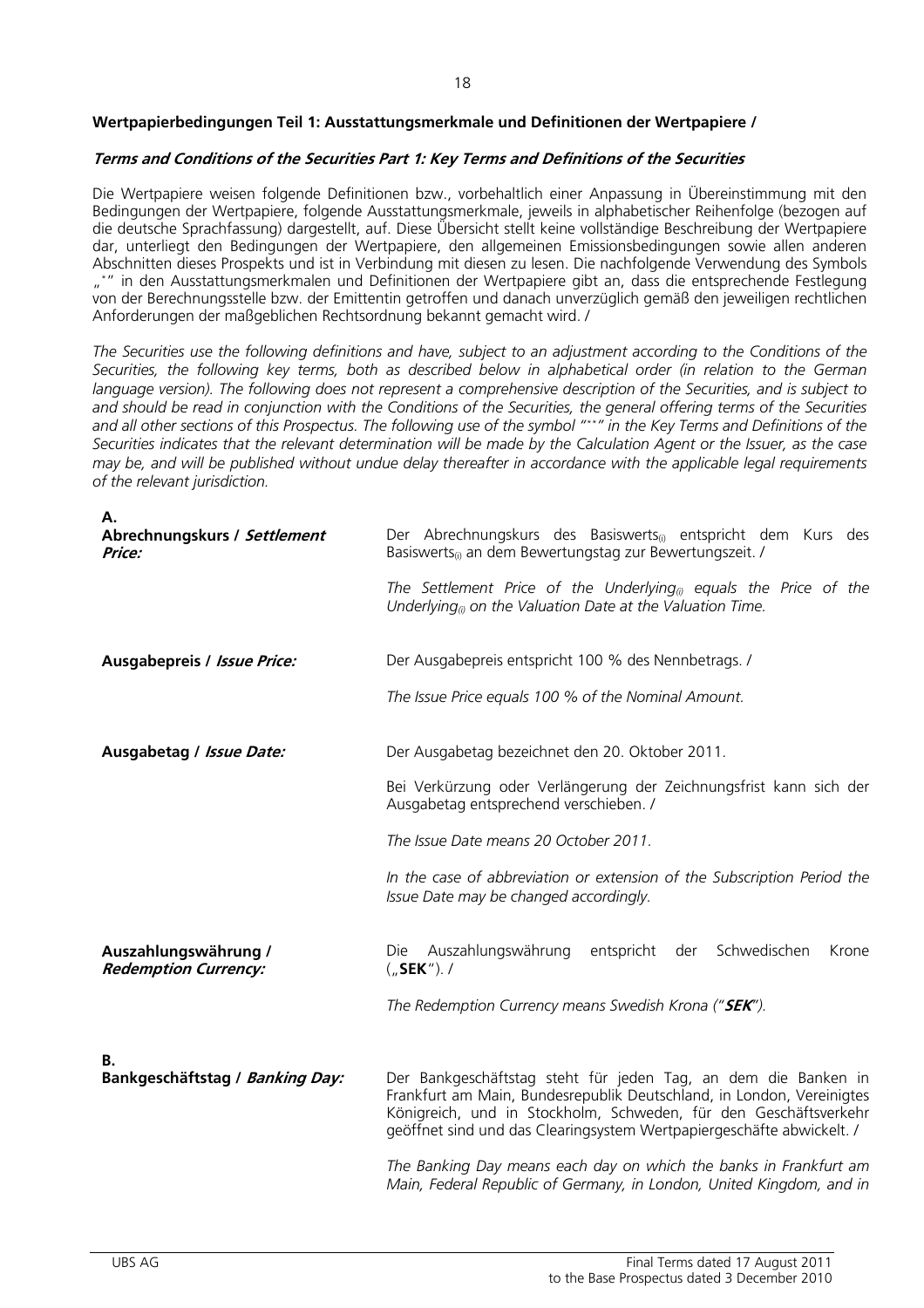|                                  | Stockholm, Sweden, are open for business and the Clearing System<br>settles securities dealings.                                                                                                                                                                  |  |  |  |  |
|----------------------------------|-------------------------------------------------------------------------------------------------------------------------------------------------------------------------------------------------------------------------------------------------------------------|--|--|--|--|
| <b>Barriere / Barrier:</b>       | Die Barriere des Basiswerts <sub>(i)</sub> entspricht 65 % des Referenz-Levels des<br>Basiswerts <sub>(i)</sub> .                                                                                                                                                 |  |  |  |  |
|                                  | Die Barriere des Basiswerts <sub>(i)</sub> wird am Festlegungstag zur Festlegungszeit<br>festgelegt.*/                                                                                                                                                            |  |  |  |  |
|                                  | The Barrier of the Underlying <sub>(i)</sub> equals 65 % of the Reference Level of the<br>Underlying $_{(i)}$ .                                                                                                                                                   |  |  |  |  |
|                                  | The Barrier of the Underlying <sub>(i)</sub> will be fixed at the Fixing Time on the<br>Fixing Date.**                                                                                                                                                            |  |  |  |  |
| <b>Basispreis / Strike:</b>      | Der Basispreis des Basiswerts <sub>(i)</sub> entspricht 100 % des Referenz-Levels des<br>Basiswerts <sub>(i)</sub> .                                                                                                                                              |  |  |  |  |
|                                  | Der Basispreis des Basiswerts <sub>(i)</sub> wird am Festlegungstag<br>zur<br>Festlegungszeit festgelegt.*/                                                                                                                                                       |  |  |  |  |
|                                  | The Strike of the Underlying <sub>(i)</sub> equals 100 % of the Reference Level of<br>the Underlying <sup>(i)</sup> .                                                                                                                                             |  |  |  |  |
|                                  | The Strike of the Underlying <sub>(i)</sub> will be fixed at the Fixing Time on the<br>Fixing Date.**                                                                                                                                                             |  |  |  |  |
|                                  |                                                                                                                                                                                                                                                                   |  |  |  |  |
| <b>Basiswerte / Underlyings:</b> | Der Basiswert <sub>(i=1)</sub> entspricht dem OMXS30™ Index (Bloomberg: OMX)<br>(der "Index $_{(i=1)}$ "), wie er von The NASDAQ OMX Group, Inc., (der<br>"Index Sponsor $_{\text{(i=1)}}$ ") verwaltet, berechnet und veröffentlicht wird,                       |  |  |  |  |
|                                  | der Basiswert $_{(i=2)}$ entspricht dem Hang Seng China Enterprises Index<br>(Bloomberg: HSCEI) (der "Index(i=2)"), wie er von Hang Seng Indexes<br>Company Limited (der "Index Sponsor <sub>(i=2)</sub> ") verwaltet, berechnet und<br>veröffentlicht wird,      |  |  |  |  |
|                                  | der Basiswert <sub>(i=3)</sub> entspricht dem RDX® – Russian Depositary Index (USD)<br>(Bloomberg: RDXUSD) (der "Index $_{(i=3)}$ "), wie er von<br>der<br>Wiener Börse AG (der "Index Sponsor $_{(i=3)}$ ") verwaltet, berechnet und<br>veröffentlicht wird, und |  |  |  |  |
|                                  | der Basiswert <sub>(i=4)</sub> entspricht dem S&P 500 <sup>®</sup> Index (Bloomberg: SPX) (der<br>"Index <sub>(i=4)</sub> "), wie er von Standard & Poor's Corporation (der "Index<br>Sponsor <sub>(i=4)</sub> ") verwaltet, berechnet und veröffentlicht wird.   |  |  |  |  |
|                                  | Der Begriff "Basiswert" umfasst sämtliche Basiswerte $_{(i=1)}$ bis $_{(i=4)}$ .                                                                                                                                                                                  |  |  |  |  |
|                                  | In diesem Zusammenhang werden die dem Basiswert zugrunde<br>liegenden Werte bzw. Komponenten jeweils als "Einzelwert" bzw. die<br>"Einzelwerte" bezeichnet. /                                                                                                     |  |  |  |  |
|                                  | The Underlying <sub>(i=1)</sub> equals the OMXS30 <sup>TM</sup> (Bloomberg: OMX) (the<br>" <b>Index</b> <sub><math>(i=1)</math></sub> "), as maintained, calculated and published by The NASDAQ<br>OMX Group, Inc., (the " <b>Index Sponsor</b> $_{(i=1)},$ "),   |  |  |  |  |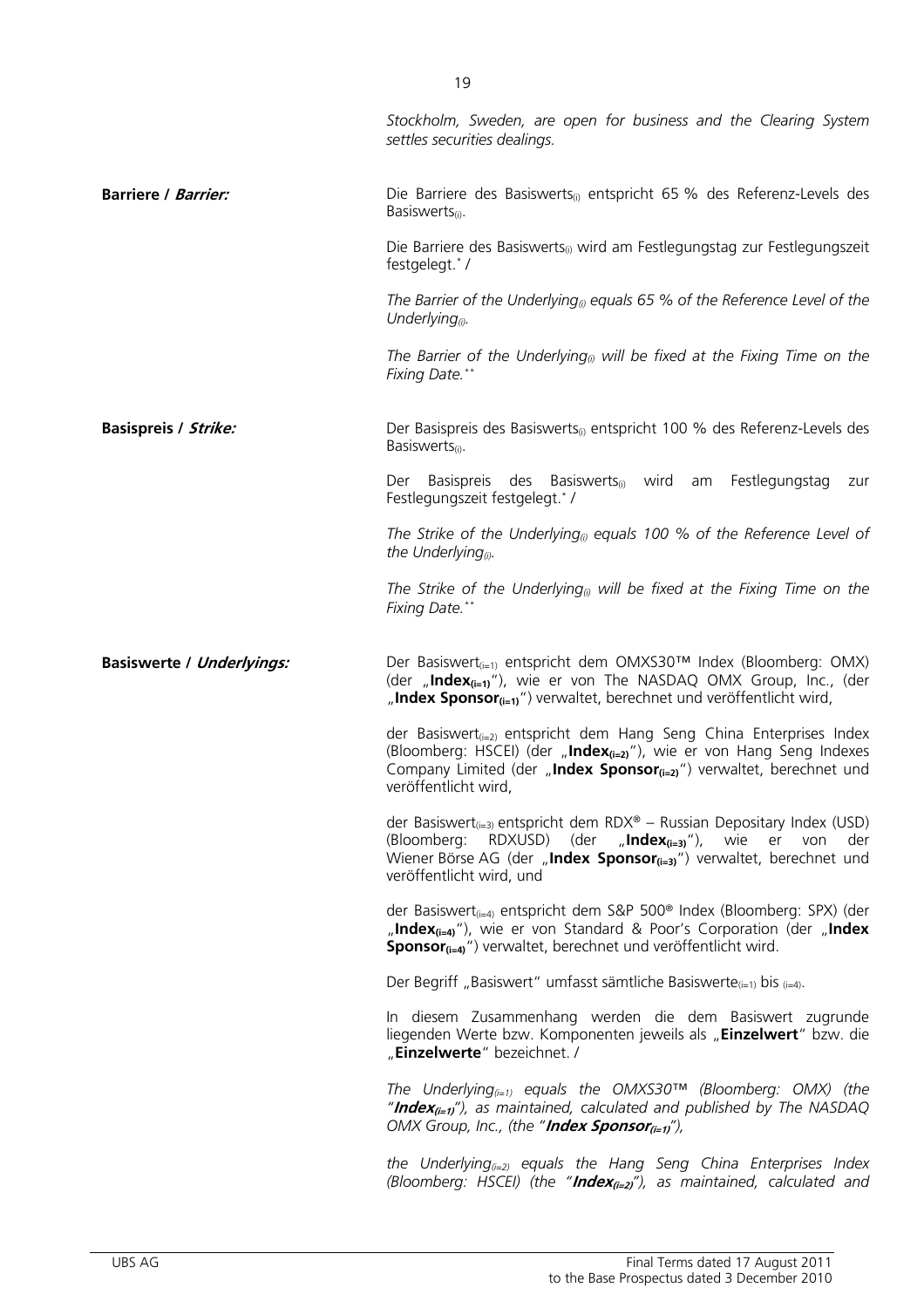*published by Hang Seng Indexes Company Limited (the "***Index Sponsor(i=2)***"),* 

*the Underlying(i=3) equals the RDX® – Russian Depositary Index (USD) (Bloomberg: RDXUSD) (the "***Index(i=3)***"), as maintained, calculated and published by Wiener Boerse AG (the "Index Sponsor<sub>(i=3)</sub>"), and* 

*the Underlying(i=4) equals the S&P 500® Index (Bloomberg: SPX) (the "***Index(i=4)***"), as maintained, calculated and published by Standard & Poor's Corporation (the "Index Sponsor<sub>(i=4)</sub>").* 

*The term "Underlying" shall also refer to all Underlyings*( $i=1$ ) to  $(i=4)$ .

*In this context, the individual underlying values or components of the Underlying are referred to as a "***Component***" or, as the case may be, the "***Components***".*

| <b>Basiswert-Berechnungstag /</b><br><b>Underlying Calculation Date:</b>                          | Der Basiswert-Berechnungstag steht für jeden Tag, an dem (i) der Index<br>Sponsor den offiziellen Kurs für den Index bestimmt, berechnet und<br>veröffentlicht und (ii) ein Handel bzw. eine Notierung in den dem Index<br>liegenden<br>Einzelwerten,<br>die mindestens 80 %<br>zugrunde<br>der<br>Marktkapitalisierung aller Einzelwerte des Index bzw. des Gesamtwerts<br>des Index darstellen, an der Maßgeblichen Börse stattfindet. /                |  |  |
|---------------------------------------------------------------------------------------------------|-----------------------------------------------------------------------------------------------------------------------------------------------------------------------------------------------------------------------------------------------------------------------------------------------------------------------------------------------------------------------------------------------------------------------------------------------------------|--|--|
|                                                                                                   | The Underlying Calculation Date means each day, on which (i) the Index<br>Sponsor determines, calculates and publishes the official price of the<br>Index, and (ii) the Components, which are comprised in the Index are, to<br>the extent of at least 80% of the market capitalisation of all<br>Components, which are comprised in the Index, or of the overall value<br>of the Index, available for trading and quotation on the Relevant<br>Exchange. |  |  |
| Beginn des öffentlichen Angebots<br>der Wertpapiere / Start of public<br>offer of the Securities: | 17. August 2011 in Schweden /<br>17 August 2011 in Sweden                                                                                                                                                                                                                                                                                                                                                                                                 |  |  |
| <b>Beobachtungstag / Observation</b><br>Date:                                                     | Der Beobachtungstag <sub>(i=1)</sub> steht für den 8. Oktober 2012,<br>der Beobachtungstag <sub>(i=2)</sub> steht für den 7. Oktober 2013,<br>der Beobachtungstag <sub>(i=3)</sub> steht für den 6. Oktober 2014,<br>der Beobachtungstag <sub>(i=4)</sub> steht für den 6. Oktober 2015, und<br>der Beobachtungstag <sub>(i=5)</sub> steht für den Verfalltag.                                                                                            |  |  |
|                                                                                                   | Der Begriff "Beobachtungstag" umfasst sämtliche Beobachtungstage(i=1)<br>bis $(i=5)$ .                                                                                                                                                                                                                                                                                                                                                                    |  |  |
|                                                                                                   | Falls einer dieser Tage kein Basiswert-Berechnungstag für einen<br>Basiswert <sub>(i)</sub> ist, dann gilt der unmittelbar darauf folgende Basiswert-<br>Berechnungstag als maßgeblicher Beobachtungstag für den betroffenen<br>Basiswert <sub>(i)</sub> . /                                                                                                                                                                                              |  |  |
|                                                                                                   | The Observation Date $_{(i=1)}$ means 8 October 2012,<br>the Observation Date(i=2) means 7 October 2013,<br>the Observation Date $_{(i=3)}$ means 6 October 2014,<br>the Observation Date $_{(i=4)}$ means 6 October 2015, and<br>the Observation Date $_{(i=5)}$ means the Expiration Date.                                                                                                                                                              |  |  |

*The term "Observation Date" shall also refer to all Observation*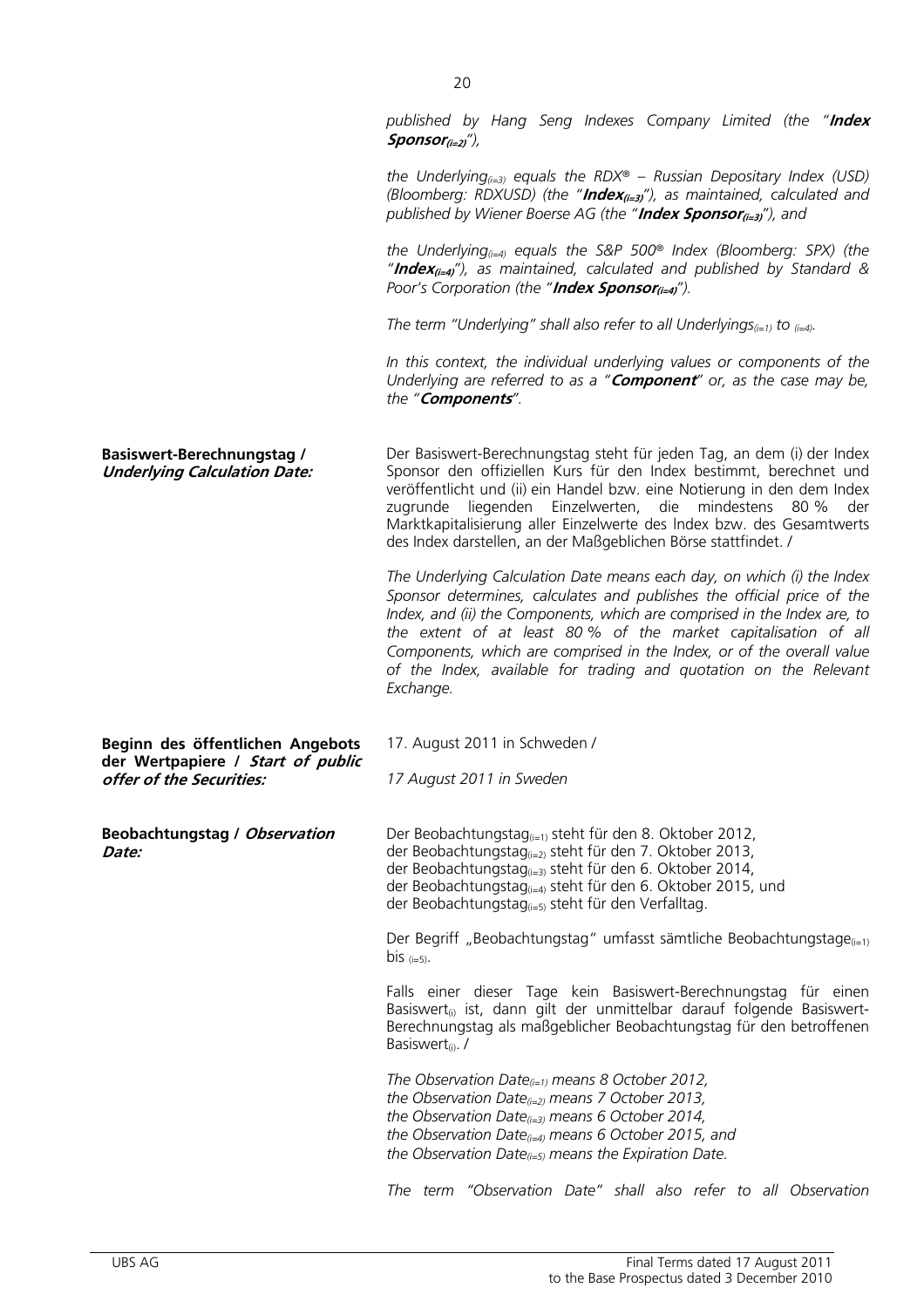|                                           | Dates <sub>(i=1)</sub> to $_{(i=5)}$ .                                                                                                                                                                                                                                                                                           |
|-------------------------------------------|----------------------------------------------------------------------------------------------------------------------------------------------------------------------------------------------------------------------------------------------------------------------------------------------------------------------------------|
|                                           | If one of these days is not an Underlying Calculation Date in relation to<br>an Underlying <sub>®</sub> , the immediately succeeding Underlying Calculation Date<br>is deemed to be the relevant Observation Date in relation to the affected<br>Underlying <sup>(j)</sup> .                                                     |
| Berechnungsstelle / Calculation<br>Agent: | Die Berechnungsstelle bezeichnet UBS Deutschland AG, Bockenheimer<br>Landstraße 2-4, 60306 Frankfurt am Main, Bundesrepublik Deutsch-<br>land. /                                                                                                                                                                                 |
|                                           | The Calculation Agent means UBS Deutschland AG, Bockenheimer Land-<br>strasse 2-4, 60306 Frankfurt am Main, Federal Republic of Germany.                                                                                                                                                                                         |
| <b>Bewertungstag / Valuation Date:</b>    | Der Bewertungstag entspricht dem Verfalltag.                                                                                                                                                                                                                                                                                     |
|                                           | Falls dieser Tag kein Basiswert-Berechnungstag für einen Basiswert <sub>(i)</sub> ist,<br>dann gilt der unmittelbar darauf folgende Basiswert-Berechnungstag als<br>maßgeblicher Bewertungstag für den betroffenen Basiswert <sub>ü</sub> ./                                                                                     |
|                                           | The Valuation Date means the Expiration Date.                                                                                                                                                                                                                                                                                    |
|                                           | If this day is not an Underlying Calculation Date in relation to an<br>Underlying <sub>(i)</sub> , the immediately succeeding Underlying Calculation Date is<br>deemed to be the relevant Valuation Date in relation to the affected<br>Underlying $_{(i)}$ .                                                                    |
| <b>Bewertungszeit / Valuation Time:</b>   | Die Bewertungszeit entspricht dem Zeitpunkt der offiziellen Bestimmung<br>des Schlusskurses des jeweiligen Basiswerts <sub>(i)</sub> durch den jeweiligen Index<br>Sponsor <sub>(i)</sub> . /                                                                                                                                    |
|                                           | The Valuation Time equals the time of official determination of the<br>closing price of the respective Underlying <sub>(i)</sub> by the respective Index<br>$S$ <i>ponsor</i> <sub>(i)</sub> .                                                                                                                                   |
| C.                                        |                                                                                                                                                                                                                                                                                                                                  |
| Clearingsystem / Clearing System:         | Clearingsystem steht für Euroclear Sweden AB, Klarabergsviadukten 63,<br>S-111 64 Stockholm, Schweden, in seiner Funktion als Zentralverwahrer<br>gemäß dem schwedischen Financial Instruments Accounts Act (Schwed.<br>lag (1998:1479) om kontoföring av finansiella instrument) oder jeden<br>Nachfolger in dieser Funktion. / |
|                                           | Clearing System means Euroclear Sweden AB, Klarabergsviadukten 63,<br>S-111 64 Stockholm, Sweden, in its capacity as central securities<br>depositary under the Swedish Financial Instruments Accounts Act (Sw.<br>lag (1998:1479) om kontoföring av finansiella instrument) or any<br>successor in this capacity.               |
| CS-Regeln / CA Rules:                     | CS-Regeln steht für das schwedische Gesetz für Finanzinstrumente (lag<br>(1998:1479) om kontoföring av finansiella instrument) sowie für die<br>Vorschriften und Verfahren, die auf das Clearingsystem Anwendung<br>finden und/oder von diesem herausgegeben werden. /                                                           |
|                                           | CA Rules means the Swedish Financial Instruments Accounts Act (lag<br>(1998:1479) om kontoföring av finansiella instrument) as well as any                                                                                                                                                                                       |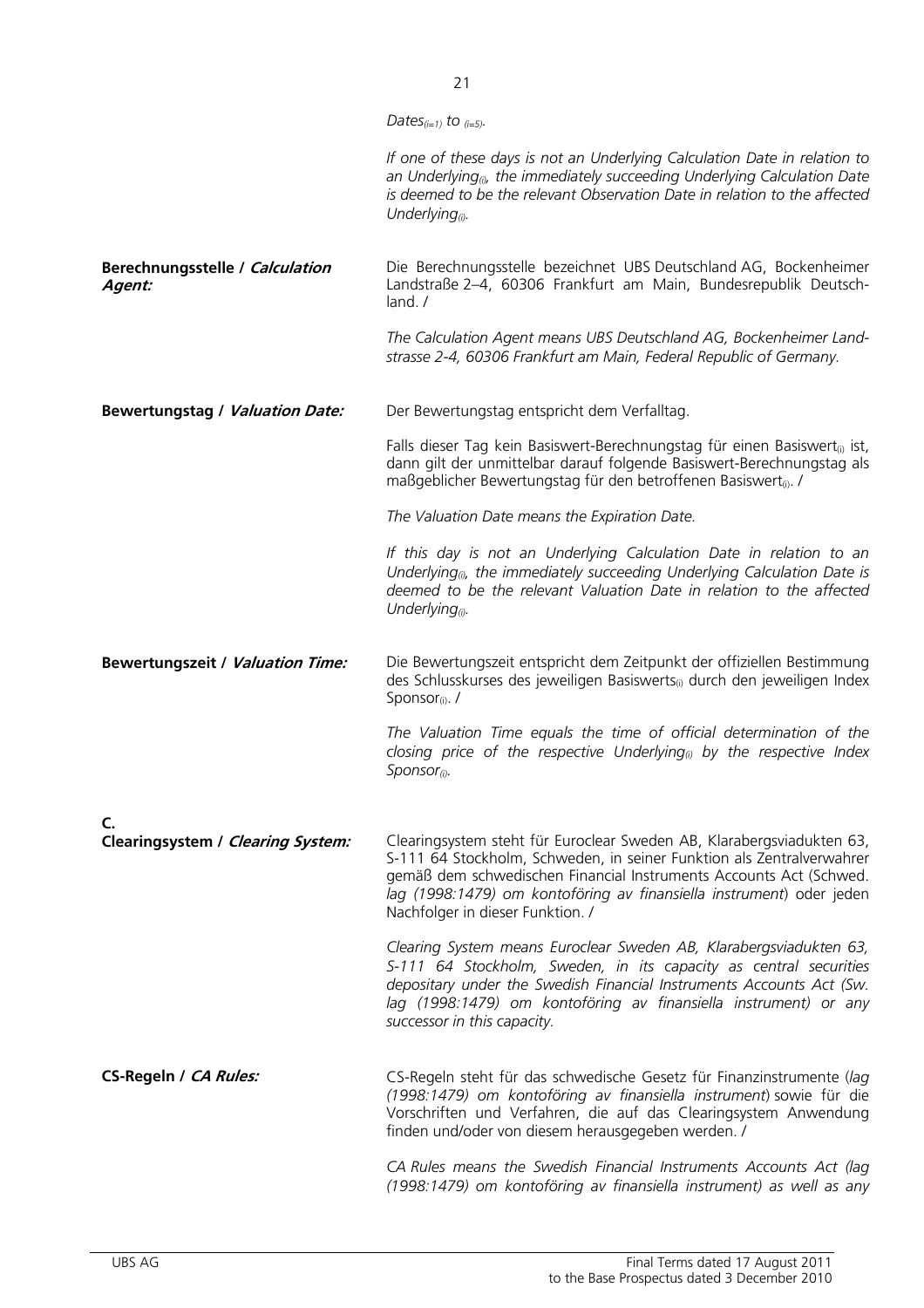|                                                  | regulation and operating procedure applicable to and/or issued by the<br>Clearing System.                                                                                                                                                                                                                                                                                                                                                                                                                                                                                                                                                         |
|--------------------------------------------------|---------------------------------------------------------------------------------------------------------------------------------------------------------------------------------------------------------------------------------------------------------------------------------------------------------------------------------------------------------------------------------------------------------------------------------------------------------------------------------------------------------------------------------------------------------------------------------------------------------------------------------------------------|
| Е.<br><b>Emissionsbegleiter / Issuing Agent:</b> | Der Emissionsbegleiter bezeichnet SEB Merchant Banking, Securities<br>Services, S-106 40 Stockholm, Schweden, oder jeden Nachfolger in<br>dieser Funktion. Solange ein Wertpapier ausstehend ist, wird es zu jeder<br>Zeit einen Emissionsbegleiter geben, der unter den CS-Regeln in Bezug<br>auf die Wertpapiere autorisiert ist. /<br>The Issuing Agent means SEB Merchant Banking, Securities Services,<br>S-106 40 Stockholm, Sweden, or any successor in this capacity. As long<br>as any Security is outstanding, there will at all times be an Issuing Agent<br>duly authorised as such under the CA Rules with regard to the Securities. |
| Emittentin / Issuer:                             | Die Emittentin bezeichnet die UBS AG, Bahnhofstrasse 45, 8001 Zürich,<br>Schweiz, und Aeschenvorstadt 1, 4051 Basel, Schweiz, handelnd durch<br>ihre Niederlassung London, 1 Finsbury Avenue, London EC2M 2PP,<br>Vereinigtes Königreich. /                                                                                                                                                                                                                                                                                                                                                                                                       |
|                                                  | The Issuer means UBS AG, Bahnhofstrasse 45, 8001 Zurich, Switzerland,<br>and Aeschenvorstadt 1, 4051 Basel, Switzerland, acting through its<br>London Branch, 1 Finsbury Avenue, London EC2M 2PP, United<br>Kingdom.                                                                                                                                                                                                                                                                                                                                                                                                                              |
| F.<br>Fälligkeitstag / Maturity Date:            | Der Fälligkeitstag entspricht dem zehnten Bankgeschäftstag nach (i) dem<br>maßgeblichen Bewertungstag, (ii) im Fall eines vorzeitigen Verfalls nach<br>dem Vorzeitigen Verfalltag und (iii) im Fall einer Kündigung bzw. einer<br>Steuer-Kündigung durch die Emittentin nach § 7 a bzw. b der<br>Bedingungen der Wertpapiere nach dem Kündigungstag bzw. nach dem<br>Steuer-Kündigungstag. /                                                                                                                                                                                                                                                      |
|                                                  | The Maturity Date means the tenth Banking Day after (i) the relevant<br>Valuation Date, (ii) in case of an early expiration after the Early Expiration<br>Date and (iii) in the case of a Termination or a Termination for Tax<br>Reasons, as the case may be, by the Issuer in accordance with $\S$ 7 a or b,<br>as the case may be, of the Conditions of the Securities, after the<br>Termination Date or the Tax Termination Date, as the case may be.                                                                                                                                                                                         |
| Festlegungstag / Fixing Date:                    | Der Festlegungstag bezeichnet den 6. Oktober 2011.                                                                                                                                                                                                                                                                                                                                                                                                                                                                                                                                                                                                |
|                                                  | Falls dieser Tag kein Basiswert-Berechnungstag für einen Basiswert <sub>(i)</sub> ist,<br>dann gilt der unmittelbar darauf folgende Basiswert-Berechnungstag als<br>Festlegungstag für den betroffenen Basiswert <sub>(i)</sub> .                                                                                                                                                                                                                                                                                                                                                                                                                 |
|                                                  | Bei Verkürzung oder Verlängerung der Zeichnungsfrist kann sich der<br>Festlegungstag entsprechend verschieben. /                                                                                                                                                                                                                                                                                                                                                                                                                                                                                                                                  |
|                                                  | The Fixing Date means 6 October 2011.                                                                                                                                                                                                                                                                                                                                                                                                                                                                                                                                                                                                             |
|                                                  | If this day is not an Underlying Calculation Date in relation to an<br>Underlying <sub>(<math>0</math></sub> the immediately succeeding Underlying Calculation Date is<br>deemed to be the Fixing Date in relation to the affected Underlying <sub><math>\omega</math></sub> .                                                                                                                                                                                                                                                                                                                                                                    |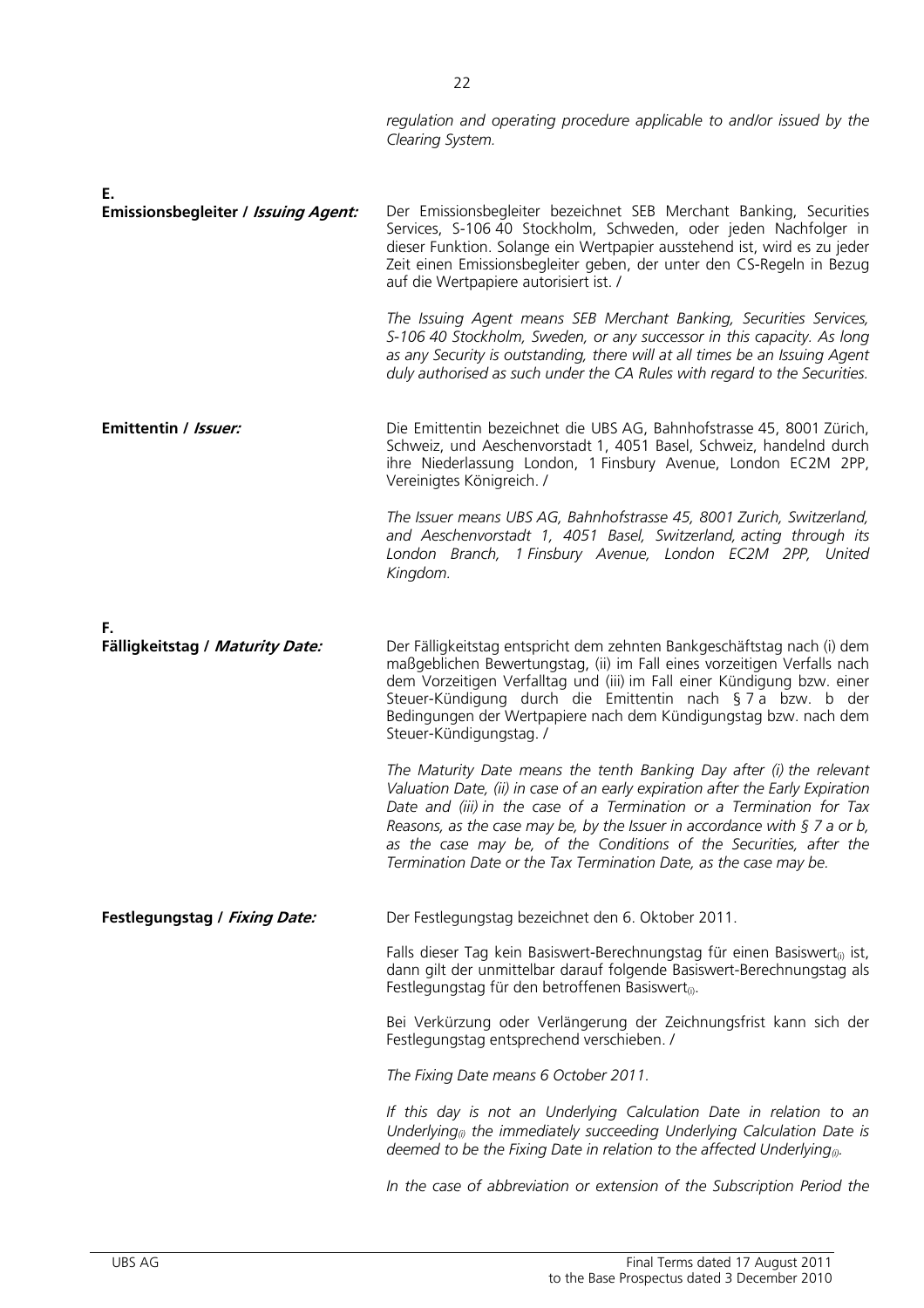|                                                          | Fixing Date may be changed accordingly.                                                                                                                                                             |
|----------------------------------------------------------|-----------------------------------------------------------------------------------------------------------------------------------------------------------------------------------------------------|
| Festlegungszeit / Fixing Time:                           | Die Festlegungszeit entspricht dem Zeitpunkt der offiziellen Bestimmung<br>des Schlusskurses des jeweiligen Basiswerts <sub>(i)</sub> durch den jeweiligen Index<br>Sponsor <sub>(i)</sub> . /      |
|                                                          | The Fixing Time equals the time of the official determination of the<br>closing price of the respective Underlying <sub>(i)</sub> by the respective Index<br>$S$ ponsor <sub>(i)</sub> .            |
| G.                                                       |                                                                                                                                                                                                     |
| Gesamtnennbetrag / Aggregate<br><b>Nominal Amount:</b>   | Der Gesamtnennbetrag entspricht SEK 20.000.000,00 (indikativ).                                                                                                                                      |
|                                                          | Der Gesamtnennbetrag wird am Festlegungstag festgelegt.*/                                                                                                                                           |
|                                                          | The Aggregate Nominal Amount equals SEK 20,000,000.00 (indicative).                                                                                                                                 |
|                                                          | The Aggregate Nominal Amount will be fixed on the Fixing Date.**                                                                                                                                    |
|                                                          |                                                                                                                                                                                                     |
| Н.<br>Hauptzahlstelle / Fiscal Agent:                    | Die Hauptzahlstelle bezeichnet UBS Limited c/o UBS Deutschland AG,<br>Bockenheimer<br>Landstraße<br>Frankfurt<br>$2 - 4,$<br>60306<br>Main,<br>am<br>Bundesrepublik Deutschland. /                  |
|                                                          | The Fiscal Agent means UBS Limited c/o UBS Deutschland AG,<br>Bockenheimer Landstrasse 2-4, 60306 Frankfurt am Main, Federal<br>Republic of Germany.                                                |
|                                                          |                                                                                                                                                                                                     |
| К.<br>Kleinste handelbare Einheit /                      | Die Kleinste handelbare Einheit entspricht nominal SEK 10.000,00. /                                                                                                                                 |
| <b>Minimum Trading Size:</b>                             | The Minimum Trading Size equals nominal SEK 10,000.00.                                                                                                                                              |
| Kurs des Basiswerts / Price of the<br><b>Underlying:</b> | Der Kurs des Basiswerts <sub>(i)</sub> entspricht dem von dem jeweiligen Index<br>veröffentlichten<br>berechneten<br>und<br>Schlusskurs<br>des<br>Sponsor $_{(i)}$<br>Basiswerts <sub>(i)</sub> . / |
|                                                          | The Price of the Underlying <sub>(i)</sub> means the closing price of the Underlying <sub>(i)</sub><br>as calculated and published by the Index Sponsor $_{\text{0}}$ .                             |
| L.                                                       |                                                                                                                                                                                                     |
| Laufzeit der Wertpapiere / Term of<br>the Securities:    | Die Laufzeit der Wertpapiere steht für den Zeitraum beginnend am<br>Ausgabetag und endend am Verfalltag zur Bewertungszeit. /                                                                       |
|                                                          | The Term of the Securities means the period, commencing on the Issue<br>Date and ending on the Expiration Date at the Valuation Time.                                                               |
| М.                                                       |                                                                                                                                                                                                     |
| Manager / Manager:                                       | Manager bezeichnet UBS Limited, 1 Finsbury Avenue, London EC2M<br>2PP, Vereinigtes Königreich. /                                                                                                    |
|                                                          | The Manager means UBS Limited, 1 Finsbury Avenue, London EC2M<br>2PP, United Kingdom.                                                                                                               |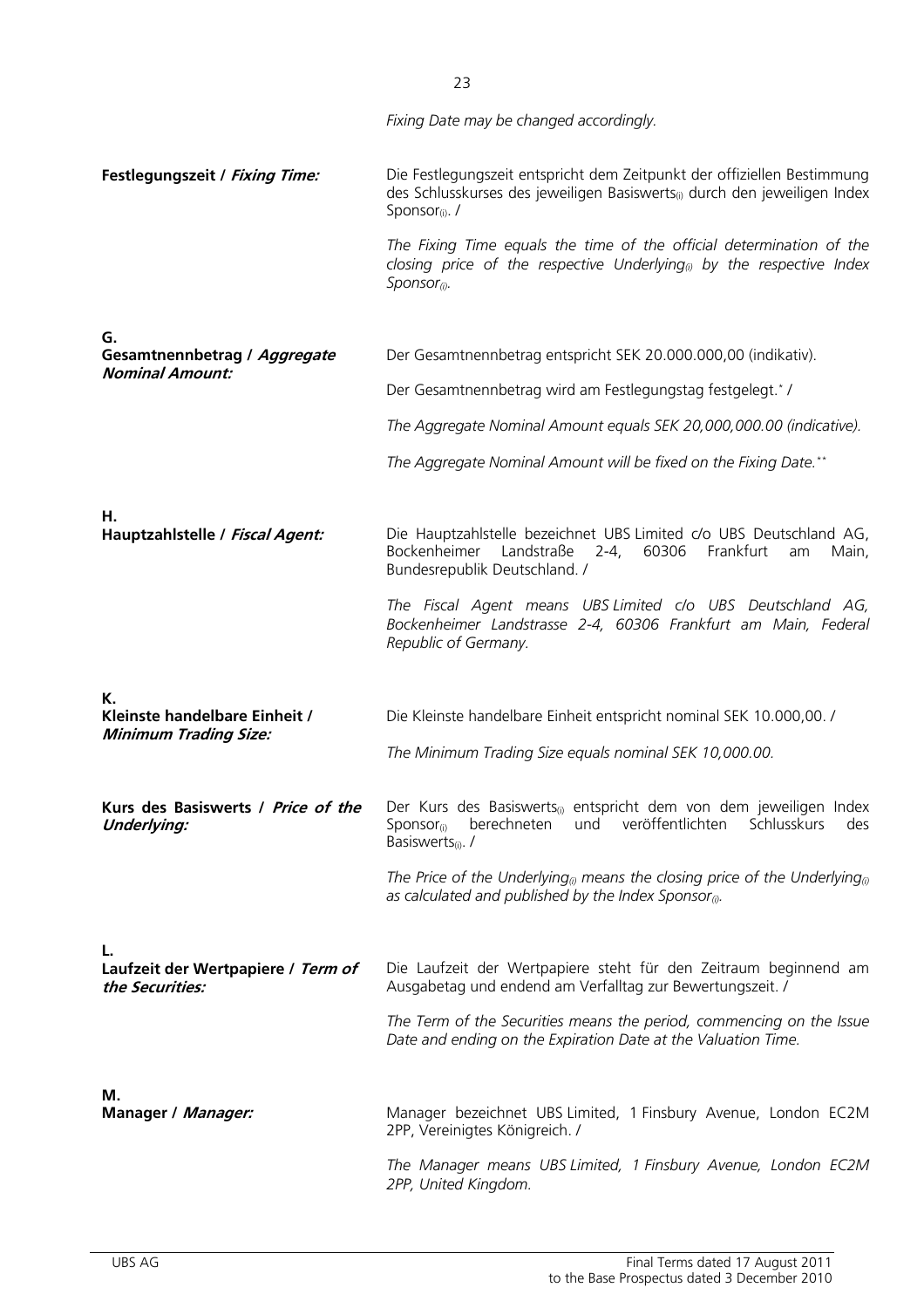| Maßgebliche Börse / Relevant<br>Exchange:                                     | Die Maßgebliche Börse bezeichnet die Börse(n), an (der) (denen)<br>aufgrund der Bestimmung des Index Sponsors die im Index enthaltenen<br>Einzelwerte gehandelt werden. /                        |
|-------------------------------------------------------------------------------|--------------------------------------------------------------------------------------------------------------------------------------------------------------------------------------------------|
|                                                                               | The Relevant Exchange means the stock exchange(s) on which the<br>Components comprised in the Index are traded, as determined by the<br>Index Sponsor.                                           |
| Maßgeblicher Basiswert / Relevant<br><b>Underlying:</b>                       | Der Maßgebliche Basiswert entspricht demjenigen Basiswert <sub>(i)</sub> mit der<br>geringsten Wertentwicklung, bezogen auf den Abrechnungskurs im<br>Verhältnis zum Referenz-Level. /           |
|                                                                               | The Relevant Underlying means the Underlying <sub>®</sub> with the <b>lowest</b><br>performance with respect to the Settlement Price in relation to the<br>Reference Level.                      |
| Maßgebliche Terminbörse /<br><b>Relevant Futures and Options</b><br>Exchange: | Die Maßgebliche Terminbörse bezeichnet diejenige(n) Terminbörse(n),<br>an (der) (denen) der umsatzstärkste Handel in Bezug auf Termin- oder<br>Optionskontrakte auf den Basiswert stattfindet. / |
|                                                                               | The Relevant Futures and Options Exchange means the futures and<br>options exchange(s), on which futures and option contracts on the<br>Underlying are primarily traded.                         |
| N.<br>Nennbetrag (Stückelung) /                                               | Der Nennbetrag (Stückelung) je Wertpapier entspricht SEK 10.000,00. /                                                                                                                            |
| <b>Nominal Amount (Denomination):</b>                                         | Nominal<br>Amount<br>(Denomination)<br>The<br>Security<br>per<br>equals<br>SEK 10,000.00.                                                                                                        |
|                                                                               |                                                                                                                                                                                                  |
| Ρ.<br>Payout-Faktor <sub>1</sub> / Payout Factor <sub>1</sub> :               | Der Payout-Faktor $_{(i=1)}$ entspricht 1,14 (indikativ), und<br>der Payout-Faktor $_{(i=2)}$ entspricht 0,14 (indikativ).                                                                       |
|                                                                               | Die Payout-Faktoren $_{(i=1)}$ und $_{(i=2)}$ werden am Festlegungstag festgelegt.* /                                                                                                            |
|                                                                               | The Payout Factor $_{(i=1)}$ equals 1.14 (indicative), and<br>the Payout Factor(i=2) equals 0.14 (indicative).                                                                                   |
|                                                                               | The Payout Factors <sub>(i=1)</sub> and $_{(i=2)}$ will be determined on the Fixing Date. <sup>**</sup>                                                                                          |
|                                                                               |                                                                                                                                                                                                  |
| R.<br>Referenz-Level / Reference Level:                                       | Der Referenz-Level des Basiswerts <sub>(i)</sub> entspricht dem Kurs des Basiswerts <sub>(i)</sub><br>am Festlegungstag zur Festlegungszeit.                                                     |
|                                                                               | Der Referenz-Level des Basiswerts <sub>(i)</sub> wird am Festlegungstag zur<br>Festlegungszeit festgelegt.*/                                                                                     |
|                                                                               | The Reference Level of the Underlying <sub>(i)</sub> equals the Price of the<br>Underlying <sub>(i)</sub> at the Fixing Time on the Fixing Date.                                                 |
|                                                                               | The Reference Level of the Underlying <sub>®</sub> will be fixed at the Fixing Time<br>on the Fixing Date.**                                                                                     |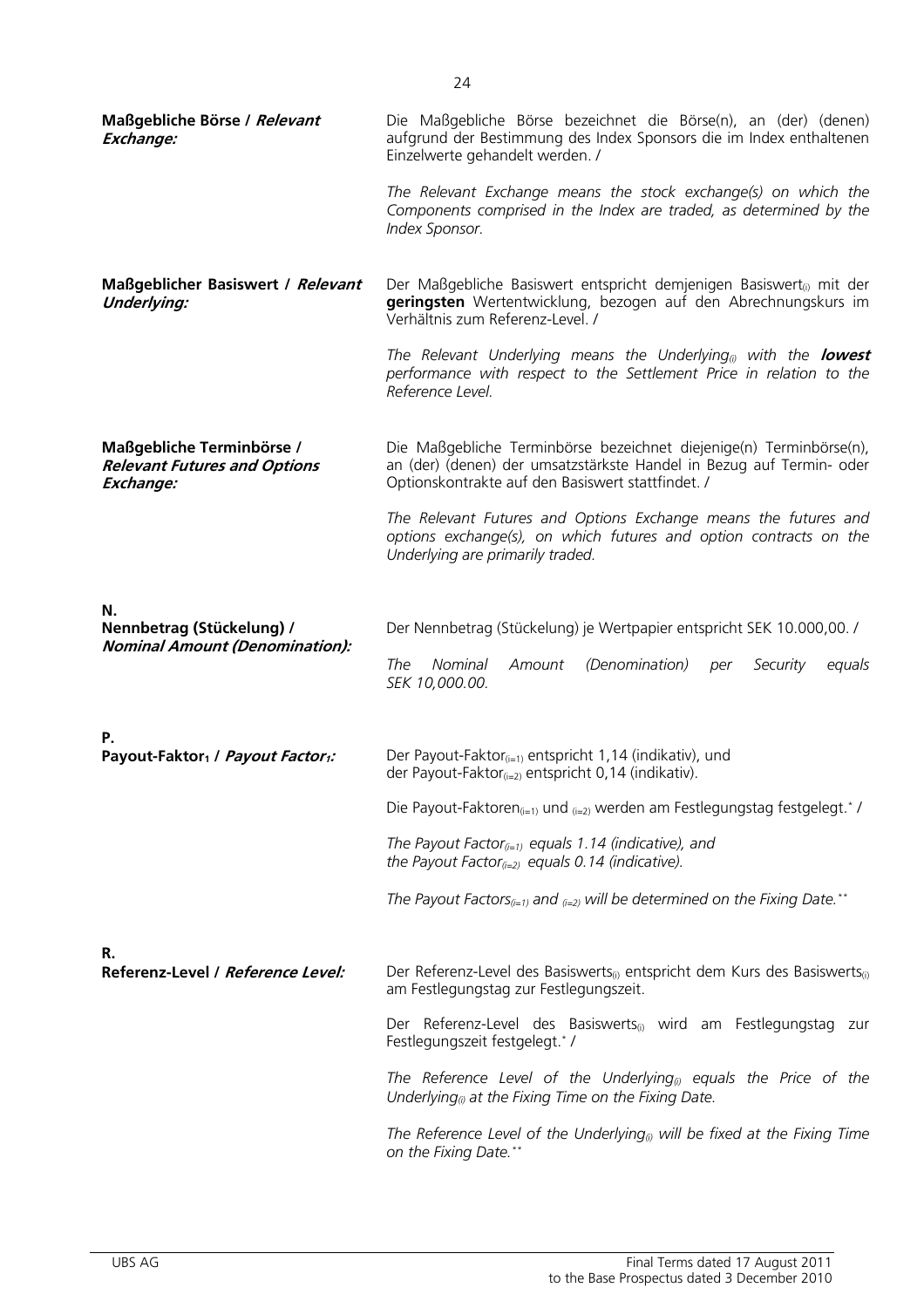| V.                                    |                                                                                                                                                                                                                                                                                                                                                                                 |  |  |  |
|---------------------------------------|---------------------------------------------------------------------------------------------------------------------------------------------------------------------------------------------------------------------------------------------------------------------------------------------------------------------------------------------------------------------------------|--|--|--|
| <b>Verfalltag / Expiration Date:</b>  | Der Verfalltag entspricht dem 6. Oktober 2016. /                                                                                                                                                                                                                                                                                                                                |  |  |  |
|                                       | The Expiration Date means 6 October 2016.                                                                                                                                                                                                                                                                                                                                       |  |  |  |
| Verlustschwelle / Loss Threshold:     | Die Verlustschwelle des Basiswerts <sub>(i)</sub> entspricht 65 % des Referenz-Levels<br>des Basiswerts $(i)$ .                                                                                                                                                                                                                                                                 |  |  |  |
|                                       | Die Verlustschwelle des Basiswerts <sub>(i)</sub> wird am Festlegungstag zur<br>Festlegungszeit festgelegt.*/                                                                                                                                                                                                                                                                   |  |  |  |
|                                       | The Loss Threshold of the Underlying <sub>(i)</sub> equals 65 % of the Reference<br>Level of the Underlying $_{\scriptscriptstyle (\!\chi\!)}$ .                                                                                                                                                                                                                                |  |  |  |
|                                       | The Loss Threshold of the Underlying <sub>(i)</sub> will be fixed at the Fixing Time on<br>the Fixing Date.**                                                                                                                                                                                                                                                                   |  |  |  |
| W.                                    |                                                                                                                                                                                                                                                                                                                                                                                 |  |  |  |
| Wertpapiere / Securities:             | Wertpapiere (jeweils auch ein "Zertifikat" oder die "Zertifikate"),<br>bezeichnet die von der Emittentin im Umfang des Gesamtnennbetrags<br>und in der Stückelung des Nennbetrags begebenen UBS Express<br>Zertifikate.                                                                                                                                                         |  |  |  |
|                                       | Die Wertpapiere werden als nicht verurkundete und dematerialisierte,<br>zur Registrierung in Form von Bucheinträgen bei dem Clearingsystem<br>vorgesehene Rechte ausgegeben; die Ausstellung effektiver Wertpapiere<br>ist ausgeschlossen. /                                                                                                                                    |  |  |  |
|                                       | Securities (also a " <b>Certificate</b> " or the " <b>Certificates</b> ") means the<br>UBS Express Certificates issued by the Issuer in the Aggregate Nominal<br>Amount and with the denomination of the Nominal Amount.                                                                                                                                                        |  |  |  |
|                                       | The Securities are being issued in uncertificated and dematerialised form<br>to be registered in book-entry form at the Clearing System and will not<br>be represented by definitive securities.                                                                                                                                                                                |  |  |  |
| Wertpapier-Börse / Security           | Wertpapier-Börse bezeichnet die Nordic Derivatives Exchange (NDX). /                                                                                                                                                                                                                                                                                                            |  |  |  |
| Exchange:                             | Security Exchange means Nordic Derivatives Exchange (NDX).                                                                                                                                                                                                                                                                                                                      |  |  |  |
| Wertpapier-Kenn-Nummern /             | ISIN: SE0004139566, WKN: UB1AJK, Valor: 13562753 /                                                                                                                                                                                                                                                                                                                              |  |  |  |
| <b>Security Identification Codes:</b> | ISIN: SE0004139566, WKN: UB1AJK, Valor: 13562753                                                                                                                                                                                                                                                                                                                                |  |  |  |
|                                       |                                                                                                                                                                                                                                                                                                                                                                                 |  |  |  |
| Z.<br>Zahlstelle / Paying Agent:      | Die Zahlstelle bezeichnet die UBS Limited c/o UBS Deutschland AG,<br>Bockenheimer Landstraße 2-4,<br>60306<br>Frankfurt<br>Main,<br>am<br>Bundesrepublik Deutschland, und Skandinaviska Enskilda Banken,<br>Stockholm (SEB), Rissneleden 110, S-106 40 Stockholm, Schweden. Der<br>Begriff "Zahlstelle" umfasst sämtliche Zahlstellen, einschließlich der<br>Hauptzahlstelle. / |  |  |  |
|                                       | The Paying Agent means UBS Limited c/o UBS Deutschland AG,<br>Bockenheimer Landstrasse 2-4, 60306 Frankfurt am Main, Federal<br>Republic of Germany, and Skandinaviska Enskilda Banken, Stockholm                                                                                                                                                                               |  |  |  |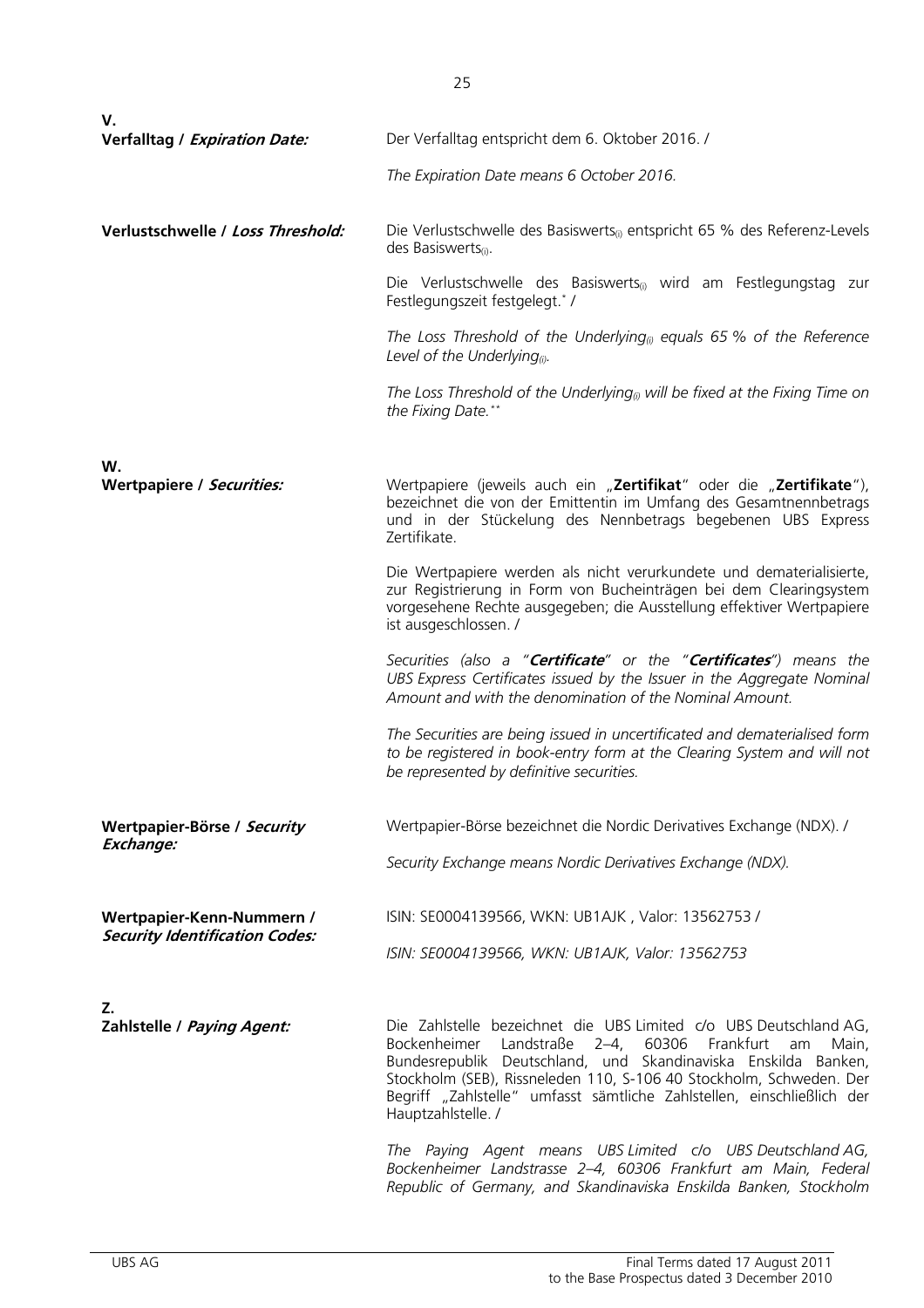|                                | (SEB), Rissneleden 100, S-106 40 Stockholm, Sweden. The term "Paying<br>Agent" shall also refer to all Paying Agents including the Fiscal Agent. |  |
|--------------------------------|--------------------------------------------------------------------------------------------------------------------------------------------------|--|
| Zahltag bei Ausgabe / Initial  | Der Zahltag bei Ausgabe bezeichnet den 20. Oktober 2011.                                                                                         |  |
| <b>Payment Date:</b>           | Bei Verkürzung oder Verlängerung der Zeichnungsfrist kann sich der<br>Zahltag bei Ausgabe entsprechend verschieben. /                            |  |
|                                | The Initial Payment Date means 20 October 2011.                                                                                                  |  |
|                                | In the case of abbreviation or extension of the Subscription Period the<br>Initial Payment Date may be changed accordingly.                      |  |
| Zeichnungsfrist / Subscription | 17. August bis 30. September 2011 (17:30 Uhr Ortszeit Stockholm).                                                                                |  |
| Period:                        | Die Emittentin behält sich vor, die Zeichnungsfrist bei entsprechender<br>Marktlage zu verkürzen oder zu verlängern. /                           |  |
|                                | 17 August until 30 September 2011 (17:30 hrs local time Stockholm).                                                                              |  |
|                                | The Issuer reserves the right to earlier close or to extend the Subscription<br>Period if market conditions so require.                          |  |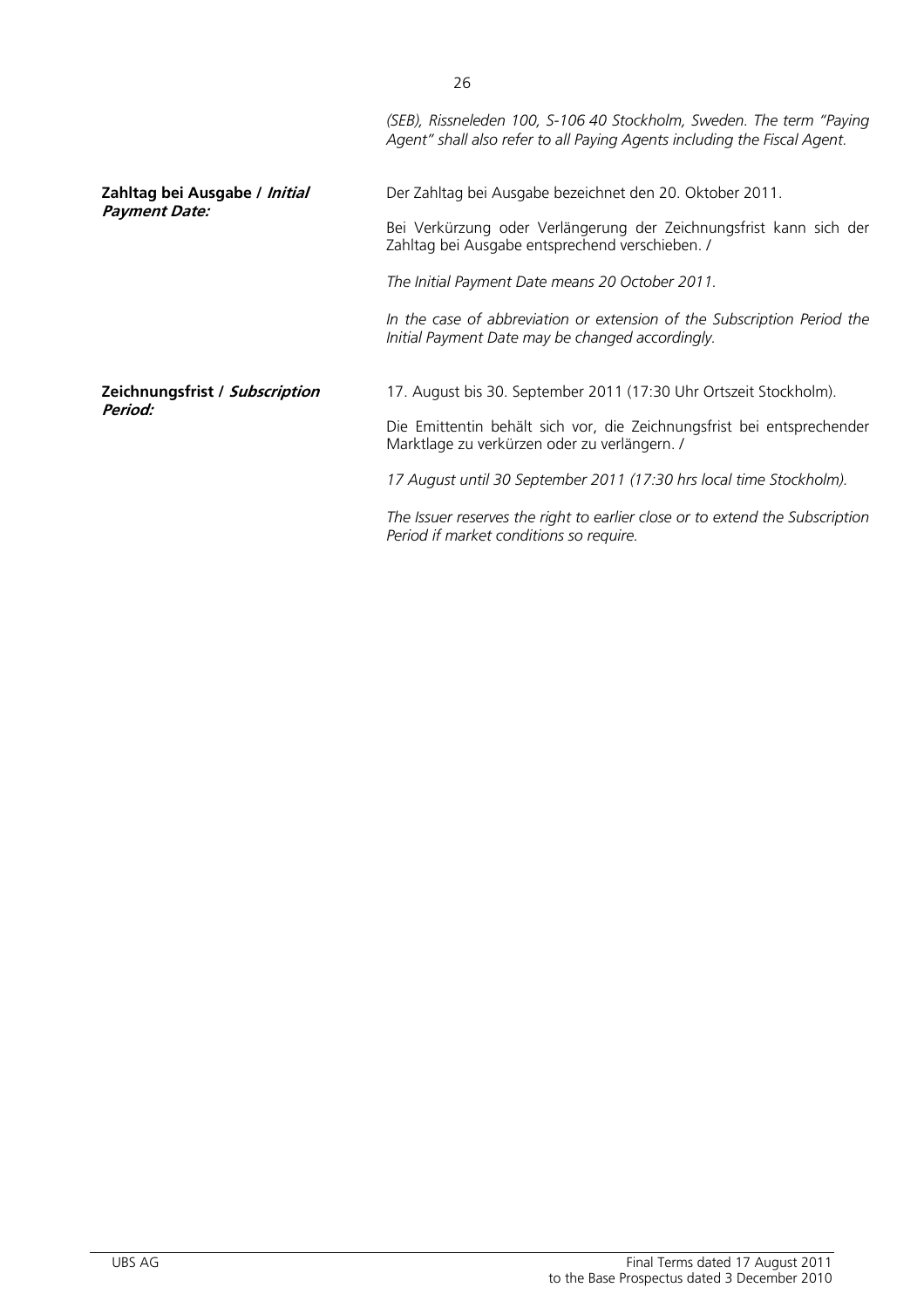27

**Wertpapierbedingungen Teil 2: Wertpapierbedingungen** 

## **§ 1 Wertpapierrecht**

- (1) Die Emittentin gewährt hiermit dem Wertpapiergläubiger (§ 4 (3)) von je einem (1) Wertpapier bezogen auf den Kurs der Basiswerte nach Maßgabe dieser Bedingungen das folgende Recht (das "**Wertpapierrecht**"):
	- (a) Wenn der Kurs **sämtlicher** Basiswerte<sub>(i)</sub> an einem der Beobachtungstage, der nicht zugleich dem Verfalltag entspricht, **gleich dem oder höher als der jeweilige Basispreis(i)** ist, hat der Wertpapiergläubiger das Recht, den Nennbetrag **multipliziert** mit dem Payout-Faktor<sub>(i=1)</sub> (der "**Auszahlungsbetrag**") zu erhalten. Entspricht oder überschreitet der Kurs sämtlicher Basiswerte<sub>(i)</sub> an einem der Beobachtungstage, der nicht zugleich dem Verfalltag entspricht, dem bzw. den jeweiligen Basispreis<sub>(i)</sub>, so verfallen die Wertpapiere vorzeitig an diesem Beobachtungstag<sub>(i)</sub> (der "**Vorzeitige Verfalltag**").
	- (b) Sind die Wertpapiere nicht vorzeitig gemäß Absatz (a) verfallen und ist an einem der Beobachtungstage<sub>(i)</sub>, der nicht zugleich dem Verfalltag entspricht, der Kurs **sämtlicher** Basiswerte(i) **gleich der oder höher als die jeweilige Barriere(i) und gleichzeitig** der Kurs **mindestens eines** Basiswerts<sub>(i)</sub> **kleiner als der jeweilige Basispreis(i)**, hat der Wertpapiergläubiger das Recht, einen Zusatzbetrag (der "**Zusatzbetrag**") zu erhalten, der dem Nennbetrag **multipliziert** mit dem Payout-Faktor<sub>(i=2)</sub> entspricht. Die Auszahlung dieses Zusatzbetrags erfolgt zehn Bankgeschäftstage nach dem entsprechenden Beobachtungstag<sub>(i)</sub>. Auf diesen Geldbetrag finden die in diesen Wertpapierbedingungen enthaltenen Bestimmungen über die Zahlung des Auszahlungsbetrags entsprechende Anwendung.
	- (c) Sind die Wertpapiere nicht vorzeitig an einem der vorhergehenden Beobachtungstage gemäß Absatz (a) verfallen und ist der Abrechnungskurs **sämtlicher** Basiswerte(i) **gleich der bzw. höher als die jeweilige Verlustschwelle(i)**, hat der Wertpapiergläubiger das Recht, den Nennbetrag **multipliziert** mit dem Payout-Faktor<sub>(i=1)</sub> (der "**Auszahlungsbetrag**") zu erhalten.
	- (d) Sind die Wertpapiere nicht vorzeitig an einem der vorhergehenden Beobachtungstage gemäß Absatz (a) verfallen und ist der Abrechnungskurs **mindestens eines**

**Terms and Conditions of the Securities Part 2: Special Conditions of the Securities** 

#### **§ 1 Security Right**

- The Issuer hereby warrants to the Securityholder (§ 4 (3)) of each (1) Security relating to the Price of the Underlyings in accordance with these Conditions that such Securityholder shall have the following right (the "**Security Right**"):
	- (a) If the Price of **all** Underlyings<sub>(i)</sub> on any of the Observation Dates, which is not also the Expiration Date, is **equal to or higher than the respective Strike**<sub>(i)</sub>, the Securityholder is entitled to receive the Nominal Amount **multiplied** by the Payout Factor $_{(i=1)}$  (the "**Redemption Amount**").

In case the Price of **all** Underlyings<sub>(i)</sub> on any of the Observation Dates, which is not also the Expiration Date, is equal to or higher than the respective Strike $_{(i)}$ , the Securities will expire on such Observation Date $_{(i)}$  (the "**Early Expiration Date**").

- (b) If the Securities did not expire early in accordance with paragraph (a) and if on any Observation Date $(i)$ , which is not also the Expiration Date, the Price of **all** Underlyings(i) is **equal to or higher than the respective Barrier(i) and at the same time** the Price of **at least one** Underlying<sub>(i)</sub> is **lower than the respective Strike**<sub>(i)</sub> the Securityholder is entitled to receive an Additional Amount (the "**Additional Amount**") which is equal to the Nominal Amount **multiplied** by the Payout Factor $(i=2)$ . Such Additional Amount shall be paid ten Banking Days after the relevant Observation Date<sub>(i)</sub>. The provisions of these Conditions relating to the payment of the Redemption Amount shall apply *mutatis mutandis* to such payment.
- (c) If the Securities did not expire early on any of the previous Observation Dates in accordance with paragraph (a) and if the Settlement Price of **all** Underlyings<sub>(i)</sub> is **equal to or higher than the respective Loss Threshold(i)**, the Securityholder is entitled to receive the Nominal Amount **multiplied** by the Payout Factor<sub>(i=1)</sub> (the "**Redemption Amount**").
- (d) If the Securities did not expire early on any of the previous Observation Dates in accordance with paragraph (a) and if the Settlement Price of **at least one**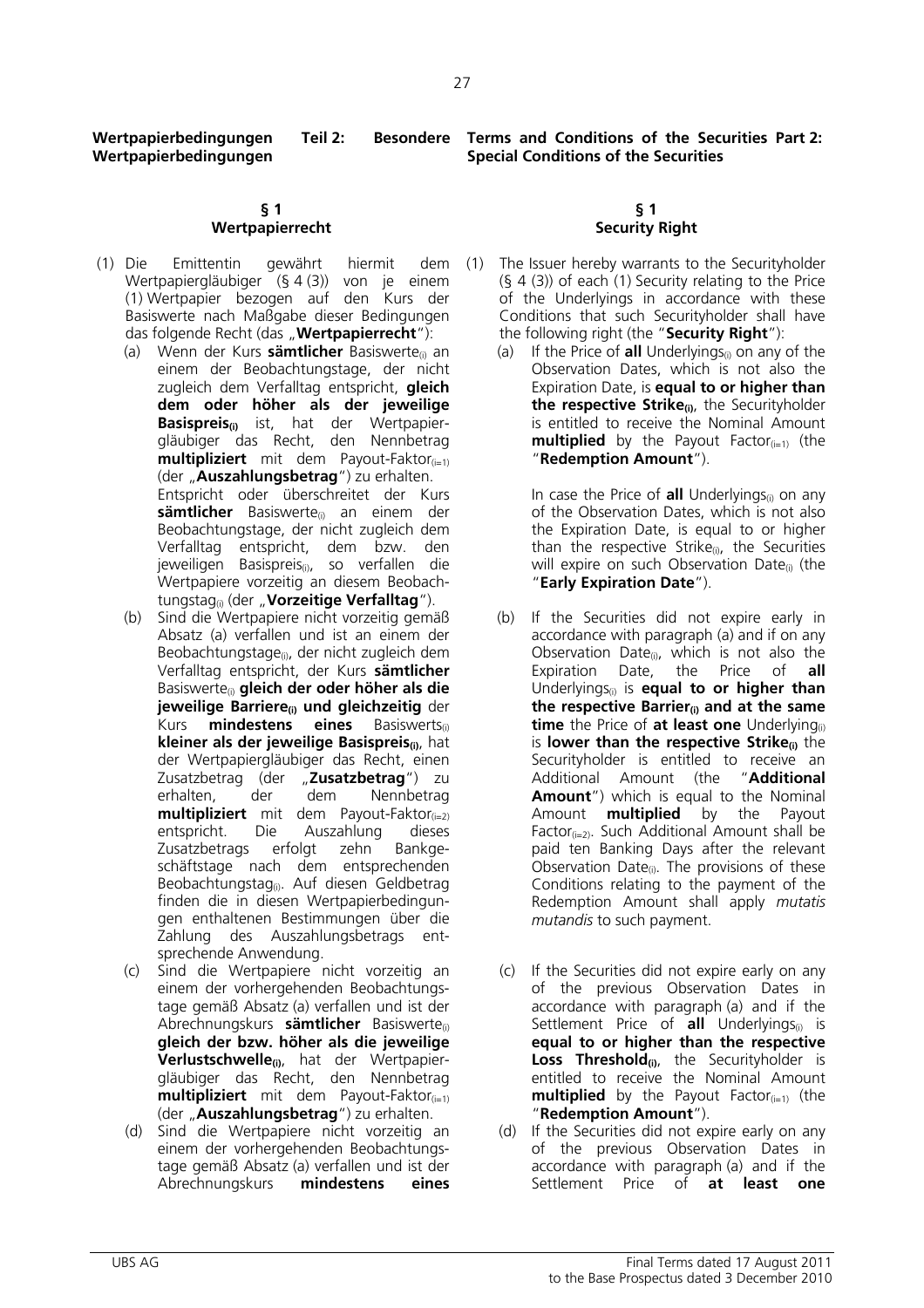Basiswerts<sub>(i)</sub> kleiner als die jeweilige Ver**lustschwelle(i)**, hat der Wertpapiergläubiger das Recht, den Abrechnungsbetrag (wie nachfolgend definiert), gegebenenfalls auf zwei Dezimalstellen kaufmännisch gerundet, zu erhalten (der "**Auszahlungsbetrag**").

Der "**Abrechnungsbetrag**" wird in Übereinstimmung mit folgender Formel berechnet:

(2) Sämtliche im Zusammenhang mit dem Wertpapierrecht vorzunehmenden Festlegungen und Berechnungen, insbesondere die Berechnung des Auszahlungsbetrags, erfolgen durch die Berechnungsstelle (§ 9). Die insoweit von der Berechnungsstelle Festlegungen und Berechnungen sind, außer in Fällen offensichtlichen Irrtums, abschließend und für alle Beteiligten bindend.

# **§ 2 § 2**

*Absichtlich freigelassen Intentionally left blank*

# **§ 3 § 3**

*Absichtlich freigelassen Intentionally left blank*

Underlying(i) is **lower than the respective**  Loss Threshold<sub>(i)</sub>, the Securityholder is entitled to receive the Settlement Amount (as defined below) commercially rounded to two decimal places (the "**Redemption Amount**").

The "**Settlement Amount**" is calculated in accordance with the following formula:

Nennbetrag x Abrechnung skurs des Maßgeblichen Basiswerts Mominal Amount x Settlement Price of the Relevant Underlying<br>Reference Level of the Relevant Underlying Reference Level of the Relevant Underlying Nominal Amount x Settlement Price of the Relevant Underlying<br>Reference Level of the Relevant Underlying

> (2) Any determination and calculation in connection with the Security Right, in particular the calculation of the Redemption Amount, will be made by the Calculation Agent (§ 9). Determinations and calculations made in this respect by the Calculation Agent are final and binding for all participants except in the event of manifest error.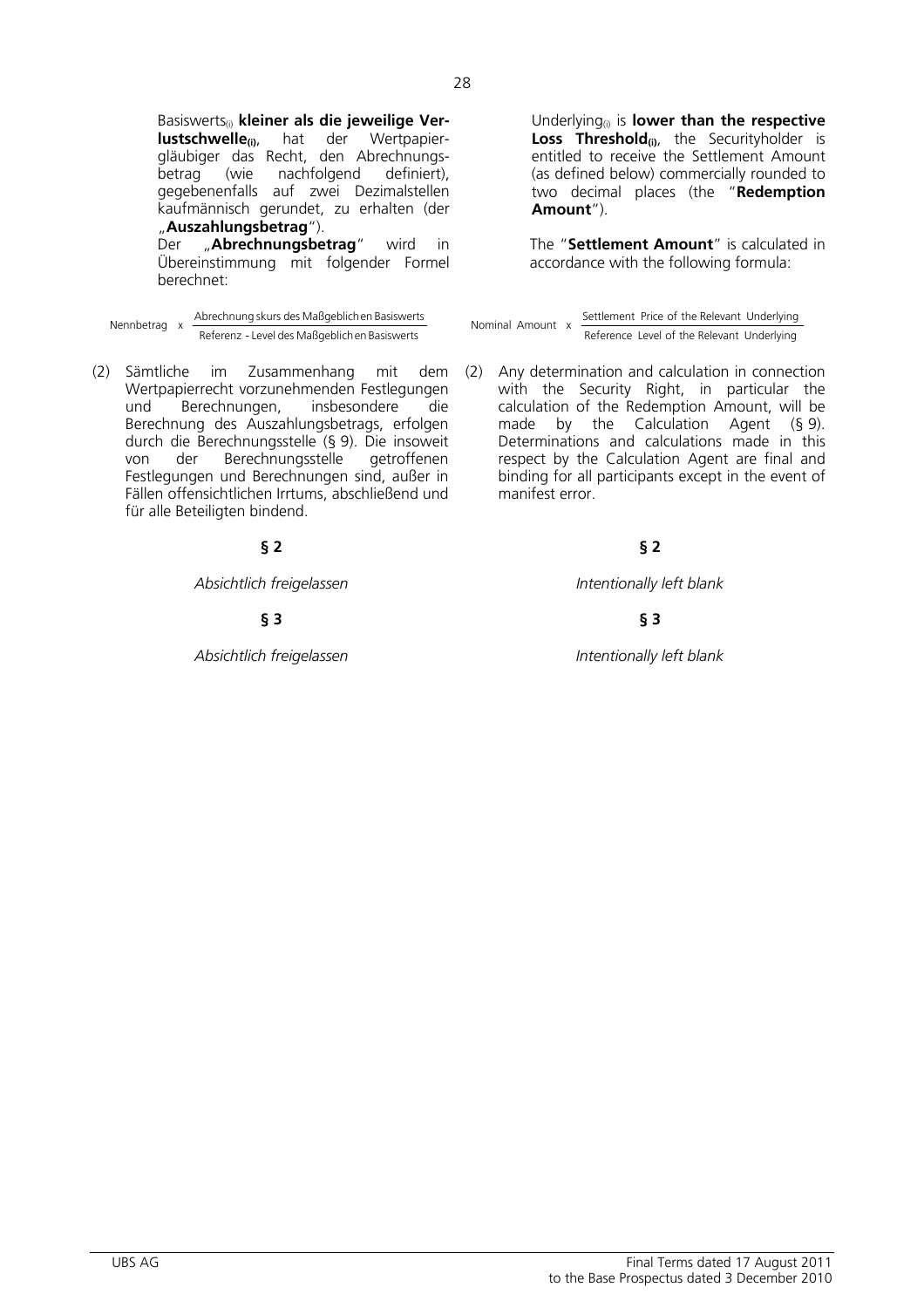**Wertpapierbedingungen Teil 3: Wertpapierbedingungen** 

# **§ 4**

# **Form der Wertpapiere; Verzinsung und Dividenden; Eigentumsrecht und Übertragbarkeit; Status**

- (1) Die Wertpapiere werden unverbrieft und dematerialisiert in Form von Bucheinträgen und registriert bei dem Clearingsystem gemäß den maßgeblichen CS-Regeln begeben. In Bezug auf die Wertpapiere werden keine effektiven Stücke wie vorläufige Globalurkunden, Dauerglobalurkunden oder Einzelurkunden ausgegeben. Die Emittentin ist berechtigt, von dem Clearingsystem auf Basis des Registers des Clearingsystems Informationen in Bezug auf die Wertpapiere zu erhalten, um ihren Verpflichtungen gemäß den Bedingungen nachzukommen.
- (2) Auf die Wertpapiere werden weder Zinsen noch Dividenden gezahlt.
- (3) "**Wertpapiergläubiger**" bezeichnet die Person, auf deren Namen ein Wertpapier bei dem Clearingsystem eingetragen ist (einschließlich eines ordnungsgemäß bevollmächtigten Stellvertreters, der als solcher für das jeweilige Wertpapier eingetragen ist), oder eine andere Person, die gemäß den CS-Regeln als Wertpapiergläubiger anerkannt ist; werden die jeweiligen Wertpapiere von  $e$ inem ordnungsgemäß Stellvertreter gehalten, gilt der Stellvertreter als Wertpapiergläubiger. Der Wertpapiergläubiger wird in jeder Hinsicht von der Emittentin, dem Emissionsbegleiter und den Wertpapierstellen (§ 9 (1)) als Berechtigter und Begünstigter bezüglich der in den Wertpapieren repräsentierten Rechte behandelt.
- (4) Das Recht an den Wertpapieren wird durch eine gemäß den maßgeblichen CS-Regeln ausgeführte Übertragung zwischen den Kontoinhabern bei dem Clearingsystem übertragen.
- (5) Die Wertpapiere begründen unmittelbare, unbesicherte und nicht nachrangige Verbindlichkeiten der Emittentin, die untereinander und mit allen sonstigen gegenwärtigen und künftigen unbesicherten und nicht nachrangigen Verbindlichkeiten der Emittentin gleichrangig sind, ausgenommen solche Verbindlichkeiten, denen aufgrund zwingender gesetzlicher Vorschriften Vorrang zukommt.

# **§ 5**

# **Tilgung; Vorlegungsfrist; Verjährung**

störung (§ 8 (3)), die Zahlung des Auszahlungsbetrags bzw. des Kündigungsbetrags oder des

**Terms and Conditions of the Securities Part 3: General Conditions of the Securities** 

# **§ 4**

# **Form of Securities; Interest and Dividends; Title and Transfer; Status**

- (1) The Securities are issued in uncertificated and dematerialised book-entry form, and registered at the Clearing System in accordance with the relevant CA Rules. No physical notes, such as global temporary or permanent notes or definitive notes will be issued in respect of the Securities. The Issuer shall be entitled to obtain from the Clearing System information based on the Clearing System's register regarding the Securities for the purpose of performing its obligations pursuant to the Conditions.
	- No interest and no dividends are payable on the Securities.
- (3) "**Securityholder**" means the person in whose name a Security is registered with the Clearing System (including a person duly authorised to act as a nominee and who is registered as such for the relevant Security) or any other person acknowledged as the holder of the Security pursuant to the CA Rules and, accordingly, where the relevant Securities are held through a duly authorised nominee, the nominee shall be the Securityholder. The Securityholder shall, for all purposes, be treated by the Issuer, the Issuing Agent and the Security Agents  $(§ 9(1))$  as the person entitled to such Securities and the person entitled to receive the benefits of the rights represented by such Securities.
- (4) Title to the Securities will pass by transfer between accountholders at the Clearing System perfected in accordance with the relevant CA Rules.
- (5) The Securities constitute direct, unsecured and unsubordinated obligations of the Issuer, ranking *pari passu* among themselves and with all other present and future unsecured and unsubordinated obligations of the Issuer, other than obligations preferred by mandatory provisions of law.

## **§ 5 Settlement; Period of Presentation; Prescription**

(1) Die Emittentin wird, vorbehaltlich einer Markt-(1) The Issuer will, subject to a Market Disruption (§ 8 (3)), procure that the payment of the Redemption Amount or of the Termination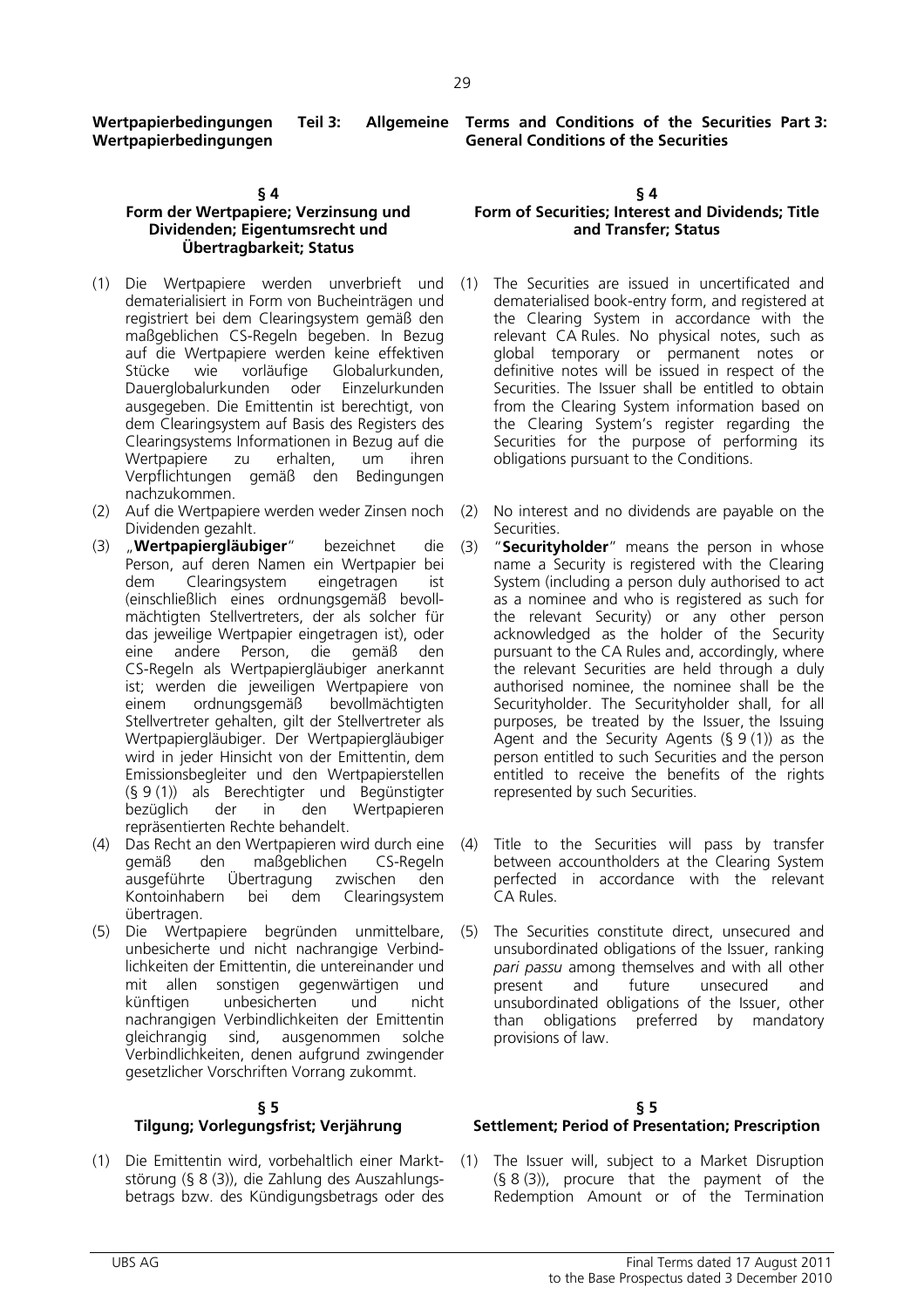Steuer-Kündigungsbetrags (§ 7 a bzw. b) in der Auszahlungswährung am Fälligkeitstag gemäß den maßgeblichen CS-Regeln veranlassen. Zahlungen des Auszahlungsbetrags, des Kündigungsbetrags bzw. des Steuer-Kündigungsbetrags und/oder sonstige Zahlungen gemäß den Bedingungen erfolgen in Übereinstimmung mit den zu diesem Zeitpunkt geltenden maßgeblichen CS-Regeln.

- (2) Die Emittentin wird mit der vorstehend beschriebenen Leistung an das Clearingsystem von den ihr unter diesen Bedingungen der Wertpapiere obliegenden Tilgungsverpflichtungen bzw. sonstigen Zahlungs- oder Lieferverpflichtungen befreit.
- (3) Alle im Zusammenhang mit der Tilgung der Wertpapiere bzw. sonstigen Zahlungs- oder Lieferverpflichtungen unter diesen Bedingungen der Wertpapiere gegebenenfalls anfallenden Steuern, Abgaben und/oder Kosten sind von dem jeweiligen Wertpapiergläubiger zu tragen und zu zahlen. Die Emittentin und die Zahlstelle sind berechtigt, jedoch nicht verpflichtet, von den erforderlichen Leistungen unter diesen<br>Bedingungen etwaige Steuern, Abgaben Bedingungen etwaige und/oder Kosten einzubehalten, die von dem Wertpapiergläubiger gemäß vorstehendem Satz zu zahlen sind.
- (4) Die Vorlegungsfrist gemäß § 801 Absatz 1 Satz 1 des deutschen Bürgerlichen Gesetzbuchs ("**BGB**") wird auf zehn Jahre verkürzt.
- (5) Die Emittentin kann zur Deckung ihrer Verpflichtungen aus den Wertpapieren einen Deckungsbestand unterhalten. Der Deckungsbestand kann dabei nach der Wahl und dem freien Ermessen der Emittentin insbesondere aus dem Basiswert bzw. aus den darin enthaltenen Einzelwerten bzw. aus Optionen auf die vorgenannten Werte bestehen. Den Wertpapiergläubigern stehen jedoch keine Rechte oder Ansprüche in Bezug auf einen etwaigen Deckungsbestand zu.

## **§ 6 a Anpassungen; Nachfolge-Index Sponsor; Nachfolge-Basiswert**

- (1) Sollte der Index als Basiswert endgültig nicht mehr vom Index Sponsor verwaltet, berechnet und veröffentlicht werden, ist die Emittentin berechtigt, den Index Sponsor durch eine Person, Gesellschaft oder Institution, die für die Berechnungsstelle und die Emittentin nach billigem Ermessen (gemäß § 315 BGB bzw. § 317 BGB) akzeptabel ist (der "**Nachfolge-Index Sponsor**"), zu ersetzen. In diesem Fall gilt dieser Nachfolge-Index Sponsor als Index Sponsor und jede in diesen Bedingungen enthaltene Bezugnahme auf den Index Sponsor als Bezugnahme auf den Nachfolge-Index Sponsor.
- (2) Veränderungen in der Berechnung (2) Any changes in the calculation (including

Amount or of the Tax Termination Amount (§ 7 a or b), as the case may be, in the Redemption Currency occurs on the Maturity Date in accordance with the relevant CA Rules. Payments of the Redemption Amount, the Termination Amount or the Tax Termination Amount and/or any other amount payable under the Conditions, as the case may be, shall be made in accordance with the then applicable relevant CA Rules.

- (2) The Issuer shall be discharged from its redemption obligations or any other payment or delivery obligations under these Conditions of the Securities by delivery to the Clearing System in the manner described above.
- (3) All taxes, charges and/or expenses, if any, incurred in connection with the redemption of the Securities or any other payment or delivery obligations under these Conditions of the Securities shall be borne and paid by the relevant Securityholder. The Issuer and the Paying Agent, as the case may be, are entitled, but not obliged, to withhold from any required performance under these Conditions such taxes, charges and/or expenses as be paid by the Securityholder in accordance with the preceding sentence.
- (4) The period of presentation as established in § 801 section 1 sentence 1 of the German Civil Code ("**BGB**") is reduced to ten years.
- (5) The Issuer may hold a coverage portfolio to cover its obligations under the Securities. The coverage portfolio may comprise the Underlying or the Components comprised therein, as the case may be, or options on these aforementioned assets, at the Issuer's option and unrestricted discretion. However, the Securityholders are not entitled to any rights or claims with respect to any coverage portfolio.

#### **§ 6 a Adjustments; Successor Index Sponsor; Successor Underlying**

- (1) If the Index used as the Underlying is ultimately not maintained, calculated and published by the Index Sponsor any longer, the Issuer shall be entitled to replace the Index Sponsor by a person, company or institution, which is acceptable to the Calculation Agent and the Issuer at their reasonable discretion (pursuant to § 315 of the BGB or, as the case may be, § 317 of the BGB) (the "**Successor Index Sponsor**"). In such case, the Successor Index Sponsor will be deemed to be the Index Sponsor and each reference in these Conditions to the Index Sponsor shall be deemed to refer to the Successor Index Sponsor.
	-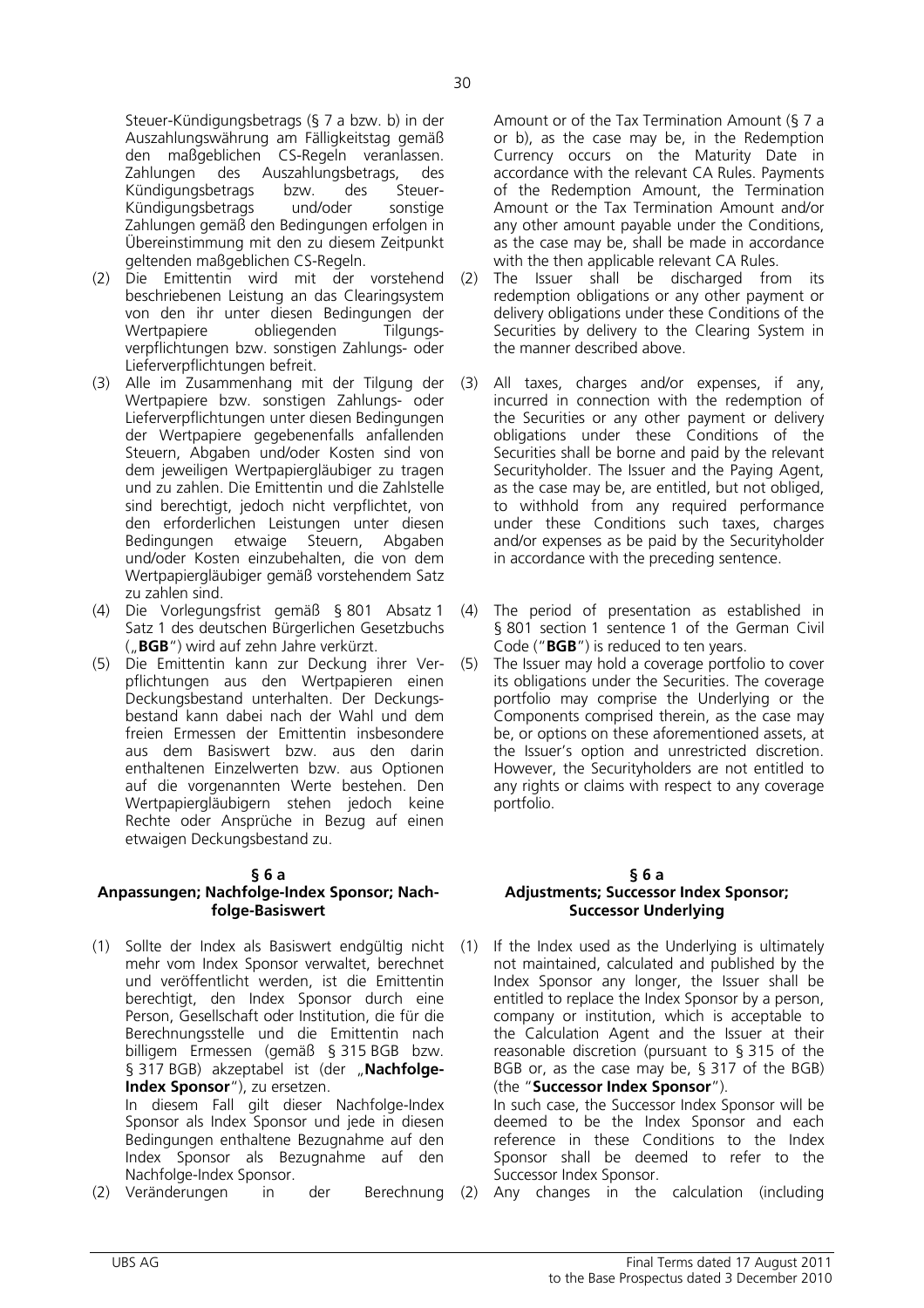(einschließlich Bereinigungen) des Index oder der Zusammensetzung oder Gewichtung der Indexbestandteile, auf deren Grundlage der Basiswert berechnet wird, führen nicht zu einer Anpassung, es sei denn, dass das maßgebende Konzept und die Berechnung des Basiswerts infolge einer Veränderung (einschließlich einer Bereinigung) nach Auffassung der Emittentin und der Berechnungsstelle nach billigem Ermessen (gemäß § 315 BGB bzw. § 317 BGB) nicht mehr vergleichbar sind mit dem bisher maßgebenden Konzept oder der maßgebenden Berechnung des Index. Dies gilt insbesondere, wenn sich aufgrund irgendeiner Änderung trotz gleich bleibender Kurse der in dem Index enthaltenen Einzelwerte und ihrer Gewichtung eine wesentliche Änderung des Werts des Index ergibt. Eine Anpassung kann auch bei Aufhebung des Index und/oder seiner Ersetzung durch einen anderen Basiswert erfolgen.

 Zum Zweck einer Anpassung ermitteln die Emittentin und die Berechnungsstelle nach billigem Ermessen (gemäß § 315 BGB bzw. § 317 BGB) einen angepassten Wert je Einheit des Index, der bei der Bestimmung des Kurses des Basiswerts zugrunde gelegt wird und in seinem wirtschaftlichen Ergebnis der bisherigen Regelung entspricht, und bestimmen unter Berücksichtigung des Zeitpunkts der Veränderung den Tag, zu dem der angepasste Wert je Einheit des Index erstmals zugrunde zu legen ist. Der angepasste Wert je Einheit des Basiswerts sowie der Zeitpunkt seiner erstmaligen Anwendung werden unverzüglich gemäß § 11 dieser Bedingungen bekannt gemacht.

(3) Erlischt die Erlaubnis der Emittentin, den Index als Basiswert für die Zwecke der Wertpapiere zu verwenden oder wird der Index aufgehoben und/oder durch einen anderen Index ersetzt, legen die Emittentin und die Berechnungsstelle nach billigem Ermessen (gemäß § 315 BGB bzw. § 317 BGB), gegebenenfalls unter entsprechender Anpassung nach dem vorstehenden Absatz, fest, welcher Index künftig zugrunde zu legen ist (der "Nachfolge-**Basiswert**"). Der Nachfolge-Basiswert sowie der Zeitpunkt seiner erstmaligen Anwendung werden unverzüglich gemäß § 11 dieser Bedingungen bekannt gemacht.

 Jede in diesen Bedingungen enthaltene Bezugnahme auf den Basiswert gilt dann, sofern es der Zusammenhang erlaubt, als Bezugnahme auf den Nachfolge-Basiswert.

(4) Wenn der durch den Index Sponsor festgelegte und veröffentlichte Kurs des Index als Basiswert im Nachhinein berichtigt wird, und die Berichtigung (der "**Berichtigte Kurs**") von dem jeweiligen Index Sponsor nach der ursprünglichen Veröffentlichung, jedoch bis zum Fälligkeitstag (ausschließlich)

corrections) of the Index or of the composition or of the weighting of the Index components, on which the calculation of the Underlying is based, shall not lead to an adjustment unless the Issuer and the Calculation Agent, upon exercise of their reasonable discretion (pursuant to § 315 of the BGB or, as the case may be, § 317 of the BGB), determine that the underlying concept and the calculation (including corrections) of the Underlying are no longer comparable to the underlying concept or calculation of the Index applicable prior to such change. This applies especially, if due to any change the Index value changes considerably, although the prices and weightings of the components included in the Index remain unchanged. Adjustments may also be made as a result of the termination of the Index and/or its substitution by another underlying.

 For the purpose of making any adjustments, the Issuer and the Calculation Agent shall at their reasonable discretion (pursuant to § 315 of the BGB or, as the case may be, § 317 of the BGB) determine an adjusted value per unit of the Index as the basis of the determination of the Price of the Underlying, which in its result corresponds with the economic result prior to this change, and shall, taking into account the time the change occurred, determine the day, on which the adjusted value per unit of the Index shall apply for the first time. The adjusted value per unit of the Underlying as well as the date of its first application shall be published without undue delay pursuant to § 11 of these Conditions.

(3) In the event that the authorisation of the Issuer to use the Index used as the Underlying for the purposes of the Securities is terminated or that the Index is terminated and/or replaced by another index, the Issuer and the Calculation Agent shall determine at their reasonable discretion (pursuant to § 315 of the BGB or, as the case may be, § 317 of the BGB), after having made appropriate adjustments according to the paragraph above, which index shall be applicable in the future (the "**Successor Underlying**"). The Successor Underlying and the date it is applied for the first time shall be published without undue delay in accordance with § 11 of these Conditions.

 Any reference in these Conditions to the Underlying shall, to the extent appropriate, be deemed to refer to the Successor Underlying.

(4) In the event that the price of the Index used as the Underlying as determined and published by the Index Sponsor is subsequently corrected and the correction (the "**Corrected Price**") is published by the Index Sponsor after the original publication, but until the Maturity Date (exclusive), the Issuer and the Calculation Agent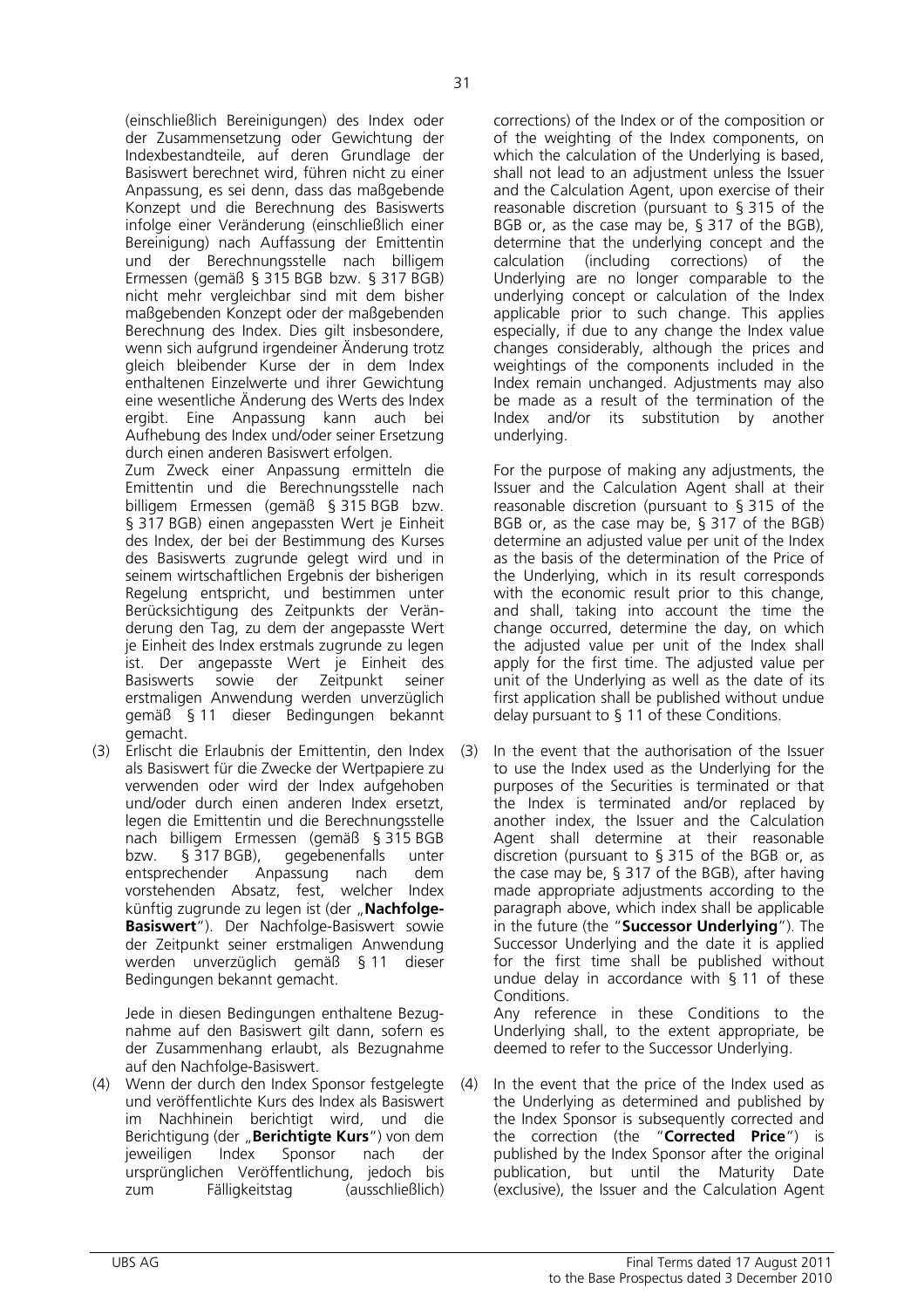berechtigt, nach billigem Ermessen (gemäß<br>§ 315 BGB bzw. § 317 BGB), unter § 315 BGB bzw. § 317 BGB), unter Berücksichtigung des Berichtigten Kurses Anpassungen dieser Bedingungen vorzunehmen, um der Berichtigung Rechnung zu tragen. Die Anpassung sowie der Zeitpunkt ihrer erstmaligen Anwendung werden unverzüglich gemäß § 11 dieser Bedingungen bekannt gemacht.

- (5) Anpassungen und Festlegungen nach den vorstehenden Absätzen werden durch die Emittentin nach billigem Ermessen (gemäß § 315 BGB) bzw. von der Berechnungsstelle nach billigem Ermessen (gemäß § 317 BGB), vorgenommen und von der Emittentin nach § 11 dieser Bedingungen bekannt gemacht. Anpassungen und Festlegungen sind (sofern nicht ein offensichtlicher Fehler vorliegt) für alle Beteiligten endgültig und bindend.
- Das Recht der Emittentin zur Kündigung gemäß § 7 a bzw. b dieser Bedingungen bleibt hiervon unberührt.

## **§ 6 b**

# **Anpassungen aufgrund der Europäischen Wirtschafts- und Währungsunion**

- (1) Nimmt ein Land, unabhängig davon, ob ab 1999 oder später, an der dritten Stufe der Europäischen Wirtschafts- und Währungsunion teil, sind die Emittentin und die Berechnungsstelle berechtigt, nach billigem Ermessen (gemäß § 315 BGB bzw. § 317 BGB) folgende Anpassungen dieser Bedingungen vorzunehmen:
	- (i) Ist die Auszahlungswährung unter diesen Bedingungen eine von Euro abweichende nationale Währungseinheit eines Landes, das an der dritten Stufe der Europäischen Wirtschafts- und Währungsunion beteiligt ist, unabhängig davon, ob ab 1999 oder später, dann gilt die Auszahlungswährung als ein Betrag in Euro, der aus der ursprünglichen Auszahlungswährung zum rechtlich festgesetzten Wechselkurs und unter Anwendung der rechtlich festgesetzten Rundungsregeln in Euro umgetauscht wurde. Nach der Anpassung erfolgen sämtliche

Zahlungen hinsichtlich der Wertpapiere in Euro, als ob in ihnen der Euro als Auszahlungswährung genannt wäre.

(ii) Ist in diesen Bedingungen ein Währungsumrechnungskurs angegeben oder gibt eine Bedingung eine Währung eines Landes an, das an der dritten Stufe der Europäischen Wirtschafts- und Währungsunion beteiligt ist, unabhängig davon, ob ab 1999 oder später, gelten der angegebene Währungsumrechnungskurs shall be entitled to effect, under consideration of the Corrected Price, adjustments to these Conditions at their reasonable discretion (pursuant to § 315 of the BGB or, as the case may be, § 317 of the BGB), to account for the correction. The adjustment and the date it is applied for the first time shall be published without undue delay in accordance with § 11 of these Conditions.

- (5) The adjustments and determinations of the Issuer pursuant to the paragraphs above shall be effected by the Issuer at its reasonable discretion (pursuant to § 315 of the BGB) or, as the case may be, by the Calculation Agent (pursuant to § 317 of the BGB) and shall be published by the Issuer in accordance with § 11 of these Conditions. Any adjustment and determination shall be final, conclusive and binding on all parties, except where there is a manifest error.
- (6) The Issuer's right of termination in accordance with § 7 a or b, as the case may be, of these Conditions remains unaffected.

## **§ 6 b Adjustments due to the European Economic and Monetary Union**

- (1) Where a country participates in the third stage of the European Economic and Monetary Union, whether as from 1999 or after such date, the Issuer and the Calculation Agent at their reasonable discretion (pursuant to § 315 of the BGB or, as the case may be, § 317 of the BGB), shall be entitled to effect the following adjustments to these Conditions:
	- (i) Where the Redemption Currency under these Conditions is the national currency unit other than Euro of a country which is participating in the third stage of the European Economic and Monetary Union, whether as from 1999 or after such date, such Redemption Currency shall be deemed to be an amount of Euro converted from the original Redemption Currency into Euro at the statutory applicable exchange rate and subject to such statutory applicable rounding provisions.

After the adjustment, all payments in respect of the Securities will be made solely in Euro as though references in the Securities to the Redemption Currency were to Euro.

(ii) Where these Conditions contain a currency conversion rate or any of these Conditions are expressed in a currency of a country which is participating in the third stage of the European Economic and Monetary Union, whether as from 1999 or after such date, such currency conversion rate and/or any other terms of these Conditions shall be

32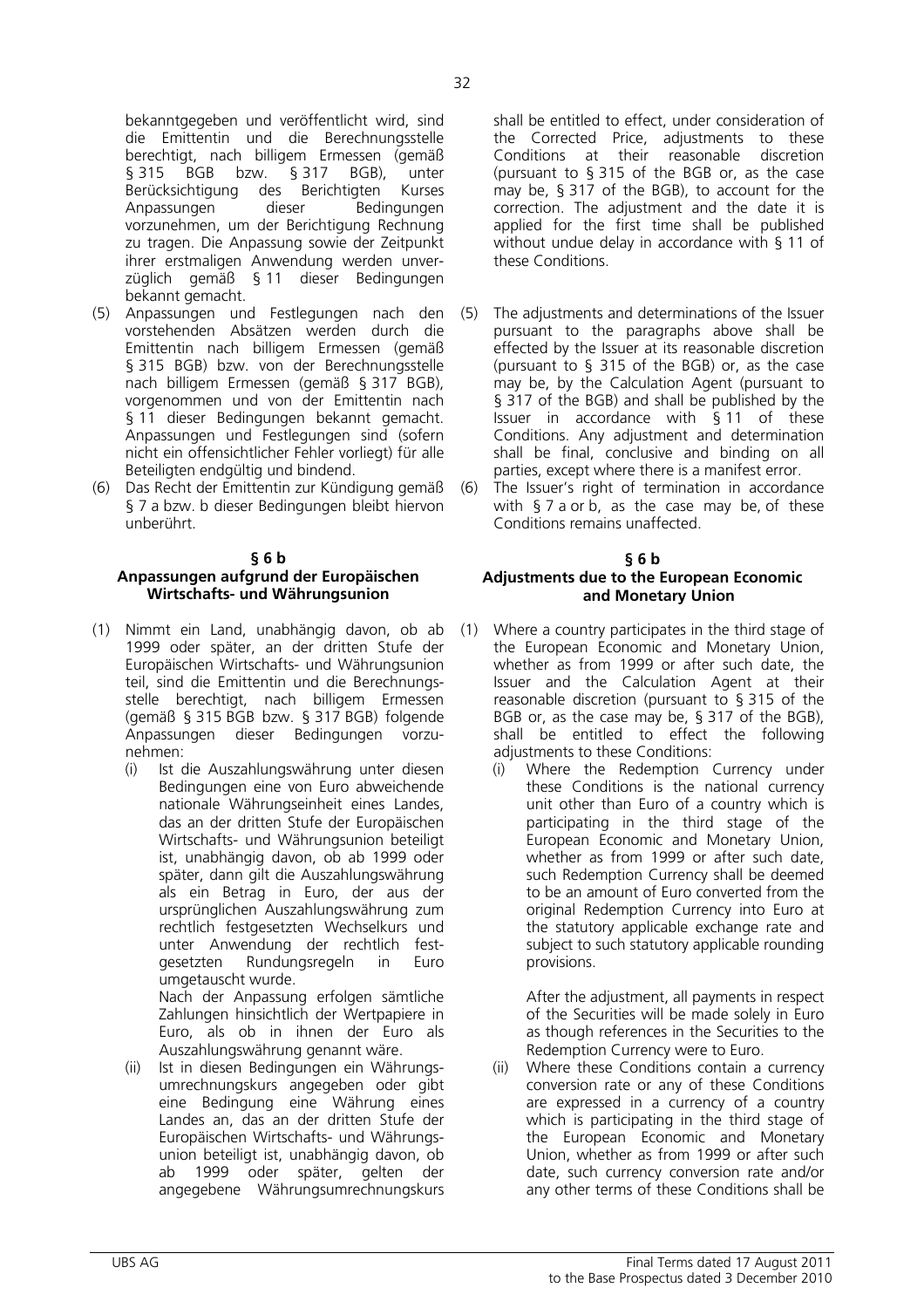Wechselkurses. (iii) Die Emittentin und die Berechnungsstelle können weitere Änderungen an diesen Bedingungen vornehmen, um diese ihrer Auffassung nach den dann gültigen Gepflogenheiten anzupassen, die für Instrumente mit Währungsangaben in Euro gelten.

legung des rechtlich festgesetzten

- (iv) Die Emittentin und die Berechnungsstelle können ferner solche Anpassungen dieser Bedingungen vornehmen, die sie nach billigem Ermessen (gemäß § 315 BGB bzw. § 317 BGB) für angebracht halten, um den Auswirkungen der dritten Stufe der Europäischen Wirtschafts- und Währungsunion gemäß dem Vertrag zur Gründung der Europäischen Gemeinschaft auf diese Bedingungen Rechnung zu tragen.
- (2) Die Emittentin und die Wertpapierstellen (§ 9) haften weder gegenüber den Wertpapiergläubigern noch gegenüber sonstigen Personen für Provisionen, Kosten, Verluste oder Ausgaben, die aus oder in Verbindung mit der Überweisung von Euro oder einer damit zusammenhängenden Währungsumrechnung oder Rundung von Beträgen entstehen.
- (3) Anpassungen und Festlegungen nach den vorstehenden Absätzen werden durch die Emittentin nach billigem Ermessen (gemäß § 315 BGB) bzw. von der Berechnungsstelle nach billigem Ermessen (gemäß § 317 BGB), vorgenommen und von der Emittentin nach § 11 dieser Bedingungen bekannt gemacht. Anpassungen und Festlegungen sind (sofern nicht ein offensichtlicher Fehler vorliegt) für alle Beteiligten endgültig und bindend.

# **§ 7 a**

# **Kündigung; Rechtsänderung; Hedging-Störung; Gestiegene Hedging-Kosten**

- (1) Die Emittentin ist bei Vorliegen eines der nachstehenden Kündigungsereignisse berechtigt, sämtliche, aber nicht einzelne Wertpapiere durch eine Bekanntmachung gemäß § 11 dieser Bedingungen (i) unter Angabe des Kalendertags, zu dem die Kündigung wirksam wird (der "**Kündigungstag**"), und (ii) unter Wahrung einer Kündigungsfrist von mindestens einem Kalendermonat vor dem jeweiligen Kündigungstag, zu kündigen und vorzeitig zu tilgen (die "**Kündigung**").
- (2) Ein "**Kündigungsereignis**" bezeichnet jedes der folgenden Ereignisse:
	-

deemed to be expressed in or, in the case of a currency conversion rate, converted for or, as the case may be, into, Euro at the statutory applicable exchange rate.

- (iii) The Issuer and the Calculation Agent are entitled to effect adjustments to these Conditions as they may decide to conform them to conventions then applicable to instruments expressed in Euro.
- (iv) The Issuer and the Calculation Agent at their reasonable discretion (pursuant to § 315 of the BGB or, as the case may be, § 317 of the BGB) shall be entitled to effect such adjustments to these Conditions as they may determine to be appropriate to account for the effect of the third stage of the European Economic and Monetary Union pursuant to the Treaty establishing the European Community on these Conditions.
- (2) The Issuer and the Security Agents (§ 9) shall not be liable to any Securityholder or other person for any commissions, costs, losses or expenses in relation to, or resulting from the transfer of Euro or any currency conversion or rounding effected in connection therewith.
- (3) The adjustments and determinations of the Issuer pursuant to the paragraphs above shall be effected by the Issuer at its reasonable discretion (pursuant to § 315 of the BGB) or, as the case may be, by the Calculation Agent (pursuant to § 317 of the BGB) and shall be published by the Issuer in accordance with § 11 of these Conditions. Any adjustment and determination shall be final, conclusive and binding on all parties, except where there is a manifest error.

## **§ 7 a Termination; Change in Law; Hedging Disruption; Increased Cost of Hedging**

- (1) The Issuer shall in the case of the occurrence of one of the following Termination Events, be entitled to terminate and redeem all but not some of the Securities by giving notice in accordance with § 11 of these Conditions (i) specifying the calendar day, on which the Termination becomes effective (the "**Termination Date**"), and (ii) subject to a notice period of at least one calendar month prior to the relevant Termination Date (the "**Termination**").
- (2) A "**Termination Event**" means any of the following events:
- (i) Die Ermittlung und/oder Veröffentlichung (i) The determination and/or publication of the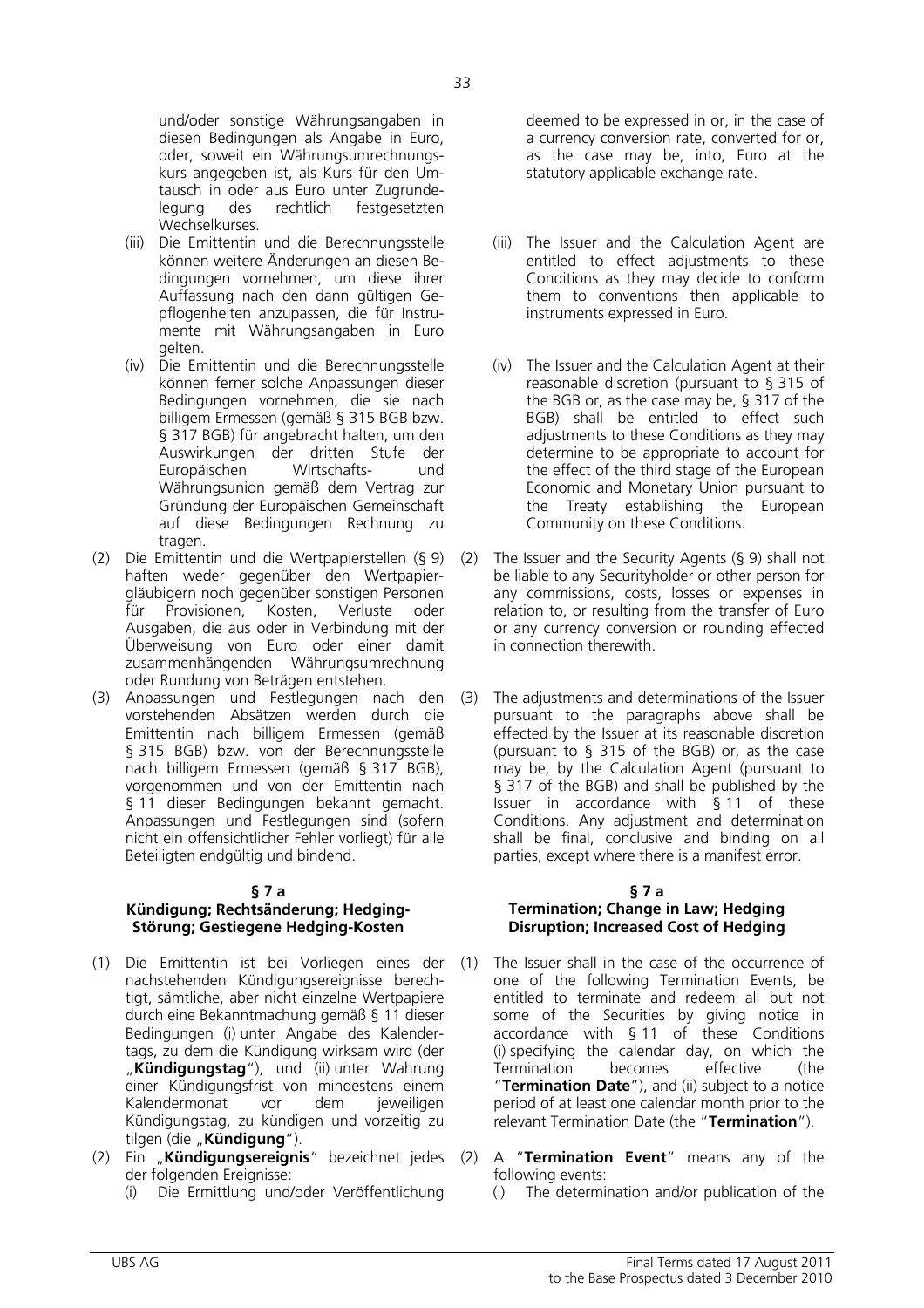des Kurses des Index wird endgültig eingestellt, oder der Emittentin oder der Berechnungsstelle wird eine entsprechende Absicht bekannt.

- (ii) Die Emittentin und die Berechnungsstelle sind nach Ausübung billigen Ermessens (gemäß § 315 BGB bzw. § 317 BGB) der Ansicht, dass eine Anpassung dieser Bedingungen, aus welchen Gründen auch immer, nicht möglich ist, oder dass eine Anpassung dieser Bedingungen kein wirtschaftlich vernünftiges Ergebnis erreichen würde.
- (iii) Die Emittentin und die Berechnungsstelle sind nach Ausübung billigen Ermessens (gemäß § 315 BGB bzw. § 317 BGB) der Ansicht, dass eine sonstige erhebliche Änderung der Marktbedingungen an der Maßgeblichen Börse eingetreten ist.
- (iv) Die Emittentin und die Berechnungsstelle sind nach Ausübung billigen Ermessens (gemäß § 315 BGB bzw. § 317 BGB) der Ansicht, dass eine Rechtsänderung und/oder Hedging-Störung und/oder Gestiegene Hedging-Kosten vorliegen.

 "**Rechtsänderung**" bedeutet, dass (A) aufgrund des Inkrafttretens von Änderungen der Gesetze oder Verordnungen (einschließlich aber nicht beschränkt auf Steuergesetze) oder (B) der Änderung der Auslegung von gerichtlichen oder behördlichen Entscheidungen, die für die entsprechenden Gesetze oder Verordnungen relevant sind (einschließlich der Aussagen der Steuerbehörden), die Emittentin nach Treu und Glauben feststellt, dass (X) das Halten, der Erwerb oder die Veräußerung von Transaktionen bzw. Vermögenswerten in Bezug auf den Basiswert rechtswidrig geworden ist oder (Y) die Kosten, die mit den Verpflichtungen unter den Wertpapieren verbunden sind, wesentlich gestiegen sind (einschließlich aber nicht beschränkt auf Erhöhungen der Steuerverpflichtungen, der Senkung von steuerlichen Vorteilen oder anderen negativen Auswirkungen auf die steuerrechtliche Behandlung), falls solche Änderungen an oder nach dem Ausgabetag wirksam werden;

 "**Hedging-Störung**" bedeutet, dass die Emittentin nicht in der Lage ist unter Anwendung wirtschaftlich vernünftiger Bemühungen, (A) Transaktionen abzuschließen, fortzuführen oder abzuwickeln bzw. Vermögenswerte zu erwerben, auszutauschen, zu halten oder zu veräußern, welche die Emittentin zur Absicherung von Preisrisiken im Hinblick auf ihre Verpflichtungen aus den entsprechenden Wertpapieren für notwendig

price of the Index is discontinued permanently, or the Issuer or the Calculation Agent obtains knowledge about the intention to do so.

- (ii) It is, in the opinion of the Issuer and the Calculation Agent at their reasonable discretion (pursuant to § 315 of the BGB or, as the case may be, § 317 of the BGB), not possible, for whatever reason, to make adjustments to these Conditions or if an adjustment to these Conditions would not achieve a commercially reasonable result.
- (iii) In the opinion of the Issuer and the Calculation Agent at their reasonable discretion (pursuant to § 315 of the BGB or, as the case may be, § 317 of the BGB), another material change in the market conditions occurred in relation to the Relevant Exchange.
- (iv) In the opinion of the Issuer and the Calculation Agent at their reasonable discretion (pursuant to § 315 of the BGB or, as the case may be, § 317 of the BGB), a Change in Law and/or a Hedging Disruption and/or an Increased Cost of Hedging occurred.

## Dabei gilt **In this context:**

 "**Change in Law**" means that, on or after the Issue Date of the Securities (A) due to the adoption of or any change in any applicable law or regulation (including, without limitation, any tax law), or (B) due to the promulgation of or any change in the interpretation by any court, tribunal or regulatory authority with competent jurisdiction of any applicable law or regulation (including any action taken by a taxing authority), the Issuer determines in good faith that (X) it has become illegal to hold, acquire or dispose of any transaction(s) or asset(s) in relation to the Underlying, or (Y) it will incur a materially increased cost in performing its obligations under the Securities (including, without limitation, due to any increase in tax liability, decrease in tax benefit or other adverse effect on its tax position);

 "**Hedging Disruption**" means that the Issuer is unable, after using commercially reasonable efforts, to (A) acquire, establish, re-establish, substitute, maintain, unwind or dispose of any transaction(s) or asset(s) it deems necessary to hedge price risks of issuing and performing its obligations with respect to the Securities, or (B) realise, recover or remit the proceeds of any such transaction(s) or asset(s); and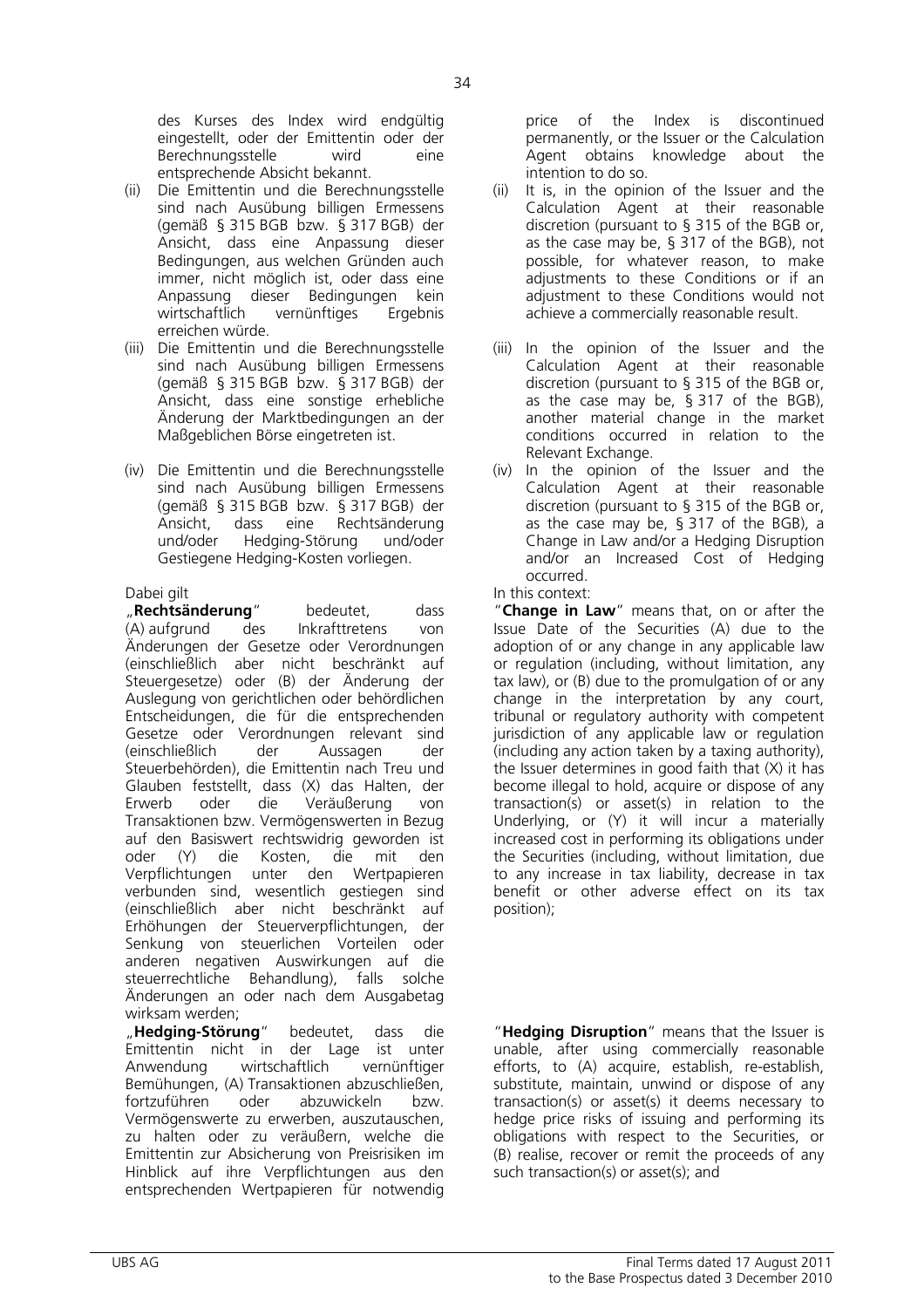erachtet oder sie (B) nicht in der Lage ist, die Erlöse aus den Transaktionen bzw. Vermögenswerten zu realisieren, zurückzugewinnen oder weiterzuleiten; und

"Gestiegene Hedging-Kosten" bedeutet, dass die Emittentin im Vergleich zum Ausgabetag einen wesentlich höheren Betrag an Steuern, Abgaben, Aufwendungen und Gebühren (außer Maklergebühren) entrichten muss, um (A) Transaktionen abzuschließen, fortzuführen oder abzuwickeln bzw. Vermögenswerte zu erwerben, auszutauschen, zu halten oder zu veräußern, welche die Emittentin zur Absicherung von Preisrisiken im Hinblick auf ihre Verpflichtungen aus den Wertpapieren für notwendig erachtet oder (B) Erlöse aus den Transaktionen bzw. Vermögenswerten zu realisieren, zurückzugewinnen oder weiterzuleiten, unter der Voraussetzung, dass Beträge, die sich nur erhöht haben, weil die Kreditwürdigkeit der Emittentin zurückgegangen ist, nicht als Gestiegene Hedging-Kosten angesehen werden.

(3) Im Fall der Kündigung zahlt die Emittentin an jeden Wertpapiergläubiger bezüglich jedes von ihm gehaltenen Wertpapiers einen Geldbetrag in der Auszahlungswährung, der von der Berechnungsstelle gemäß § 317 BGB nach billigem Ermessen, gegebenenfalls unter Berücksichtigung des dann maßgeblichen Kurses des Basiswerts, als angemessener Marktpreis eines Wertpapiers bei Kündigung festgelegt wird (der "**Kündigungsbetrag**").

# **§ 7 b Steuern; Steuer-Kündigung**

- (1) Alle von der Emittentin nach diesen Bedingungen zahlbaren Beträge sind ohne Einbehalt oder Abzug an der Quelle von gegenwärtigen oder irgendwelchen zukünftigen Steuern, Gebühren oder Abgaben, die von oder in Jersey, dem Vereinigten Königreich oder von oder in den Ländern, in denen die Wertpapiere öffentlich angeboten werden, oder einer ihrer Gebietskörperschaften oder Behörden mit Steuerhoheit erhoben werden ("**Quellensteuern**") zu zahlen, es sei denn, ein solcher Einbehalt oder Abzug von Quellensteuern ist gesetzlich vorgeschrieben. In diesem Fall zahlt die Emittentin, vorbehaltlich der nachfolgenden Regelungen, diejenigen zusätzlichen Beträge, die erforderlich sind, damit die Wertpapiergläubiger die Beträge erhalten, die sie ohne Quellensteuern erhalten hätten.
- (2) Die Emittentin ist jedoch nicht verpflichtet, solche zusätzlichen Beträge zu zahlen: - wenn ein Wertpapiergläubiger solchen Steuern, Gebühren oder Abgaben auf die Wertpapiere wegen irgendeiner anderen Verbindung zu Jersey, dem Vereinigten König-

 "**Increased Cost of Hedging**" means that the Issuer would incur a materially increased (as compared with circumstances existing on the Issue Date) amount of tax, duty, expense or fee (other than brokerage commissions) to (A) acquire, establish, re-establish, substitute, maintain, unwind or dispose of any transaction(s) or asset(s) it deems necessary to hedge the price risk of issuing and performing its obligations with respect to the Securities, or (B) realise, recover or remit the proceeds of any such transaction(s) or asset(s), provided that any such materially increased amount that is incurred solely due to the deterioration of the creditworthiness of the Issuer shall not be deemed an Increased Cost of Hedging.

(3) In the case of Termination the Issuer shall pay to each Securityholder an amount in the Redemption Currency with respect to each Security it holds, which is determined by the Calculation Agent at its reasonable discretion pursuant to § 317 of the BGB and, if applicable, considering the then prevailing Price of the Underlying, as the fair market price of a Security at the occurrence of Termination (the "**Termination Amount**").

# **§ 7 b Taxes; Termination for Tax Reasons**

- (1) All amounts payable by the Issuer under these Conditions are payable without any withholding or deduction at source of any present or future taxes, charges or duties imposed by or in Jersey, the United Kingdom or by or in those countries, in which the Securities are publicly offered, or by any political subdivision or any authority thereof having power to tax ("**Withholding Taxes**"), unless such withholding or deduction of Withholding Taxes is required by law. In this latter case, the Issuer will, subject to the following provisions, pay such additional amounts as are necessary in order that the amounts received by the Securityholders equal the amounts they would have received in the absence of any Withholding Taxes.
- (2) However, the Issuer will be not obliged to pay any such additional amounts:

- if a Securityholder is subject to such taxes, charges or duties on the Securities due to any other relationship with Jersey, the United Kingdom or those countries, in which the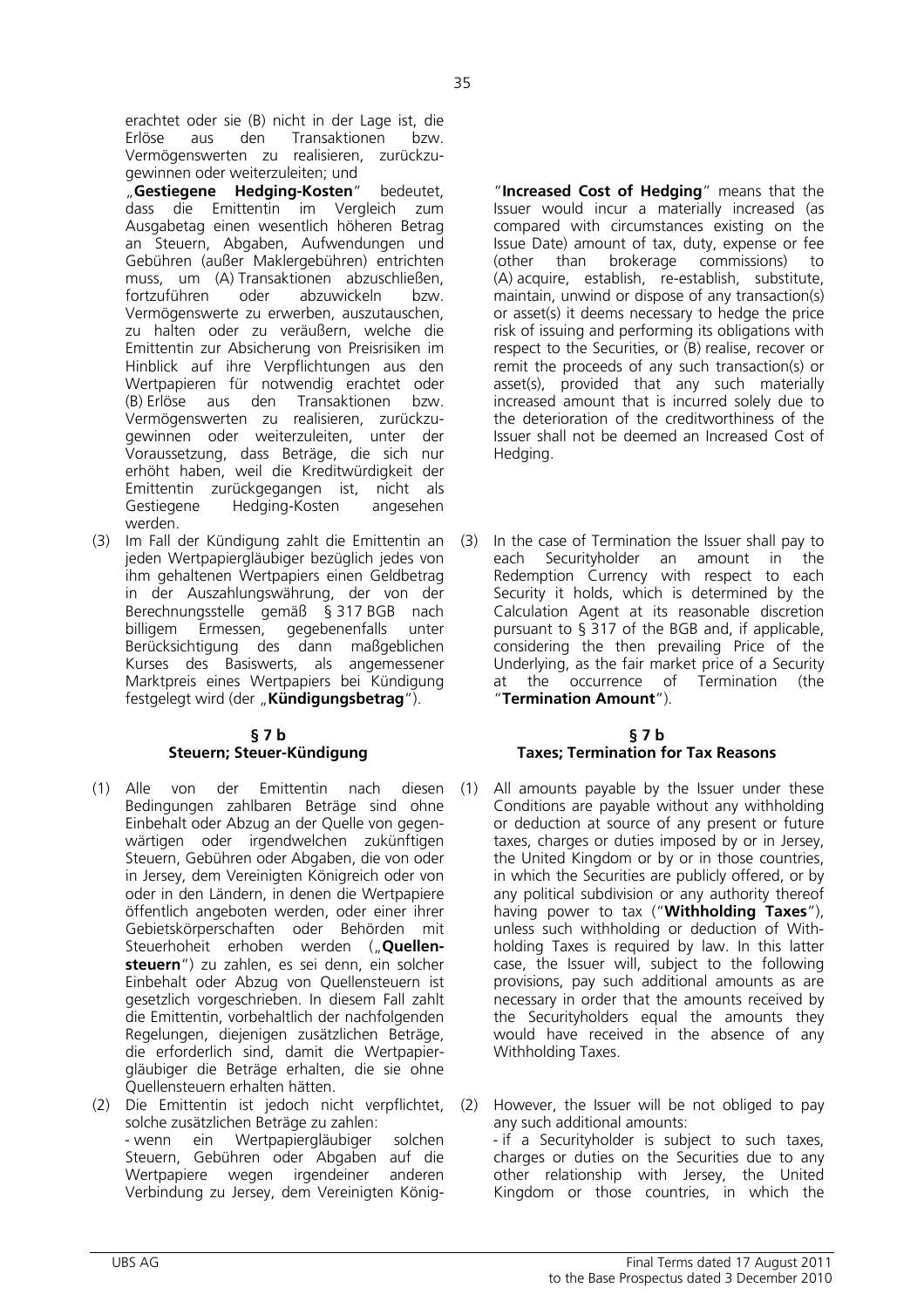reich oder den Ländern, in denen die Wertpapiere öffentlich angeboten werden, als allein der Tatsache unterliegt, dass er Wertpapiergläubiger ist;

- wenn solche Quellensteuern auf Zahlungen an einen Wertpapiergläubiger auf die Wertpapiere selbst oder jede Zahlung darauf auf der EU-Richtlinie über die Besteuerung von Kapitaleinkünften (2003/48/EG) vom 3. Juni 2003 ("**EU-Zinsrichtlinie**") beruhen. Gleiches gilt auch für jedes Gesetz oder jede andere rechtliche Maßnahme, welche die EU-Zinsrichtlinie umsetzt oder mit dieser übereinstimmt oder eingeführt wurde, um der EU-Zinsrichtlinie zu entsprechen;

- wenn Quellensteuern von dem Wertpapiergläubiger dadurch hätten vermieden werden können, dass er die Zahlungen auf die Wertpapiere, über eine andere Zahlstelle in einem EU-Mitgliedstaat zur Zahlung abgefordert hätte;

- die aufgrund einer Rechtsänderung zu zahlen sind, welche später als 30 Tage nach Fälligkeit der betreffenden Zahlung von Kapital, oder, wenn dies später erfolgt, ordnungsgemäßer Bereitstellung aller fälligen Beträge gemäß § 1 dieser Bedingungen wirksam wird.

(3) Die Emittentin ist jederzeit berechtigt, sämtliche Wertpapiere, jedoch nicht nur teilweise, mit einer Frist von nicht weniger als 30 Tagen und nicht mehr als 45 Tagen durch Mitteilung gemäß § 11 dieser Bedingungen und unter Angabe des Kalendertags, zu dem die Kündigung wirksam wird (der "Steuer-**Kündigungstag**"), zur Rückzahlung zu einem Geldbetrag je Wertpapier in der Auszahlungswährung, der von der Berechnungsstelle gemäß § 317 BGB nach billigem Ermessen, gegebenenfalls unter Berücksichtigung des dann maßgeblichen Kurses des Basiswerts und der durch die Kündigung bei der Emittentin angefallenen Kosten, als angemessener Marktpreis eines Wertpapiers bei Kündigung festgelegt wird (der "Steuer-Kündigungs**betrag**"), zu kündigen, falls:

- die Emittentin bei der nächsten Zahlung nach diesen Bedingungen verpflichtet ist oder verpflichtet sein wird, als Ergebnis einer Änderung oder Ergänzung in den Gesetzen oder Vorschriften in Jersey, dem Vereinigten Königreich oder den Ländern, in denen die Wertpapiere öffentlich angeboten werden, oder irgendeiner ihrer Gebietskörperschaften oder Behörden mit Steuerhoheit oder einer Änderung in der Anwendung oder Auslegung solcher Gesetze oder Vorschriften, die am oder nach dem Ausgabetag dieser Wertpapiere in Kraft tritt bzw. angewendet wird, zusätzliche Beträge nach diesem § 7 b dieser Bedingungen zu zahlen; und

- die Emittentin das Erfordernis, solche zusätzlichen Beträge zahlen zu müssen, nicht Securities are publicly offered, than the mere holding of the Securities;

- if such Withholding Taxes on payments to any Securityholder with respect to the Securities themselves or any payout thereon are based on the EU Directive on the taxation of savings income (2003/48/EC) of 3 June 2003 ("**EU Savings Directive**"). The same also applies to any law or any other legal measure which implements or is in conformity with or has been adopted to comply with the EU Savings Directive;

- if the Securityholders may have avoided any Withholding Taxes by claiming payments on the Securities via another paying agent in a EU member state;

- that are payable as a result of any change in law that becomes effective more than 30 days after the relevant payment of principal becomes due or is duly provided for pursuant to § 1 of these Conditions, whichever occurs later.

(3) The Issuer is entitled at any time to redeem all, but not only some, of the Securities on giving no less than 30 and no more than 45 days notice pursuant to § 11 of these Conditions, specifying the calendar day, on which the Termination becomes effective (the "**Tax Termination Date**"), at an amount in the Redemption Currency with respect to each Security, which is determined by the Calculation Agent at its reasonable discretion pursuant to § 317 of the BGB and, if applicable, considering the then prevailing Price of the Underlying and the expenses of the Issuer caused by the Termination, as the fair market price of a Security at the occurrence of Termination (the "**Tax Termination Amount**") if:

- the Issuer, on the occasion of the next payment is or will be required under these Conditions to pay additional amounts under this § 7 b of these Conditions on account of any change or amendment to the laws or regulations of Jersey, the United Kingdom or those countries, in which the Securities are publicly offered, or any political subdivision or authority thereof with power to tax or any change in application or interpretation of such laws or regulations which change becomes effective or applicable on or after the Issue Date of these Securities; and

- the Issuer cannot avoid the requirement to pay such additional amounts by any steps reasonably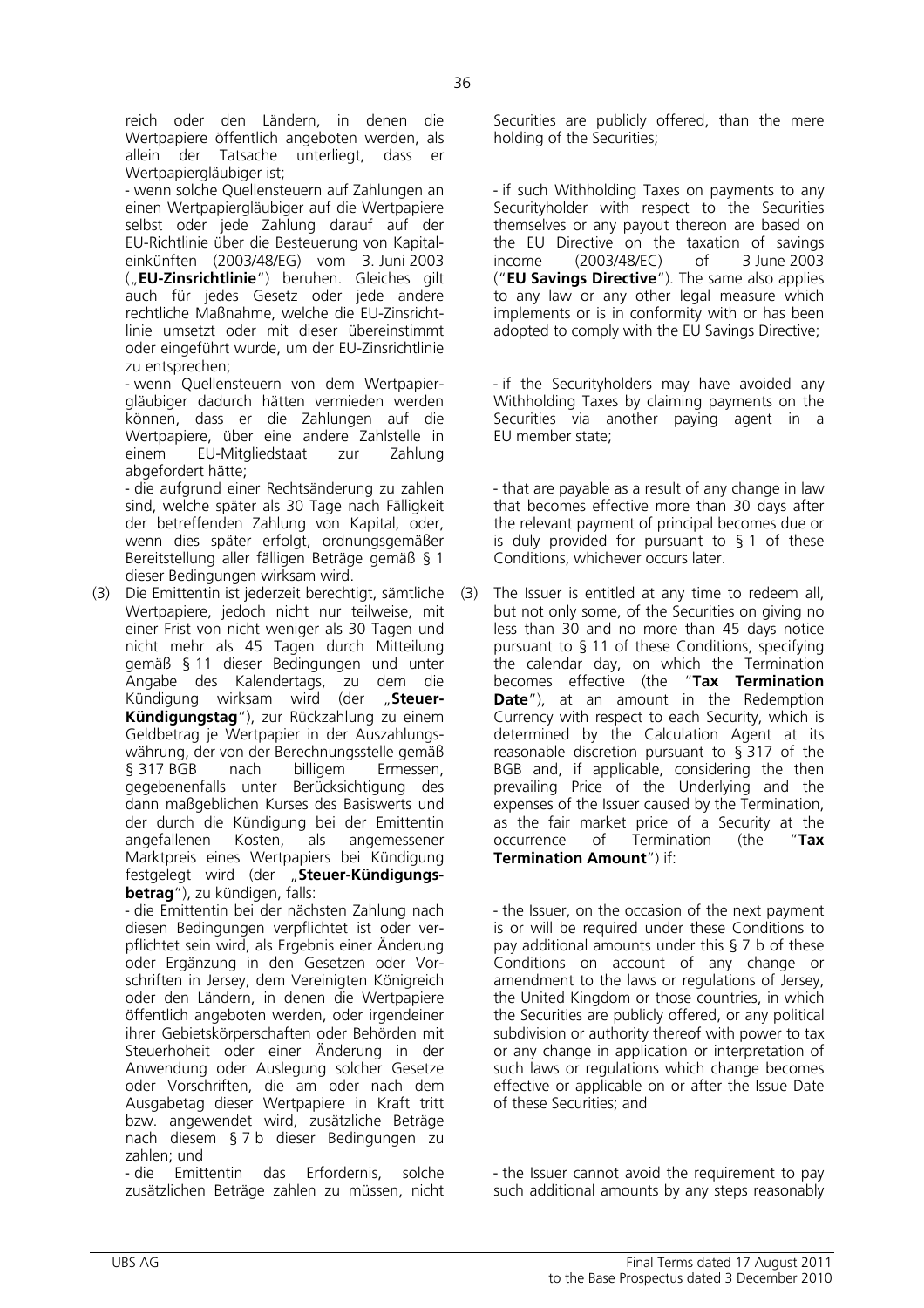durch nach eigenem Ermessen zumutbare Maßnahmen (nicht aber eine Ersetzung der Emittentin gemäß § 10 dieser Bedingungen) vermeiden kann. Eine solche Kündigung darf nicht früher als

90 Tage vor dem Datum erfolgen, an dem die Emittentin erstmals zusätzliche Beträge nach diesem § 7 b zu zahlen hätte.

# **§ 8 Marktstörungen**

- (1) Sind die Emittentin und die Berechnungsstelle nach Ausübung billigen Ermessens (gemäß § 315 BGB bzw. § 317 BGB) der Ansicht, dass an dem Bewertungstag bzw. an einem der Beobachtungstage oder dem Festlegungstag eine Marktstörung (§ 8 (3)) vorliegt, dann wird der Bewertungstag bzw. der jeweilige Beobachtungstag oder der Festlegungstag für den jeweils betroffenen Basiswert $_{(i)}$  auf den unmittelbar darauf folgenden Basiswertunmittelbar Berechnungstag, an dem keine Marktstörung mehr vorliegt, verschoben. Die Emittentin wird sich bemühen, den Beteiligten unverzüglich gemäß § 11 dieser Bedingungen mitzuteilen, dass eine Marktstörung eingetreten ist. Eine Pflicht zur Mitteilung besteht jedoch nicht.
- (2) Wenn der Bewertungstag bzw. ein Beobachtungstag aufgrund der Bestimmungen des § 8 (1) um acht Basiswert-Berechnungstage verschoben worden ist und auch an diesem Tag die Marktstörung fortbesteht, dann gilt dieser Tag als der maßgebliche Bewertungstag bzw. Beobachtungstag für den jeweils betroffenen Basiswert<sub>(i)</sub>.

 Eine weitere Verschiebung findet nicht statt. No further postponement shall take place. Die Emittentin und die Berechnungsstelle werden dann nach Ausübung billigen Ermessens (gemäß § 315 BGB bzw. § 317 BGB) sowie unter Berücksichtigung (i) der dann herrschenden Marktgegebenheiten und (ii) sämtlicher sonstigen Konditionen bzw. Faktoren, die die Emittentin und die Berechnungsstelle angemessenerweise für bedeutsam halten, auf Grundlage der zuletzt erhältlichen Kurse des betroffenen Basiswerts<sub>(i)</sub> und der von dem Index Sponsor abgegebenen Schätzungen einen Kurs des betroffenen Basiswerts<sub>(i)</sub> in Bezug auf den verschobenen Bewertungstag bzw. Beobachtungstag schätzen. (Zur Klarstellung: Dieser Kurs kann auch Null (0) betragen.)

 Sind die Emittentin und die Berechnungsstelle nach Ausübung billigen Ermessens (gemäß § 315 BGB bzw. § 317 BGB) der Ansicht, dass eine Schätzung des Kurses des betroffenen Basiswerts(i) aus welchen Gründen auch immer nicht möglich ist, dann werden die Emittentin und die Berechnungsstelle nach Ausübung billigen Ermessens (gemäß § 315 BGB bzw. § 317 BGB) sowie unter Berücksichtigung (i) der

available to the Issuer at its own discretion (but not by any substitution of the Issuer pursuant to § 10 of these Conditions).

Any such notice of redemption must not be given any earlier than 90 days prior to the date on which the Issuer would initially be required to pay additional amounts pursuant to this § 7 b.

## **§ 8 Market Disruptions**

- (1) If, in the opinion of the Issuer and the Calculation Agent at their reasonable discretion (pursuant to § 315 of the BGB or, as the case may be, § 317 of the BGB), a Market Disruption  $(§ 8 (3))$  prevails on the Valuation Date or on one of the Observation Dates or on the Fixing Date, as the case may be, the Valuation Date or the relevant Observation Date or the Fixing Date, as the case may be, in relation to the affected Underlying shall be postponed to the next succeeding Underlying Calculation Date, on which no Market Disruption prevails. The Issuer shall endeavour to notify the parties pursuant to § 11 of these Conditions without delay of the occurrence of a Market Disruption. However, there is no notification obligation.
- (2) If the Valuation Date or an Observation Date, as the case may be, has been postponed, due to the provisions of § 8 (1), by eight Underlying Calculation Dates, and if the Market Disruption continues to prevail on this day, this day shall be deemed to be the relevant Valuation Date or Observation Date, as the case may be, in relation to the affected Underlying<sub>(i)</sub>.

 The Issuer and the Calculation Agent will then, at their reasonable discretion (pursuant to § 315 of the BGB or, as the case may be, § 317 of the BGB) and taking into account (i) the market conditions then prevailing and (ii) such other conditions or factors as the Issuer and the Calculation Agent reasonably consider to be relevant, estimate the Price of the affected Underlying $\omega$  in relation to the postponed Valuation Date or Observation Date, as the case may be, (which for the avoidance of doubt could be zero (0)) on the basis of the last announced Prices of the affected Underlying $_{(i)}$  and of any estimate given by the Index Sponsor.

 If, in the opinion of the Issuer and the Calculation Agent at their reasonable discretion (pursuant to § 315 of the BGB or, as the case may be, § 317 of the BGB), an estimate of the Price of the affected Underlying $\omega$  is, for whatsoever reason, not possible, the Issuer and the Calculation Agent will, at their reasonable discretion (pursuant to § 315 of the BGB or, as the case may be, § 317 of the BGB) and taking into account (i) the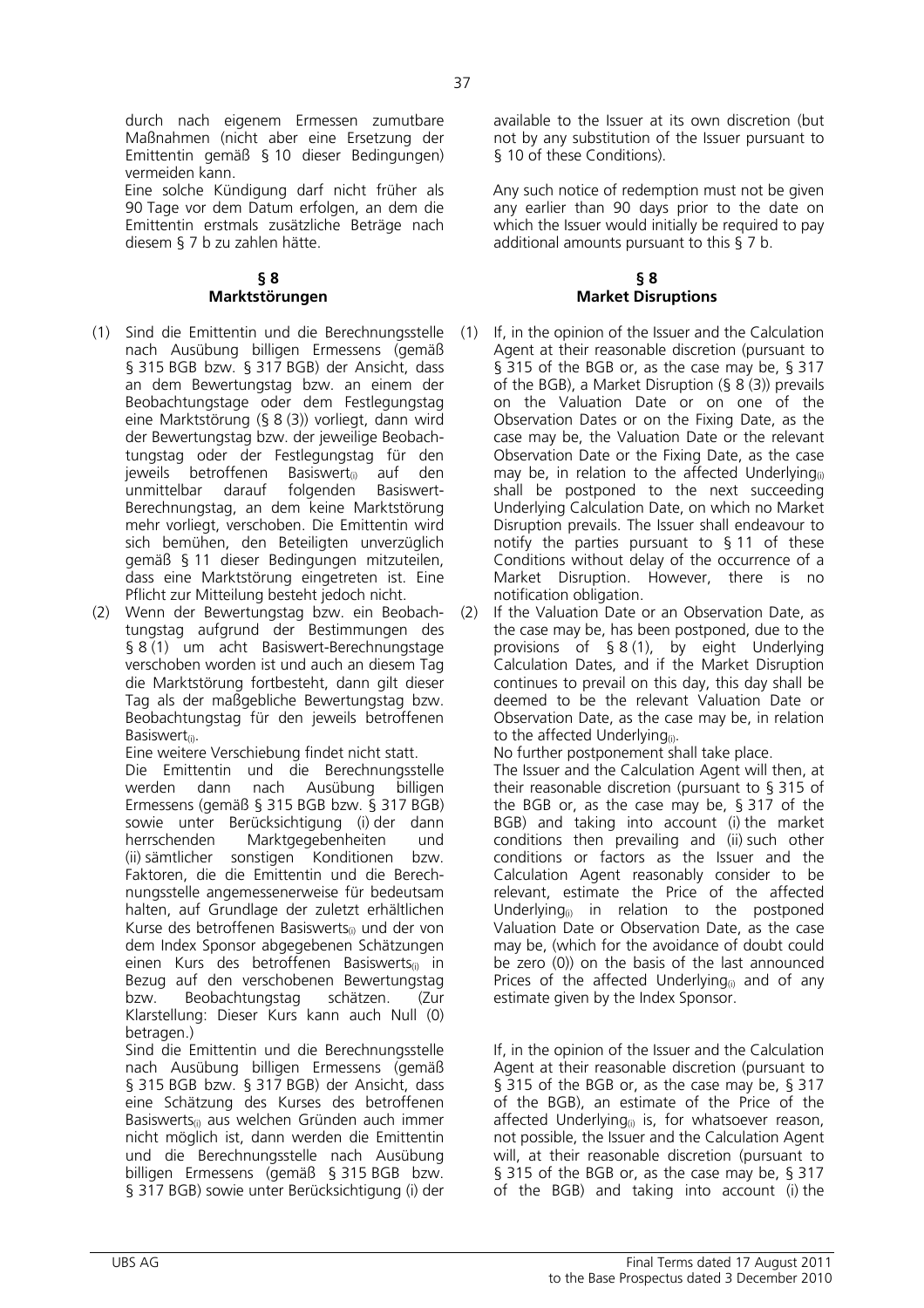dann herrschenden Marktgegebenheiten, (ii) sämtlicher sonstigen Konditionen bzw. Faktoren, die die Emittentin und die Berechnungsstelle angemessenerweise für bedeutsam halten und (iii) gegebenenfalls unter Berücksichtigung der durch die Marktstörung bei der Emittentin angefallenen Kosten, bestimmen, ob, und gegebenenfalls in welcher Höhe, die Emittentin einen Geldbetrag in der Auszahlungswährung zahlen wird. Auf diesen Geldbetrag finden die in diesen Bedingungen enthaltenen Bestimmungen über den Auszahlungsbetrag entsprechende Anwendung.

- (3) Eine "**Marktstörung**" bedeutet in Bezug auf einen Index bzw. auf sämtliche seiner Einzelwerte:
	- (a) die Suspendierung oder das Ausbleiben der Bekanntgabe des Kurses des Basiswerts an einem für die Berechnung eines Auszahlungsbetrags, eines Kündigungsbetrags bzw. eines Steuer-Kündigungsbetrags maßgeblichen Basiswert-Berechnungstag oder
	- (b) die Begrenzung, Suspendierung bzw. Unterbrechung oder, vorbehaltlich von Absatz (4), eine nach Auffassung der Emittentin und der Berechnungsstelle wesentliche Einschränkung des Handels
		- (i) an der Maßgeblichen Börse oder an der/den Börse(n) bzw. in dem Markt/den Märkten, an/in der/dem/denen die Einzelwerte notiert oder gehandelt werden, allgemein (sei es wegen Kursbewegungen, die die Grenzen des von der Maßgeblichen Börse oder der/den Börse(n) bzw. dem Markt/den Märkten, an/in der/dem/denen die Einzelwerte notiert oder gehandelt werden, Erlaubten überschreiten, oder aus sonstigen Gründen), oder
		- (ii) an der Maßgeblichen Börse oder an der/den Börse(n) bzw. in dem Markt/den Märkten, an/in der/dem/denen die Einzelwerte notiert oder gehandelt werden, in dem Index bzw. in den Einzelwerten des Index an der Maßgeblichen Börse oder an der/den Börse(n) bzw. in dem Markt/den Märkten an/in der/dem/denen die Einzelwerte notiert oder gehandelt werden, sofern eine wesentliche Anzahl oder ein wesentlicher Anteil unter Berücksichtigung der Marktkapitalisierung betroffen ist (als wesentliche Anzahl bzw. wesentlicher Anteil gilt eine solche oder ein solcher von mehr als 20 %), (sei es wegen Kursbewegungen, die die Grenzen des von der Maßgeblichen Börse oder der/den Börse(n) bzw. dem Markt/den

market conditions then prevailing, (ii) such other conditions or factors as the Issuer and the Calculation Agent reasonably consider to be relevant and (iii) the expenses of the Issuer, if any, caused by the Market Disruption, determine whether and in which amount, if applicable, the Issuer will make payment of an amount in the Redemption Currency. The provisions of these Conditions relating to the Redemption Amount shall apply *mutatis mutandis* to such payment.

- (3) A "**Market Disruption**" shall mean in relation to an index or, as the case may be, in relation to each of its Components:
	- (a) a suspension or a failure of the announcement of the Price of the Underlying on any Underlying Calculation Date relevant for determining the Redemption Amount, the Termination Amount or the Tax Termination Amount, as the case may be, or
	- (b) a limitation, suspension or disruption of or, subject to para. (4), a restriction imposed on trading, the latter of which the Issuer and the Calculation Agent consider significant,
		- (i) on the Relevant Exchange or on the stock exchange(s) or in the market(s) on/in which the Components are quoted or traded, in general (whether by movements in price exceeding limits permitted by the Relevant Exchange or the stock exchange(s) or the market(s) on/in which the Components are quoted or traded, or otherwise), or
		- (ii) on the Relevant Exchange or on the stock exchange(s) or in the market(s) on/in which the Components are quoted or traded, in the Index or, as the case may be, in the Components of the Index on the Relevant Exchange or on the stock exchange(s) or in the market(s) on/in which the Components are quoted or traded, provided that a major number or a major part in terms of market capitalisation is concerned (a number or part in excess of 20 % shall be deemed to be material), (whether by movements in price exceeding limits permitted by the Relevant Exchange or the stock exchange(s) or the market(s) on/in which the Components are quoted or traded, or otherwise), or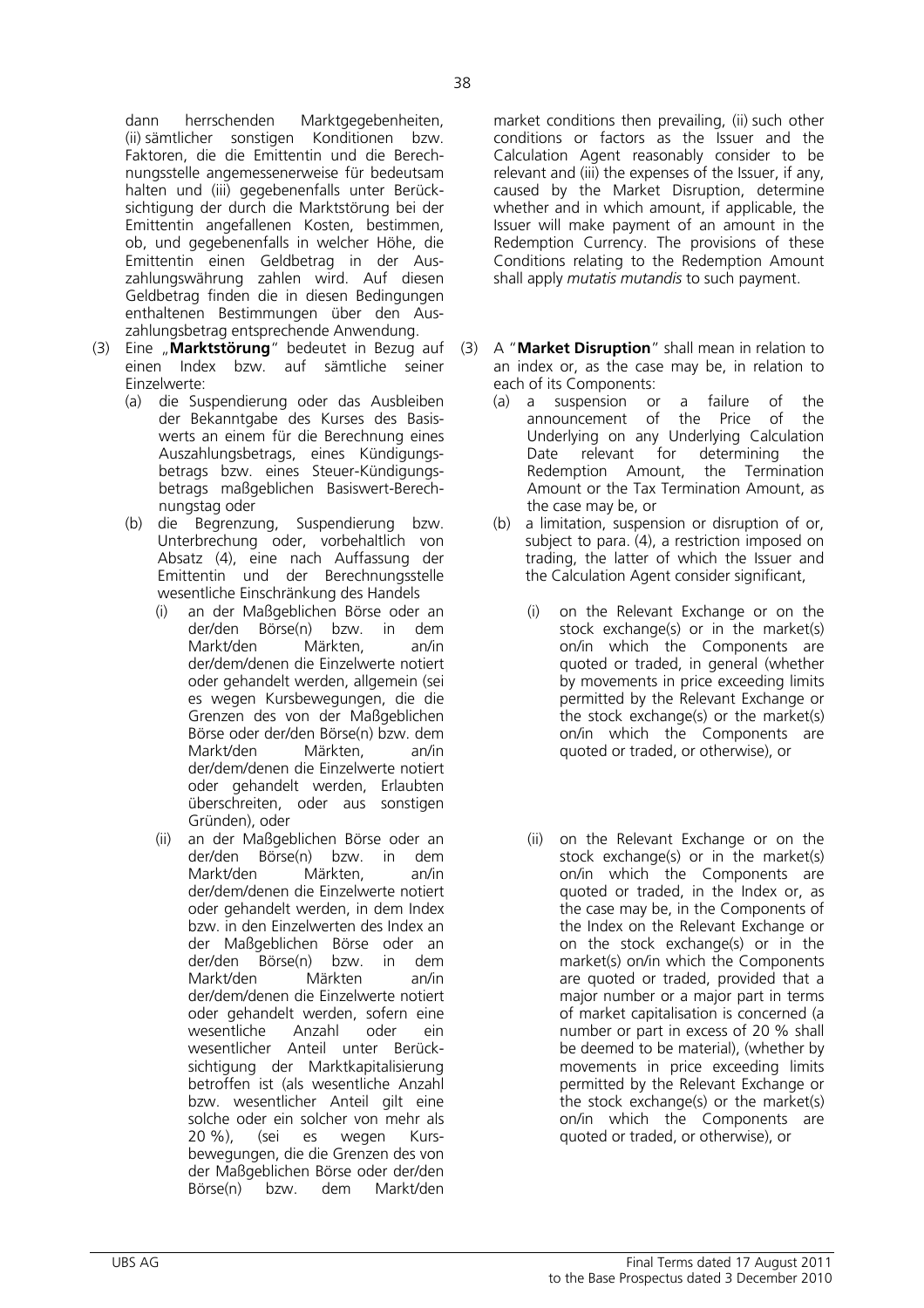Märkten, an/in der/dem/denen die Einzelwerte notiert oder gehandelt werden, Erlaubten überschreiten, oder aus sonstigen Gründen), oder

- (iii) an der Maßgeblichen Terminbörse, falls dort Optionskontrakte auf den Index bzw. auf die Einzelwerte gehandelt werden, oder
- (iv) aufgrund einer Anordnung einer Behörde oder der Maßgeblichen Börse (sei es wegen Kursbewegungen, die die Grenzen des von der Maßgeblichen Börse Erlaubten überschreiten, oder aus sonstigen Gründen), bzw. aufgrund eines Moratoriums für Bankgeschäfte in dem Land, in dem die Maßgebliche Börse ansässig ist, oder aufgrund sonstiger Umstände.
- (c) Der maßgebliche Kurs ist ein Grenzpreis (*limit price*), was bedeutet, dass der für einen Tag ermittelte Kurs für den betroffenen Basiswert<sub>(i)</sub> den Kurs an dem unmittelbar vorangehenden Tag um den nach den Vorschriften der Maßgeblichen Börse zulässigen maximalen Umfang überschritten bzw. unterschritten hat.
- (d) Der Eintritt eines sonstigen Ereignisses, das nach Ansicht der Emittentin und der Berechnungsstelle nach Ausübung billigen Ermessens (gemäß § 315 BGB bzw. § 317 BGB) die allgemeine Möglichkeit von Marktteilnehmern beeinträchtigt oder behindert, Transaktionen in dem betroffenen Basiswert<sub>(i)</sub> durchzuführen oder diesbezügliche Marktbewertungen zu erhalten.
- (4) Eine Verkürzung der regulären Handelszeiten oder eine Beschränkung der Stunden oder Anzahl der Tage, an denen ein Handel stattfindet, gilt nicht als Marktstörung, sofern die Einschränkung auf einer Änderung der regulären Handelszeiten der Maßgeblichen Börse beruht, die mindestens eine (1) Stunde vor (i) entweder dem tatsächlichen regulären Ende der Handelszeiten an der Maßgeblichen Börse oder (ii) dem Termin für die Abgabe von Handelsaufträgen zur Bearbeitung an dem betreffenden Tag an der Maßgeblichen Börse, je<br>nachdem welcher Zeitpunkt früher ist nachdem welcher Zeitpunkt früher ist, angekündigt worden ist. Eine im Laufe eines Tages auferlegte Beschränkung im Handel aufgrund von Preisbewegungen, die bestimmte vorgegebene Grenzen überschreiten, gilt nur dann als Marktstörung, wenn diese Beschränkung bis zum Ende der Handelszeit an dem betreffenden Tag fortdauert.
- (5) Das Bestehen einer Marktstörung vor dem Bewertungstag bzw. einem Beobachtungstag bleibt für die Feststellung des Erreichens, Überschreitens oder Unterschreitens einer nach diesen Bedingungen maßgeblichen Schwelle
- (iii) on the Relevant Futures and Options Exchange, if Option Contracts on the Index or, as the case may be, on the Components are traded there, or
- (iv) due to a directive of an authority or of the Relevant Exchange (whether by movements in price exceeding limits permitted by the Relevant Exchange or otherwise) or due to a moratorium, which is declared in respect of banking activities in the country, in which the Relevant Exchange is located, or due to any other reasons whatsoever.
- (c) The relevant price is a "limit price", which means that the price for the affected Underlying<sub>(i)</sub> for a day has increased or decreased from the immediately preceding day's price by the maximum amount permitted under applicable rules of the Relevant Exchange.
- (d) The occurrence of any other event that, in the opinion of the Issuer and the Calculation Agent at their reasonable discretion (pursuant to § 315 of the BGB or, as the case may be, § 317 of the BGB), disrupts or impairs the ability of market participants in general to effect transactions in, or obtain market values for the affected Underlying $_{(i)}$ .
- (4) Any closing prior to the scheduled trading time or any restriction of the hours or the number of days during which trading takes place is not deemed to be a Market Disruption, if the restriction is based on a change in regular trading hours on the Relevant Exchange announced in advance at least one (1) hour prior to the earlier of (i) the actual closing time for the regular trading hours on the Relevant Exchange or (ii) the submission deadline for orders entered into the Relevant Exchange for execution on the relevant day. A restriction of trading which is levied during the course of any day due to price developments exceeding certain prescribed limits shall only be deemed to be a Market Disruption if such restriction continues until the end of trading hours on the relevant day.
- (5) The existence of a Market Disruption prior to the Valuation Date or an Observation Date, as the case may be, shall be disregarded when determining reaching, exceeding or falling short of any threshold or limit, relevant under these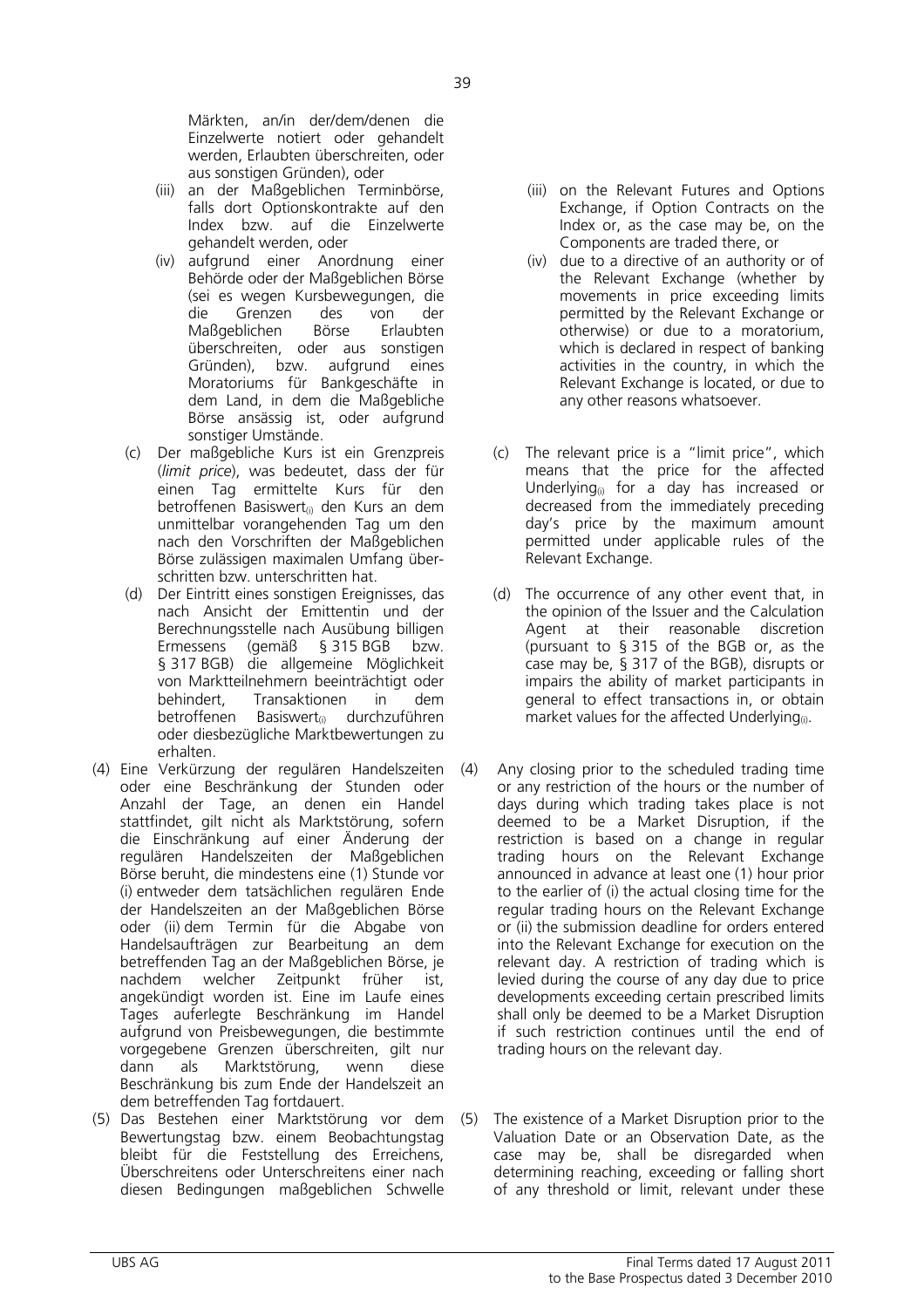oder Grenze unberücksichtigt. Conditions.

### **§ 9 Berechnungsstelle; Zahlstelle**

- (1) Die Berechnungsstelle und die Zahlstelle (die "**Wertpapierstellen**") übernehmen diese Funktion jeweils in Übereinstimmung mit diesen Bedingungen. Jede der Wertpapierstellen haftet dafür, dass sie im Zusammenhang mit den Wertpapieren Handlungen bzw. Berechnungen vornimmt, nicht vornimmt oder nicht richtig vornimmt oder sonstige Maßnahmen trifft oder unterlässt nur, wenn und soweit sie jeweils die Sorgfalt eines ordentlichen Kaufmanns verletzt hat.<br>(2) Jede
- (2) Jede der Wertpapierstellen handelt<br>Lausschließlich als Erfüllungsgehilfin der als Erfüllungsgehilfin der Emittentin und hat keinerlei Pflichten gegenüber dem Wertpapiergläubiger. Die Wertpapierstellen sind jeweils von den Beschränkungen des § 181 BGB befreit.
- (3) Die Emittentin ist berechtigt, jederzeit jede oder alle der Wertpapierstellen durch eine andere Gesellschaft zu ersetzen, eine oder mehrere zusätzliche Wertpapierstellen zu bestellen und deren Bestellung zu widerrufen. Ersetzung, Bestellung und Widerruf werden gemäß § 11 dieser Bedingungen bekannt gemacht.
- (4) Jede der Wertpapierstellen ist berechtigt, durch schriftliche Anzeige gegenüber der Emittentin jederzeit ihr Amt niederzulegen. Die Niederlegung wird nur wirksam mit der Bestellung einer anderen Gesellschaft als Berechnungsstelle bzw. als Zahlstelle durch die Emittentin. Niederlegung und Bestellung werden gemäß § 11 dieser Bedingungen bekannt gemacht.

## **§ 10 Ersetzung der Emittentin**

- (1) Die Emittentin ist jederzeit berechtigt, ohne Zustimmung der Wertpapiergläubiger eine andere Gesellschaft der UBS Gruppe als Emittentin (die "**Neue Emittentin**") hinsichtlich aller Verpflichtungen aus oder in Verbindung mit den Wertpapieren an die Stelle der Emittentin zu setzen, sofern
	- (i) die Neue Emittentin alle Verpflichtungen der Emittentin aus oder in Verbindung mit den Wertpapieren übernimmt,
	- (ii) die Neue Emittentin alle etwa notwendigen Genehmigungen von den zuständigen Behörden erhalten hat. wonach die Neue Emittentin alle sich aus oder in Verbindung mit den Wertpapieren ergebenden Verpflichtungen erfüllen kann und Zahlungen ohne Einbehalt oder Abzug von irgendwelchen Steuern, Abgaben oder Gebühren an die Zahlstelle transferieren darf,

### **§ 9 Calculation Agent; Paying Agent**

- The Calculation Agent and the Paying Agent (the "**Security Agents**") shall assume such role in accordance with these Conditions. Each of the Security Agents shall be liable for making, failing to make or incorrectly making any measure or calculations, as the case may be, or for taking or failing to take any other measures only if and insofar as they fail to exercise the due diligence of a prudent businessman.
- (2) Each of the Security Agents acts exclusively as vicarious agent of the Issuer and has no obligations to the Securityholder. Each of the Security Agents is exempt from the restrictions under § 181 of the BGB.
- (3) The Issuer is entitled at any time to replace any or all of the Security Agents by another company, to appoint one or several additional Security Agents, and to revoke their appointments. Such replacement, appointment and revocation shall be notified in accordance with § 11 of these Conditions.
- (4) Each of the Security Agents is entitled to resign at any time from its function upon prior written notice to the Issuer. Such resignation shall only become effective if another company is appointed by the Issuer as Calculation Agent or as Paying Agent, as the case may be. Resignation and appointment are notified in accordance with § 11 of these Conditions.

## **§ 10 Substitution of the Issuer**

- The Issuer is entitled at any time, without the consent of the Securityholders, to substitute another company within the UBS Group as issuer (the "**New Issuer**") with respect to all obligations under or in connection with the Securities, if
	- (i) the New Issuer assumes all obligations of the Issuer under or in connection with the Securities,
	- (ii) the New Issuer has obtained all necessary authorisations, if any, by the competent authorities, under which the New Issuer may perform all obligations arising under or in connection with the Securities and transfer payments to the Paying Agent without withholding or deduction of any taxes, charges or expenses,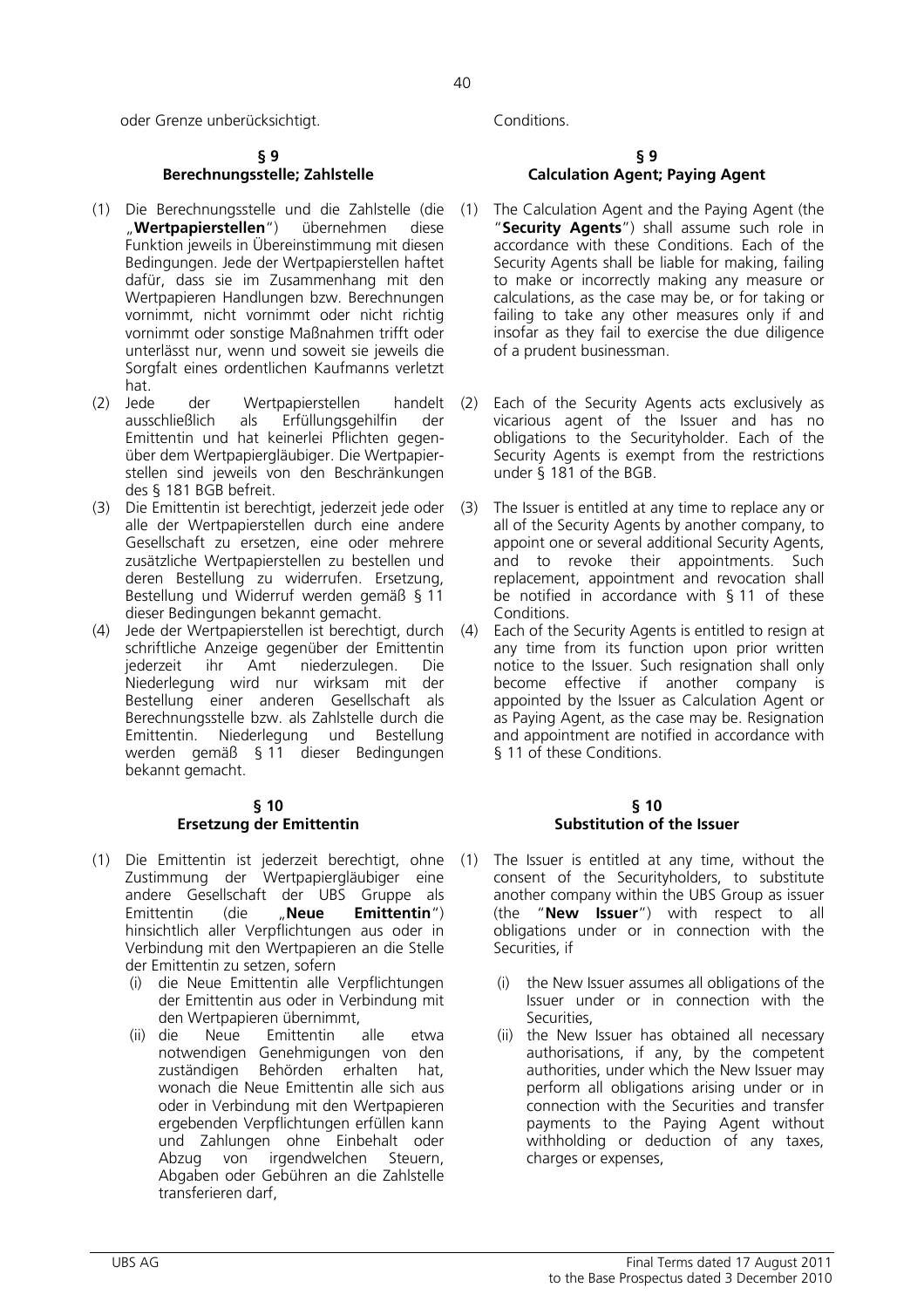- (iii) die Emittentin unbedingt und unwiderruflich die Verpflichtungen der Neuen Emittentin garantiert, und
- (iv) das Clearingsystem der Ersetzung zugestimmt hat, wobei die Zustimmung nicht mit einer unangemessenen Begründung verweigert oder zurückgehalten werden darf.
- (2) Im Falle einer solchen Ersetzung der Emittentin gilt jede in diesen Bedingungen enthaltene Bezugnahme auf die Emittentin fortan als auf die Neue Emittentin bezogen.
- (3) Die Ersetzung der Emittentin ist für die Wertpapiergläubiger endgültig und bindend und wird den Wertpapiergläubigern unverzüglich gemäß § 11 dieser Bedingungen bekannt gemacht.

# **§ 11 Bekanntmachungen**

- (1) Bekanntmachungen, die die Wertpapiere betreffen, werden auf den Internetseiten der Emittentin unter www.ubs.com/keyinvest oder einer Nachfolgeseite veröffentlicht. Jede Mitteilung wird am Tag ihrer Veröffentlichung wirksam (oder im Fall von mehreren Veröffentlichungen am Tag der ersten solchen Veröffentlichung).
- (2) Soweit rechtlich zulässig ist die Emittentin berechtigt, Bekanntmachungen ausschließlich durch Mitteilung an das Clearingsystem zur Weiterleitung an die Wertpapiergläubiger (wie in den anwendbaren Vorschriften der Regelwerke des maßgeblichen Clearingsystems vorgesehen) zu bewirken, vorausgesetzt, dass in den Fällen, in denen die Wertpapiere an einer Wertpapier-Börse notiert sind, die anwendbaren Regeln dieser Wertpapier-Börse diese Form der Mitteilung zulassen. Bekanntmachungen durch Mitteilung an das Clearingsystem gelten am siebten Tag nach dem Tag der Mitteilung an das Clearingsystem als bewirkt.

#### **§ 12**

## **Begebung weiterer Wertpapiere; Ankauf; Einziehung; Entwertung**

- (1) Die Emittentin ist berechtigt, ohne Zustimmung der Wertpapiergläubiger, jederzeit weitere Wertpapiere mit gleicher Ausstattung in der Weise zu begeben, dass sie mit diesen Wertpapieren eine einheitliche Serie bilden, wobei in diesem Fall der Begriff "Wertpapier" entsprechend auszulegen ist.
- (2) Die Emittentin ist berechtigt, ohne Zustimmung der Wertpapiergläubiger, jederzeit Wertpapiere zu jedem beliebigen Preis zu kaufen. Die von der Emittentin erworbenen Wertpapiere können nach Wahl der Emittentin von ihr gehalten, erneut begeben, weiterverkauft oder
- (iii) the Issuer unconditionally and irrevocably guarantees the obligations of the New Issuer, and
- (iv) the Clearing System has given its consent to the substitution which consent shall not be unreasonably withheld or delayed.
- (2) In the case of such a substitution of the Issuer, any reference in these Conditions to the Issuer shall forthwith be deemed to refer to the New Issuer.
- (3) The substitution of the Issuer shall be final, binding and conclusive on the Securityholders and will be published to the Securityholders without undue delay in accordance with § 11 of these Conditions.

## **§ 11 Publications**

(1) Publications concerning the Securities will be published on the internet pages of the Issuer at www.ubs.com/keyinvest or a successor address.

 Any such notice shall be effective as of the publishing date (or, in the case of several publications as of the date of the first such publication).

(2) The Issuer shall, to the extent legally possible, be entitled to effect publications by way of notification to the Clearing System for the purpose of notifying the Securityholders (as set forth in the applicable rules and regulations of the Clearing System), provided that in cases, in which the Securities are listed on a Security Exchange, the regulations of such Security Exchange permit this type of notice. Any such notice shall be deemed as having been effect as of the seventh day after the date of the notification to the Clearing System.

#### **§ 12 Issue of further Securities; Purchase; Call; Cancellation**

- (1) The Issuer is entitled at any time to issue, without the consent of the Securityholders, further securities having the same terms and conditions as the Securities so that the same shall be consolidated and form a single series with such Securities, and references to "Security" shall be construed accordingly.
- (2) The Issuer is entitled at any time to purchase, without the consent of the Securityholders, Securities at any price. Such Securities may be held, reissued, resold or cancelled, all at the option of the Issuer.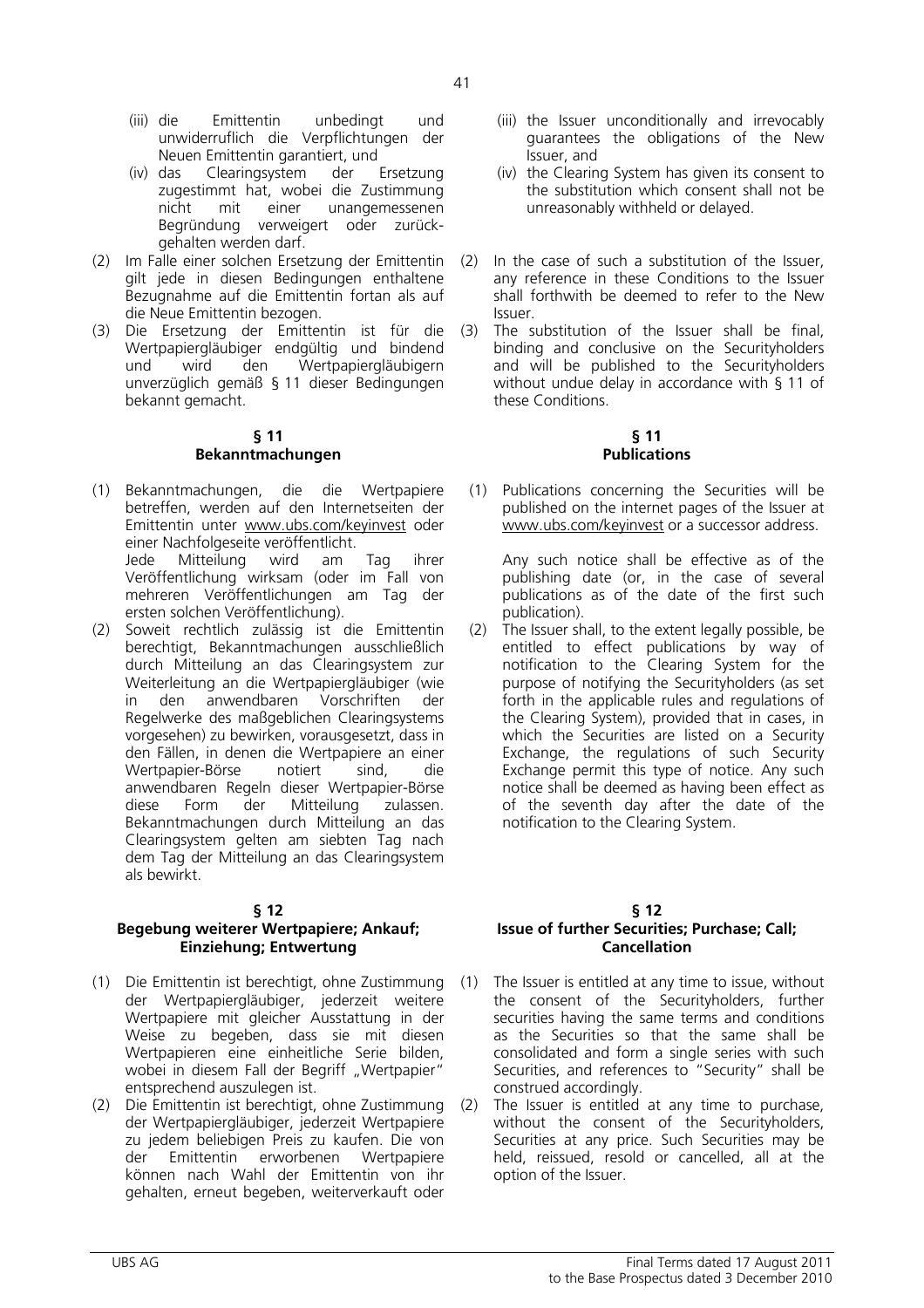entwertet werden.

- (3) Die Emittentin ist berechtigt, ohne Zustimmung der Wertpapiergläubiger, jederzeit ausstehende Wertpapiere einzuziehen und damit ihre Anzahl zu reduzieren.
- (4) Aufstockung bzw. Reduzierung der Wertpapiere werden unverzüglich gemäß § 11 dieser Bedingungen bekannt gemacht.
- (5) Sämtliche vollständig zurückgezahlten Wertpapiere sind unverzüglich zu entwerten und können nicht wiederbegeben oder wiederverkauft werden.

## **§ 13 Sprache**

 Diese Bedingungen sind in deutscher Sprache abgefasst. Eine Übersetzung in die englische Sprache ist beigefügt. Der deutsche Text ist bindend und maßgeblich. Die Übersetzung in die englische Sprache ist unverbindlich.

## **§ 14**

## **Anwendbares Recht; Anwendbares Recht in Bezug auf das Clearingsystem; Erfüllungsort; Gerichtsstand; Zustellungsbevollmächtigte; Korrekturen; Teilunwirksamkeit**

- (1) Form und Inhalt der Wertpapiere sowie alle Rechte und Pflichten aus den in diesen<br>Bedingungen geregelten Angelegenheiten Bedingungen geregelten Angelegenheiten bestimmen sich vorbehaltlich von § 14 (2), in<br>jeder Hinsicht nach, und werden in jeder Hinsicht nach, und Übereinstimmung ausgelegt mit, dem Recht der Bundesrepublik Deutschland.
- (2) Die Rechtswirkungen, die aus der Registrierung der Wertpapiere bei dem Clearingsystem folgen, unterliegen dem Recht des Schwedischen Königreichs gemäß § 4 (1), (3) und (4) dieser Bedingungen.
- (3) Der Gerichtsstand für alle Gerichtsverfahren, die sich aus oder im Zusammenhang mit den Wertpapieren ergeben, ist das Landgericht Frankfurt am Main; dementsprechend können alle Gerichtsverfahren vor diesem Gericht eingeleitet werden. Die Emittentin erkennt die Zuständigkeit des Landgerichts Frankfurt am Main unwiderruflich an und verzichtet auf die Einrede der mangelnden Zuständigkeit oder des *forum non conveniens* gegen Gerichtsverfahren vor diesem Gericht. Diese Anerkennung erfolgt zugunsten jedes Wertpapiergläubigers und beeinträchtigt nicht das Recht eines solchen Wertpapiergläubigers, ein Gerichtsverfahren vor einem anderen zuständigen Gericht einzuleiten, und die Einleitung eines Gerichtsverfahrens an einem oder mehreren Gerichtsständen schließt die (gleichzeitige oder nicht gleichzeitige) Einleitung eines Gerichtsverfahrens an einem anderen Gerichtsstand nicht aus.
- (4) Die UBS AG, handelnd durch ihre Niederlassung London, in ihrer Funktion als Emittentin ernennt
- (3) The Issuer is entitled at any time to call, without the consent of the Securityholders, outstanding Securities and to reduce their number.
- (4) Increase or reduction of Securities shall be notified without undue delay in accordance with § 11 of these Conditions.
- (5) All Securities redeemed in full shall be cancelled forthwith and may not be reissued or resold.

### **§ 13 Language**

 These Conditions are written in the German language and provided with an English language translation. The German text shall be controlling and binding. The English language translation is provided for convenience only.

## **§ 14**

## **Governing Law; Governing Law with respect to the Clearing System; Place of Performance; Place of Jurisdiction; Agent of Process; Corrections; Severability**

- (1) The form and content of the Securities as well as all rights and duties arising from the matters provided for in these Conditions shall, subject to § 14 (2) in every respect be governed by, and shall be construed in accordance with, the laws of the Federal Republic of Germany.
- (2) The legal effects of registration of the Securities with the Clearing System will be governed by the laws of the Kingdom of Sweden pursuant to  $\S$  4 (1), (3) and (4) of these Conditions.
- (3) The District Court (*Landgericht*) of Frankfurt am Main shall have jurisdiction to settle any proceedings that may arise out of or in connection with any Securities and accordingly any proceedings may be brought in such court. The Issuer irrevocably submits to the jurisdiction of the District Court (*Landgericht*) of Frankfurt am Main and waives any objection to proceedings in such court on the ground of venue or on the ground that the proceedings have been brought in an inconvenient forum. These submissions are made for the benefit of Securityholder and shall not affect the right of any Securityholders to take proceedings in any other court of competent jurisdiction nor shall the taking of proceedings in one or more jurisdictions preclude the taking of proceedings in any other jurisdiction (whether concurrently or not).
- (4) UBS AG, acting through its London Branch, in its role as Issuer hereby appoints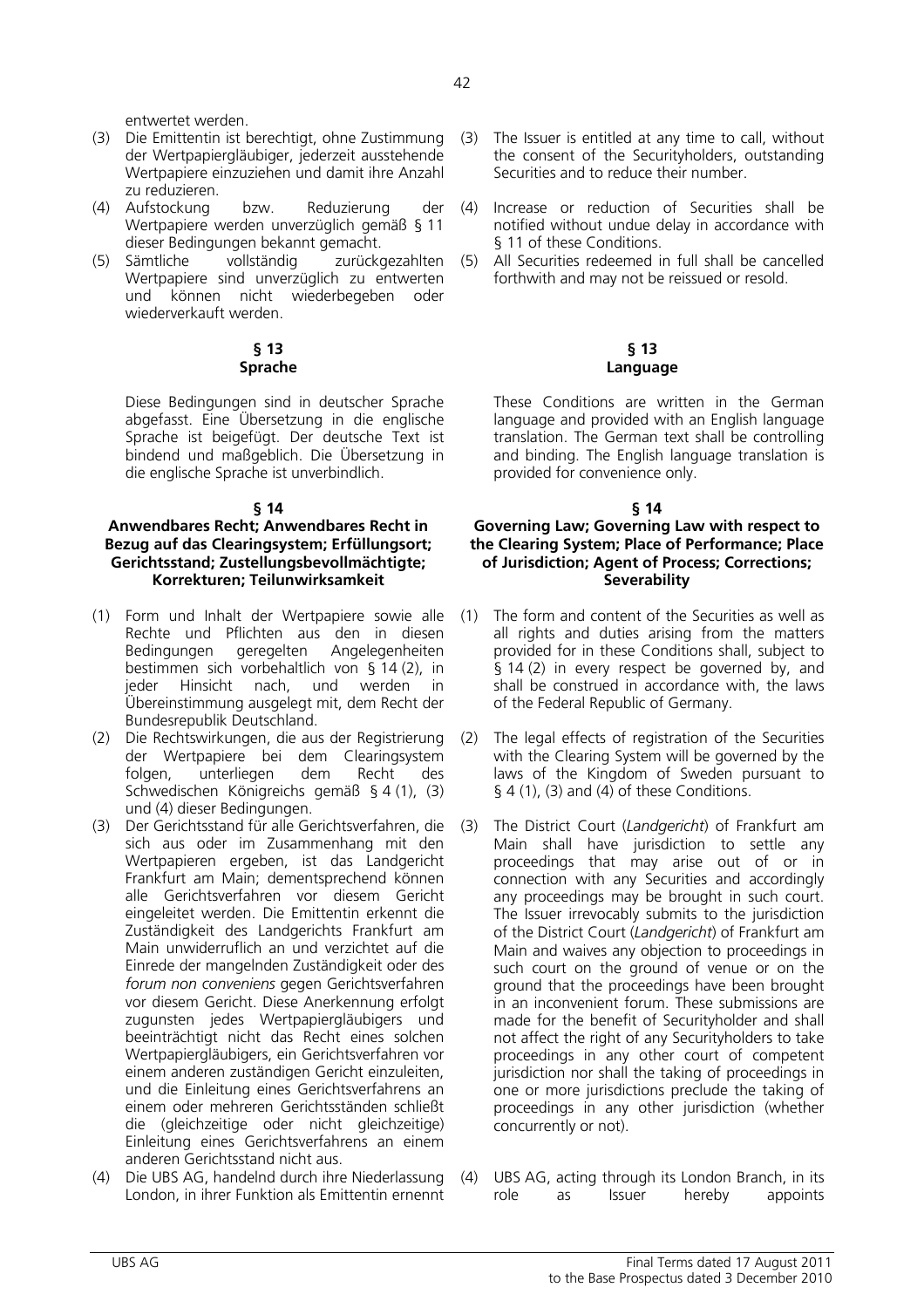hiermit die UBS Deutschland AG, Bockenheimer Landstraße 2-4, 60306 Frankfurt am Main, Bundesrepublik Deutschland, als Bevollmächtigte, an die innerhalb der Bundesrepublik Deutschland im Rahmen jedes Verfahrens aus oder im Zusammenhang mit den Wertpapieren die Zustellung bewirkt werden kann (die "**Zustellungsbevollmächtigte**"). Falls, aus welchem Grund auch immer, die Zustellungsbevollmächtigte diese Funktion nicht mehr ausübt oder keine Anschrift innerhalb der Bundesrepublik Deutschland mehr hat, verpflichtet sich die UBS AG, handelnd durch ihre Niederlassung London, eine Ersatz-Zustellungsbevollmächtigte in der Bundesrepublik Deutschland zu ernennen. Hiervon unberührt bleibt die Möglichkeit, die Zustellung in jeder anderen gesetzlich zulässigen Weise zu bewirken.

- (5) Die Emittentin ist berechtigt, an diesen Bedingungen, jeweils ohne die Zustimmung der Wertpapiergläubiger, in der Weise, die die Emittentin für notwendig oder wünschenswert hält, Änderungen oder Ergänzungen vorzunehmen, sofern die Änderung oder Ergänzung
	- (i) formaler, geringfügiger oder technischer Natur ist; oder
	- (ii) zur Behebung eines offensichtlichen oder erwiesenen Fehlers erfolgt; oder
	- (iii) zur Behebung einer Mehrdeutigkeit oder zur Berichtigung oder Ergänzung fehlerhafter Bestimmungen dieser Bedingungen erfolgt; oder
	- (iv) zur Berichtigung eines Fehlers oder einer Auslassung erfolgt, wenn ohne eine solche Berichtigung die Bedingungen nicht die beabsichtigten Bedingungen, zu denen die Wertpapiere verkauft wurden und zu denen sie seitdem gehandelt werden, darstellen würden; oder
	- (v) keine wesentlichen nachteiligen Auswirkungen auf die Interessen der Wertpapiergläubiger in Bezug auf die Wertpapiere hat.

 Eine solche Änderung bzw. Ergänzung wird gemäß ihren Bestimmungen wirksam, ist für die Wertpapiergläubiger bindend und wird den  $W$ ertpapiergläubigern gemäß § 11 Bedingungen bekannt gemacht (wobei jedoch eine versäumte Übermittlung einer solchen Mitteilung oder deren Nichterhalt die Wirksamkeit der betreffenden Änderung bzw. Ergänzung nicht beeinträchtigt).

(6) Sollte eine Bestimmung dieser Bedingungen ganz oder teilweise unwirksam sein oder werden, so bleiben die übrigen Bestimmungen wirksam. Die unwirksame Bestimmung ist durch eine wirksame Bestimmung zu ersetzen, die den wirtschaftlichen Zwecken der unwirksamen Bestimmung so weit wie rechtlich möglich entspricht. Entsprechendes gilt für etwaige

UBS Deutschland AG, Bockenheimer Landstrasse 2-4, 60306 Frankfurt am Main, Federal Republic of Germany, as its agent in the Federal Republic of Germany to receive service of process in any proceedings under or in connection with the Securities in the Federal Republic of Germany (the "**Agent of Process**"). If, for any reason, such Agent of Process ceases to act as such or no longer has an address in the Federal Republic of Germany, UBS AG, acting through its London Branch, agrees to appoint a substitute agent of process in the Federal Republic of Germany. Nothing herein shall affect the right to serve the process in any other manner permitted by law.

- (5) The Issuer is entitled to modify or amend, as the case may be, these Conditions in each case without the consent of the Securityholders in such manner as the Issuer deems necessary or desirable, if the modification or amendment
	- (i) is of a formal, minor or technical nature; or
	- (ii) is made to cure a manifest or proven error; or
	- (iii) is made to cure any ambiguity; or is made to correct or supplement any defective provisions of these Conditions; or
	- (iv) is made to correct an error or omission such that, in the absence of such correction, the Conditions would not otherwise represent the intended terms of the Securities on which the Securities were sold and have since traded; or
	- (v) will not materially and adversely affect the interests of the Securityholders.

 Any modification or amendment of these Terms and Conditions shall take effect in accordance with its terms and be binding on the Securityholders, and shall be notified to the Securityholders in accordance with § 11 of these Conditions (but failure to give such notice, or non-receipt thereof, shall not affect the validity of such modification or amendment).

(6) If any of the provisions of these Conditions is or becomes invalid in whole or in part, the remaining provisions shall remain valid. The invalid provision shall be replaced by a valid provision, which, to the extent legally possible, serves the economic purposes of the invalid provision. The same applies to gaps, if any, in these Conditions.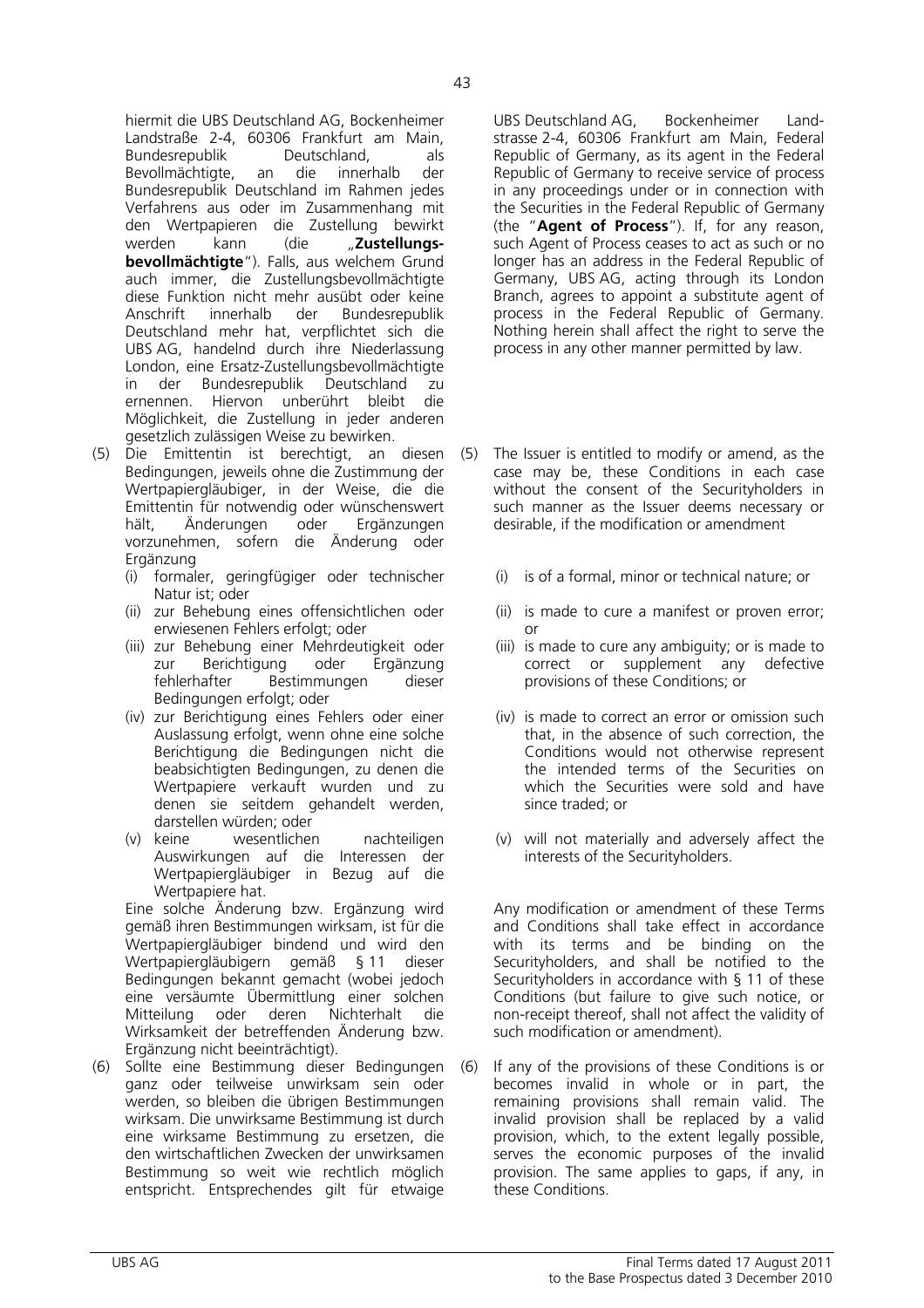Lücken in den Bedingungen.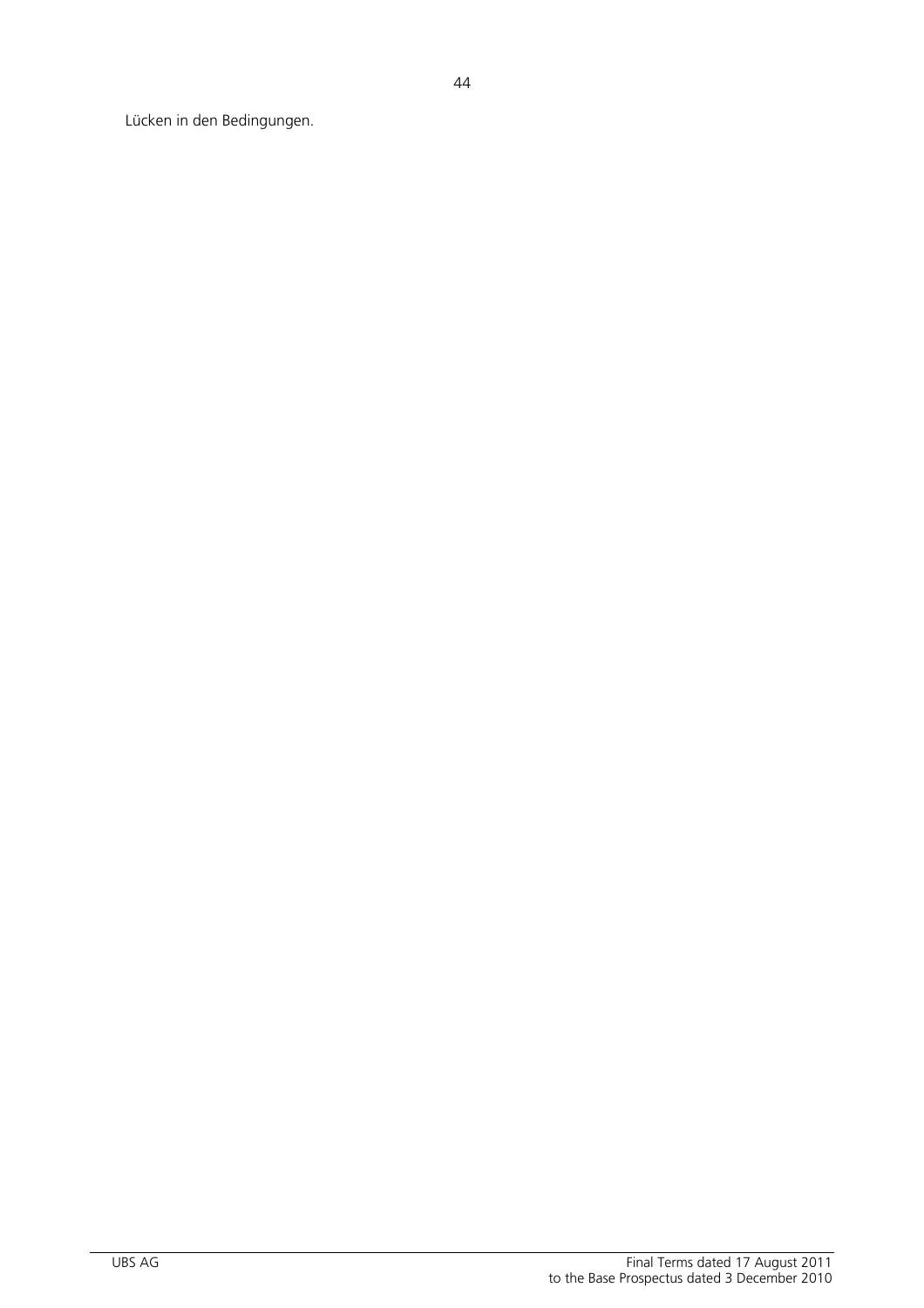# **INFORMATION ABOUT THE UNDERLYINGS**

The following information about the Underlyings comprises extracts or summaries of information publicly available. The Issuer confirms that such information has been carefully prepared and accurately reproduced. As far as the Issuer is aware and is able to ascertain from this publicly available information, no facts have been omitted which would render the reproduced information inaccurate or misleading.

# **I. Description of the OMX Stockholm 30 Index (Bloomberg: OMX)**

The OMX Stockholm 30 Index ("**OMXS30TM**"), consists of the 30 most-traded stocks on NASDAQ OMX Stockholm AB.

OMXS30™ is a market weighted price index. The constituent stocks' share of the OMXS30™ is determined by the actual market capitalization of each company. The base date for the index is 30 September 1986, with a base value of 125.

The composition of OMXS30™ is revised twice a year.

Further information and information about the past performance of the index and its volatility can be obtained under www.nasdaqomxnordic.com.

## **Index Disclaimer**

The Product(s) is not sponsored, endorsed, sold or promoted by The NASDAQ OMX Group, Inc. or its affiliates (NASDAQ OMX, with its affiliates, are referred to as the "**Corporations**"). The Corporations have not passed on the legality or suitability of, or the accuracy or adequacy of descriptions and disclosures relating to, the Product(s). The Corporations make no representation or warranty, express or implied to the owners of the Product(s) or any member of the public regarding the advisability of investing in securities generally or in the Product(s) particularly, or the ability of the OMXS30 Index to track general stock market performance. The Corporations' only relationship to UBS AG ("**Licensee**") is in the licensing of the Nasdaq®, OMX®, OMXS30TM and OMXS30 IndexTM registered trademarks and trade names, and certain trade names of the Corporations and the use of the OMXS30 Index which is determined, composed and calculated by NASDAQ OMX without regard to Licensee or the Product(s). NASDAQ OMX has no obligation to take the needs of the Licensee or the owners of the Product(s) into consideration in determining, composing or calculating the OMXS30 Index. The Corporations are not responsible for and have not participated in the determination of the timing of, prices at, or quantities of the Product(s) to be issued or in the determination or calculation of the equation by which the Product(s) is to be converted into cash. The Corporations have no liability in connection with the administration, marketing or trading of the Product(s).

**THE CORPORATIONS DO NOT GUARANTEE THE ACCURACY AND/OR UNINTERRUPTED CALCULATION OF THE OMXS30 INDEX OR ANY DATA INCLUDED THEREIN. THE CORPORATIONS MAKE NO WARRANTY, EXPRESS OR IMPLIED, AS TO RESULTS TO BE OBTAINED BY LICENSEE, OWNERS OF THE PRODUCT(S), OR ANY OTHER PERSON OR ENTITY FROM THE USE OF THE OMXS30 INDEX OR ANY DATA INCLUDED THEREIN. THE CORPORATIONS MAKE NO EXPRESS OR IMPLIED WARRANTIES, AND EXPRESSLY DISCLAIM ALL WARRANTIES OF MERCHANTABILITY OR FITNESS FOR A PARTICULAR PURPOSE OR USE WITH RESPECT TO THE OMXS30 INDEX OR ANY DATA INCLUDED THEREIN. WITHOUT LIMITING ANY OF THE FOREGOING, IN NO EVENT SHALL THE CORPORATIONS HAVE ANY LIABILITY FOR ANY LOST PROFITS OR SPECIAL, INCIDENTAL, PUNITIVE, INDIRECT, OR CONSEQUENTIAL DAMAGES, EVEN IF NOTIFIED OF THE POSSIBILITY OF SUCH DAMAGES.**

## **II. Description of the Hang Seng China Enterprises Index (Bloomberg: HSCEI)**

The Hang Seng China Enterprises Index ("**H-shares Index**") was launched on 8 August 1994 to track the performance of China enterprises listed in Hong Kong in the form of H shares.

The universe of the H-shares Index comprises all H-share companies that have their primary listing on the Main Board of the Hong Kong Stock Exchange (SEHK).

The H-shares Index adopts a freefloat-adjusted market capitalization weighted methodology with a 10 % cap on each constituent weighting. The 40 stocks that have the highest combined market capitalization ranking will be selected as constituents for the index.

The H-shares Index is reviewed quarterly.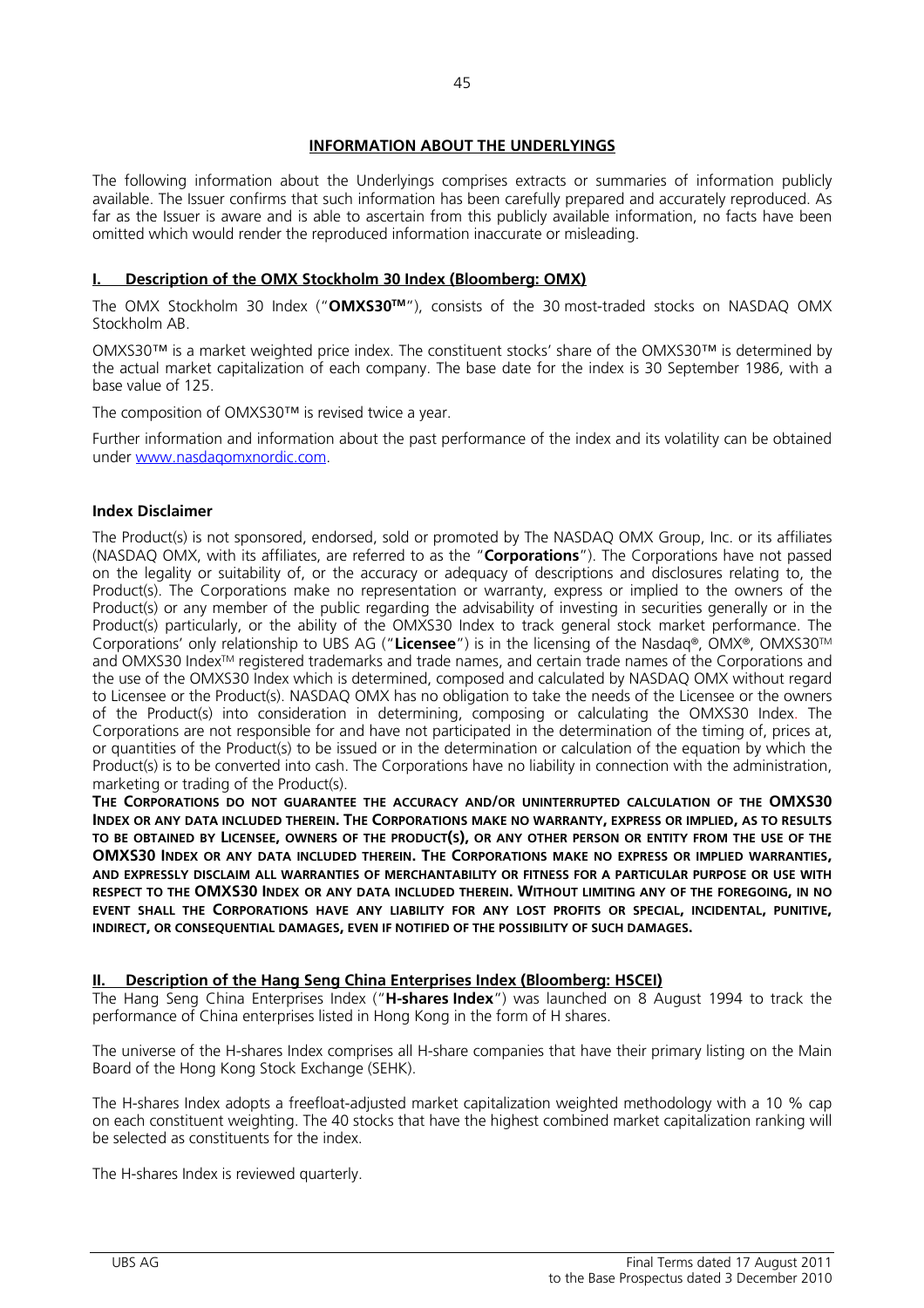More information about the Hang Seng China Enterprises Index, nature, history, composition and prices of the index is available under http://www.hsi.com.hk.

## **Index Disclaimer**

The Hang Seng China Enterprises Index (the "**Index(es)**") is/are published and compiled by Hang Seng Indexes Company Limited pursuant to a licence from Hang Seng Data Services Limited. The mark(s) and name(s) Hang Seng China Enterprises Index are proprietary to Hang Seng Data Services Limited. Hang Seng Indexes Company Limited and Hang Seng Data Services Limited have agreed to the use of, and reference to, the Index(es) by UBS AG in connection with UBS Express Certificates (the "**Product**"), **BUT NEITHER HANG SENG INDEXES COMPANY LIMITED NOR HANG SENG DATA SERVICES LIMITED WARRANTS OR REPRESENTS OR GUARANTEES TO ANY BROKER OR HOLDER OF THE PRODUCT OR ANY OTHER PERSON (i) THE ACCURACY OR COMPLETENESS OF ANY OF THE INDEX(ES) AND ITS COMPUTATION OR ANY INFORMATION RELATED THERETO; OR (ii) THE FITNESS OR SUITABILITY FOR ANY PURPOSE OF ANY OF THE INDEX(ES) OR ANY COMPONENT OR DATA COMPRISED IN IT; OR (iii) THE RESULTS WHICH MAY BE OBTAINED BY ANY PERSON FROM THE USE OF ANY OF THE INDEX(ES) OR ANY COMPONENT OR DATA COMPRISED IN IT FOR ANY PURPOSE, AND NO WARRANTY OR REPRESENTATION OR GUARANTEE OF ANY KIND WHATSOEVER RELATING TO ANY OF THE INDEX(ES) IS GIVEN OR MAY BE IMPLIED.** The process and basis of computation and compilation of any of the Index(es) and any of the related formula or formulae, constituent stocks and factors may at any time be changed or altered by Hang Seng Indexes Company Limited without notice. **TO THE EXTENT PERMITTED BY APPLICABLE LAW, NO RESPONSIBILITY OR LIABILITY IS ACCEPTED BY HANG SENG INDEXES COMPANY LIMITED OR HANG SENG DATA SERVICES LIMITED (i) IN RESPECT OF THE USE OF AND/OR REFERENCE TO ANY OF THE INDEX(ES) BY UBS AG IN CONNECTION WITH THE PRODUCT; OR (ii) FOR ANY INACCURACIES, OMISSIONS, MISTAKES OR ERRORS OF HANG SENG INDEXES COMPANY LIMITED IN THE COMPUTATION OF ANY OF THE INDEX(ES); OR (iii) FOR ANY INACCURACIES, OMISSIONS, MISTAKES, ERRORS OR INCOMPLETENESS OF ANY INFORMATION USED IN CONNECTION WITH THE COMPUTATION OF ANY OF THE INDEX(ES) WHICH IS SUPPLIED BY ANY OTHER PERSON; OR (iv) FOR ANY ECONOMIC OR OTHER LOSS WHICH MAY BE DIRECTLY OR INDIRECTLY SUSTAINED BY ANY BROKER OR HOLDER OF THE PRODUCT OR ANY OTHER PERSON DEALING WITH THE PRODUCT AS A RESULT OF ANY OF THE AFORESAID, AND NO CLAIMS, ACTIONS OR LEGAL PROCEEDINGS MAY BE BROUGHT AGAINST HANG SENG INDEXES COMPANY LIMITED AND/OR HANG SENG DATA SERVICES LIMITED** in connection with the Product in any manner whatsoever by any broker, holder or other person dealing with the Product. Any broker, holder or other person dealing with the Product does so therefore in full knowledge of this disclaimer and can place no reliance whatsoever on Hang Seng Indexes Company Limited and Hang Seng Data Services Limited. For the avoidance of doubt, this disclaimer does not create any contractual or quasi-contractual relationship between any broker, holder or other person and Hang Seng Indexes Company Limited and/or Hang Seng Data Services Limited and must not be construed to have created such relationship.

# **III. Description of the RDX® - Russian Depositary Index (USD) (Bloomberg: RDXUSD)**

RDX is a capitalization-weighted price index and is made up of ADRs/GDRs of Russian blue chip stocks, which are continuously traded at London SE on IOB. Calculated in EUR and USD and disseminated in real-time by Wiener Börse, RDX is designed as a tradable index and is used as underlying for derivative instruments and structured products. The start level of RDX was set to 1,000 points as of 8 October 1997.

| <b>Name</b>                    | <b>ISIN</b>  | <b>Bloomberg</b> | <b>Reuters</b> | <b>Calculation time CET</b> |
|--------------------------------|--------------|------------------|----------------|-----------------------------|
| Russian Depositary Index (EUR) | AT0000802079 | <b>RDX</b>       | <b>RDXEUR</b>  | $9:15 - 17:00$              |
| Russian Depositary Index (USD) | AT0000634076 | <b>RDXUSD</b>    | .RDXUSD        | $9:15 - 17:00$              |

The composition of the RDX is reviewed semi-annually in March and September. The calculation factors (i.e. free float factor, etc.) are reviewed on a quarterly basis (March, June, September and December) at the beginning of the respective month.

Further information can be obtained from the internet page www.wienerborse.at.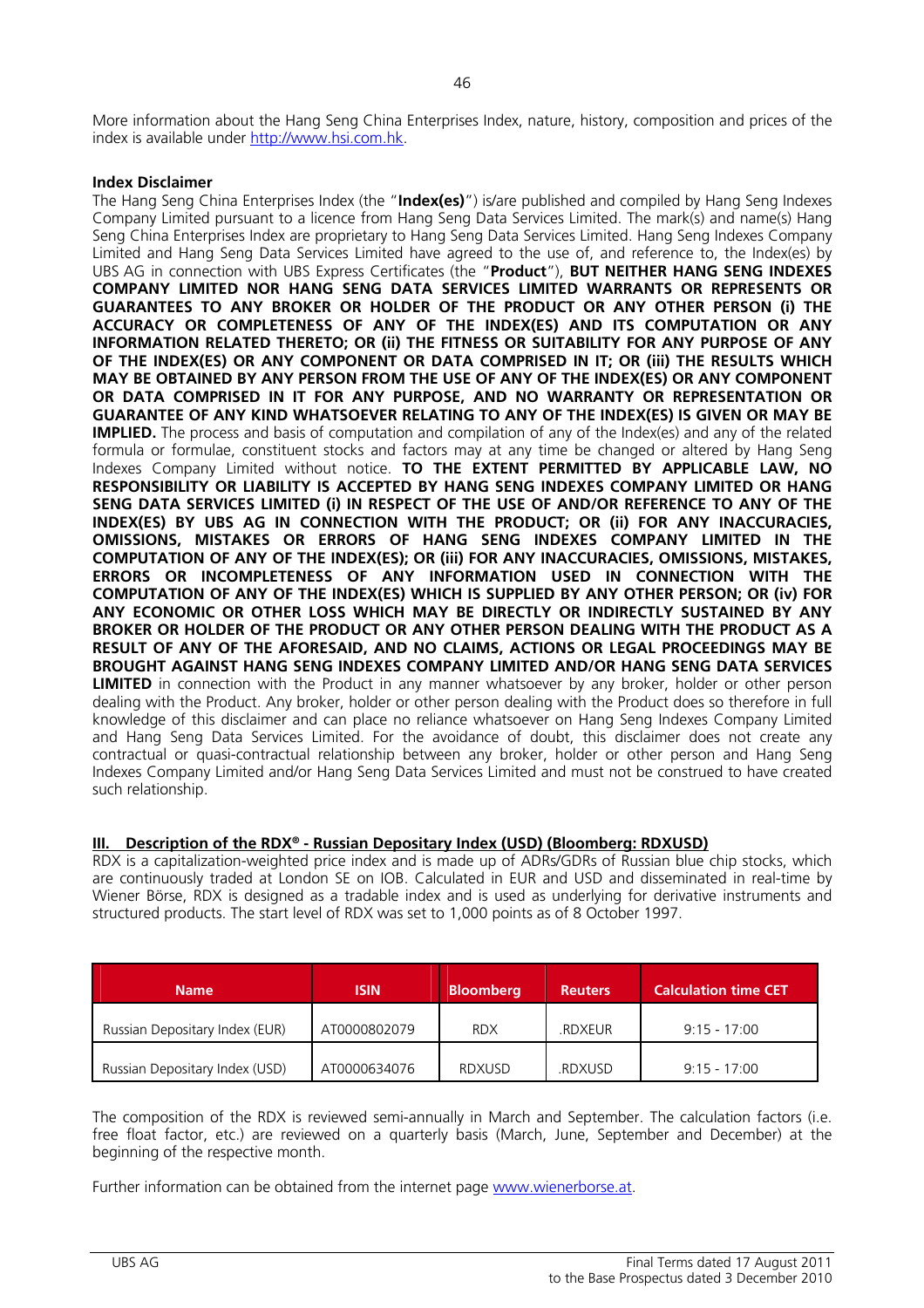## **Disclaimer**

The **RDX® (Russian Depositary Index)** was developed and is real-time calculated and published by Wiener Börse AG. The abbreviation of the index is protected by copyright law as trademarks. The RDX index description, rules and composition are available online on www.indices.cc - the index portal of Wiener Börse AG.

Wiener Börse does not guarantee the accuracy and/or the completeness of the RDX index or any data included therein and Wiener Börse shall have no liability for any errors, omissions, or interruptions therein.

A non-exclusive authorization to use the RDX Index in conjunction with financial products was granted upon the conclusion of a license agreement between Issuer and Wiener Börse AG. The only relationship to the Licensee is the licensing of certain trademarks and trade names of RDX Index which is determined, composed and calculated by Wiener Börse without regard to the Licensee or the Product(s). Wiener Börse reserves the rights to change the methods of index calculation or publication, to cease the calculation or publication of the RDX Index or to change the RDX trademarks or cease the use thereof.

The issued Product(s) is/are not in any way sponsored, endorsed, sold or promoted by the Wiener Börse. Wiener Börse makes no warranty or representation whatsoever, express or implied, as to results to be obtained by Licensee, owners of the product(s), or any other person or entity from the use of the RDX Index or any data included therein. Without limiting any of the foregoing, in no event shall Wiener Börse have any liability for any special, punitive, indirect, or consequential damages (including lost profits), even if notified of the possibility of such damages.

## **IV. Description of the S&P 500® Index (Bloomberg: SPX)**

The S&P 500® Index ("**S&P 500®**") includes a representative sample of 500 leading companies in leading industries of the U.S. economy. Although the S&P 500® focuses on the large-cap segment of the market, with approximately 75 % coverage of U.S. equities, it is also an ideal proxy for the total market. The S&P 500® is a capitalization-weighted index, designed to measure performance of the broad U.S. domestic economy through changes in the aggregate market value of 500 stocks representing all major industries, and which are listed on the New York Stock Exchange, but also on other stock exchanges in the U.S.

The S&P 500® is part of a series of U.S. Indices that can be used as building blocks for portfolio construction. With more than \$1 trillion in indexed assets, the S&P U.S. Indices have earned a reputation for being not only leading market indicators, but also investable portfolios designed for cost efficient replication, or the creation of index-linked products.

The S&P 500® is maintained by the S&P Index Committee, whose members include Standard and Poor's economists and index analysts. Committee oversight gives investors the benefit of Standard and Poor's depth of experience, research and analytic capabilities. The Committee establishes Index Committee Policy used to maintain the indices in an independent and objective manner.

The history of the S&P 500® dates back to 1923, when Standard and Poor's Corporation (the "**Index Sponsor**") introduced an Index covering 233 companies. The Index, as it is known today, was introduced in 1957 when it was expanded to include 500 companies.

Further information as well as information about the past performance and the volatility of the Underlying can be obtained from the internet page www.standardandpoors.com.

## **DISCLAIMER**

The Product is not sponsored, endorsed, sold or promoted by Standard & Poor's ("**S&P**") or its third party licensors. Neither S&P nor its third party licensors makes any representation or warranty, express or implied, to the owners of the Product or any member of the public regarding the advisability of investing in securities generally or in the Product particularly or the ability of the S&P 500® (the "**Index**") to track general stock market performance. S&P's and its third party licensor's only relationship to UBS AG is the licensing of certain trademarks and trade names of S&P and the third party licensors and of the Index which is determined, composed and calculated by S&P or its third party licensors without regard to UBS AG or the Products. S&P and its third party licensors have no obligation to take the needs of UBS AG or the owners of the Product into consideration in determining, composing or calculating the Index. Neither S&P nor its third party licensors is responsible for and has not participated in the determination of the prices and amount of the Product or the timing of the issuance or sale of the Product or in the determination or calculation of the equation by which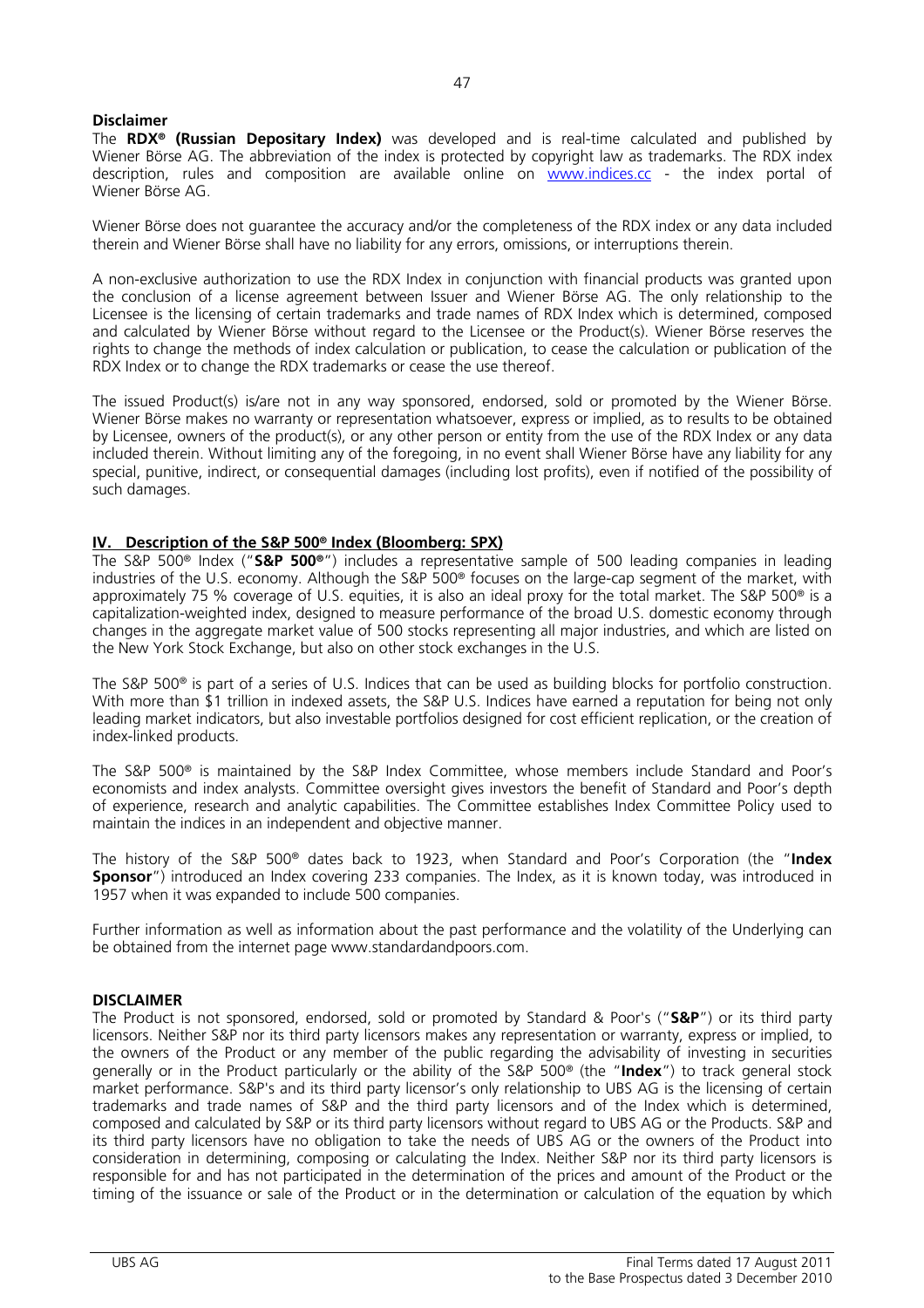NEITHER S&P, ITS AFFILIATES NOR THEIR THIRD PARTY LICENSORS GUARANTEE THE ADEQUACY, ACCURACY, TIMELINESS OR COMPLETENESS OF THE INDEX OR ANY DATA INCLUDED THEREIN OR ANY COMMUNICATIONS, INCLUDING BUT NOT LIMITED TO, ORAL OR WRITTEN COMMUNICATIONS (INCLUDING ELECTRONIC COMMUNICATIONS) WITH RESPECT THERETO. S&P, ITS AFFILIATES AND THEIR THIRD PARTY LICENSORS SHALL NOT BE SUBJECT TO ANY DAMAGES OR LIABILITY FOR ANY ERRORS, OMISSIONS OR DELAYS THEREIN. S&P MAKES NO EXPRESS OR IMPLIED WARRANTIES, AND EXPRESSLY DISCLAIMS ALL WARRANTIES OF MERCHANTABILITY OR FITNESS FOR A PARTICULAR PURPOSE OR USE WITH RESPECT TO THE MARKS, THE INDEX OR ANY DATA INCLUDED THEREIN. WITHOUT LIMITING ANY OF THE FOREGOING, IN NO EVENT WHATSOEVER SHALL S&P, ITS AFFILIATES OR THEIR THIRD PARTY LICENSORS BE LIABLE FOR ANY INDIRECT, SPECIAL, INCIDENTAL, PUNITIVE OR CONSEQUENTIAL DAMAGES, INCLUDING BUT NOT LIMITED TO, LOSS OF PROFITS, TRADING LOSSES, LOST TIME OR GOODWILL, EVEN IF THEY HAVE BEEN ADVISED OF THE POSSIBILITY OF SUCH DAMAGES, WHETHER IN CONTRACT, TORT, STRICT LIABILITY OR OTHERWISE. The "Standard & Poor's® ", "S&P®", "S&P 500®", and "Standard & Poor's 500" are trademarks of Standard & Poor's and have been licensed for use by UBS AG.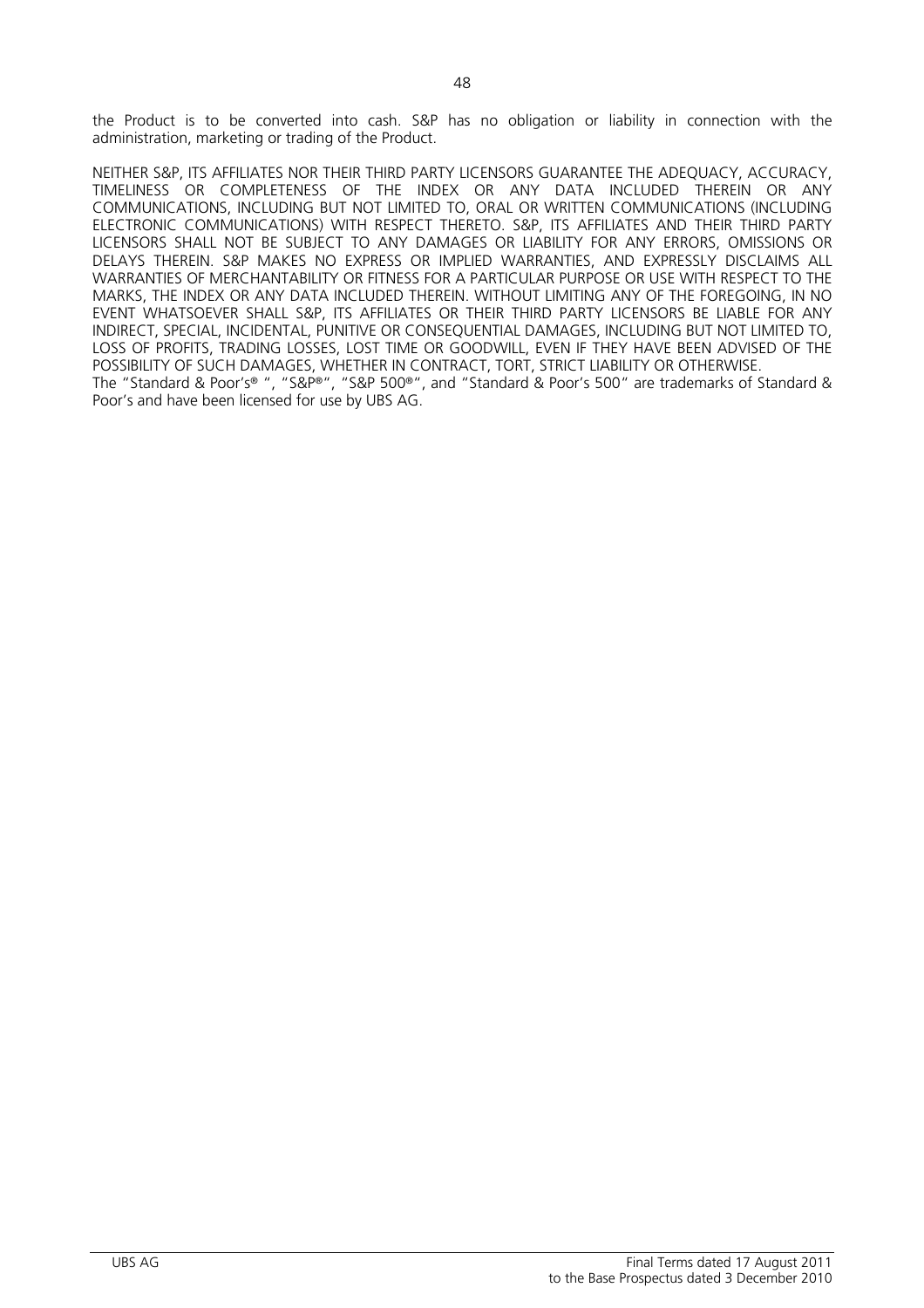# **ISSUE, SALE AND OFFERING**

# **I. Issue and Sale**

It has been agreed that, on or after the respective Issue Date of the Securities (as defined in the section "Key Terms and Definitions of the Securities") the Manager (as defined in the section "Key Terms and Definitions of the Securities") shall underwrite the Securities by means of an underwriting agreement and shall place them for sale. The Securities will be offered on a continuous basis by the Issuer to the relevant Manager(s) and may be resold by the relevant Manager(s).

# **Selling Restrictions**

# General

The Manager has represented and agreed (and each additional Manager will be required to represent and agree) that it will comply with all applicable securities laws and regulations in force in any jurisdiction in which it purchases, offers, sells or delivers Securities or possesses or distributes the Prospectus and will obtain any consent, approval or permission required by it for the purchase, offer, sale or delivery by it of Securities under the laws and regulations in force in any jurisdiction to which it is subject or in which it makes such purchases, offers, sales or deliveries and neither the Issuer nor any Manager shall have any responsibility therefor. Neither the Issuer nor the Manager has represented that Securities may at any time lawfully be sold in compliance with any applicable registration or other requirements in any jurisdiction, or pursuant to any exemption available thereunder, or has assumed any responsibility for facilitating such sale. The relevant Manager will be required to comply with such other additional restrictions as the relevant Issuer and the relevant Manager shall agree and as shall be set out in the applicable Final Terms.

# United States of America

The Securities (or any rights thereunder) have not been registered and will not be registered under the United States Securities Act of 1933, as amended, (the "**Securities Act**"); trading in these Securities has not and will not be approved by the United States Commodity Futures Trading Commission pursuant to the United States Commodity Exchange Act, as amended. The Securities (or any rights thereunder) will be offered only outside of the United States and only to persons that are not U.S. persons as defined in Regulation S of the Securities Act.

# European Economic Area

In relation to each Member State of the European Economic Area which has implemented the Prospectus Directive (each, a "**Relevant Member State**"), each Manager has represented and agreed, and each further Manager appointed under the Base Prospectus will be required to represent and agree, that with effect from and including the date on which the Prospectus Directive is implemented in that Relevant Member State (the "**Relevant Implementation Date**") it has not made and will not make an offer of Securities which are the subject of the offering contemplated by this Prospectus as completed by the final terms in relation thereto to the public in that Relevant Member State except that it may, with effect from and including the Relevant Implementation Date, make an offer of such Securities to the public in that Relevant Member State:

- (a) if the final terms in relation to the Securities specify that an offer of those Securities may be made other than pursuant to Article 3 (2) of the Prospectus Directive in that Relevant Member State (a "**Non-exempt Offer**"), following the date of publication of a prospectus in relation to such Securities which has been approved by the competent authority in that Relevant Member State or, where appropriate, approved in another Relevant Member State and notified to the competent authority in that Relevant Member State, provided that any such prospectus has subsequently been completed by the final terms contemplating such Non-exempt Offer, in accordance with the Prospectus Directive, in the period beginning and ending on the dates specified in such prospectus or final terms, as applicable, and the Issuer has consented in writing to its use for the purpose of that Non-exempt Offer;
- (b) at any time to any legal entity which is a qualified investor as defined in the Prospectus Directive;
- (c) at any time to fewer than 100 or, if the Relevant Member State has implemented the relevant provision of the 2010 PD Amending Directive, 150 natural or legal persons (other than qualified investors as defined in the Prospectus Directive), subject to obtaining the prior consent of the relevant Manager or Managers nominated by the Issuer for any such offer; or
- (d) at any time in any other circumstances falling within Article 3 (2) of the Prospectus Directive,

provided that no such offer of Securities referred to in (b) to (d) above shall require the Issuer or any Manager to publish a prospectus pursuant to Article 3 of the Prospectus Directive or supplement a prospectus pursuant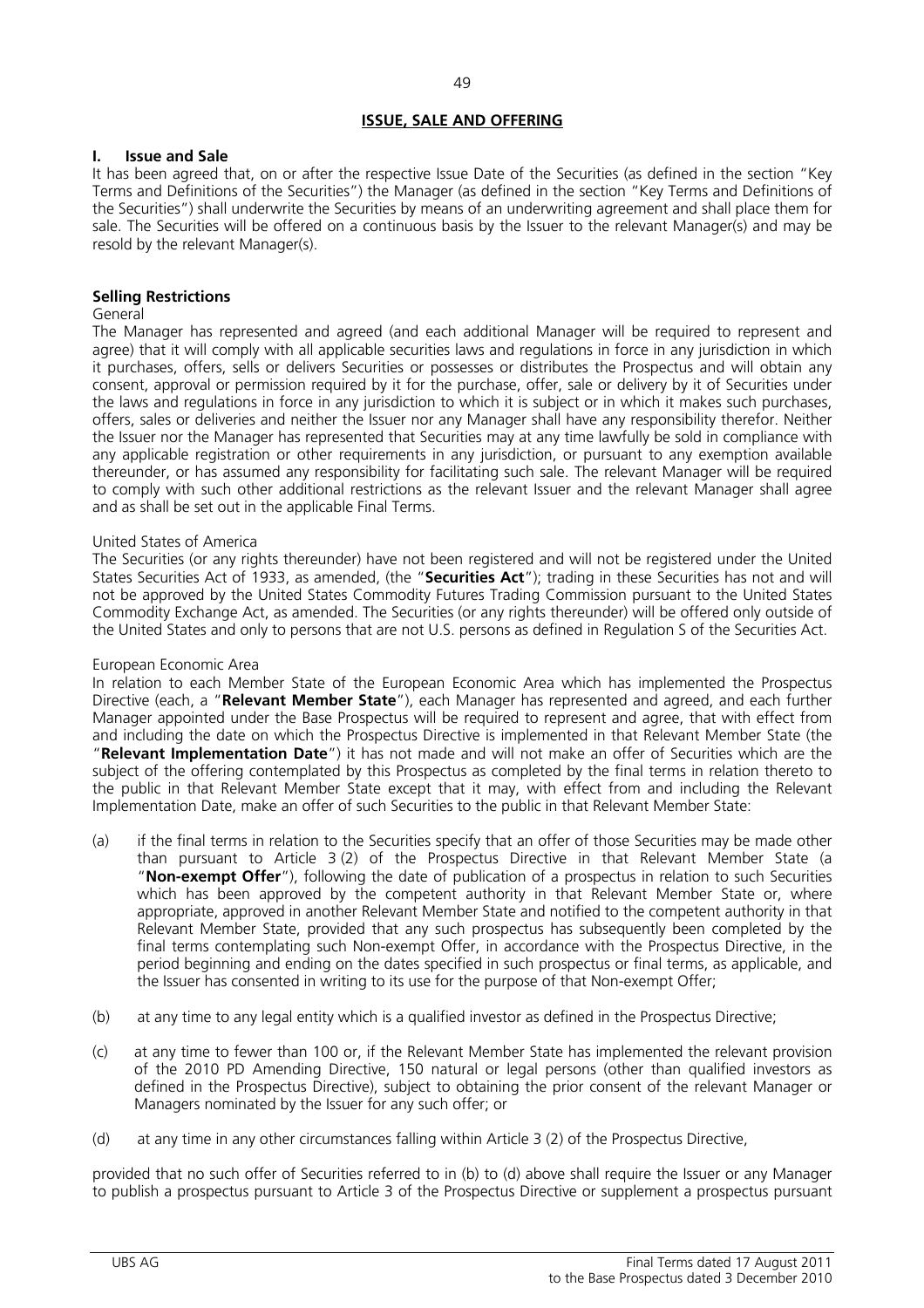to Article 16 of the Prospectus Directive.

For the purposes of this provision, the expression "offer of Securities to the public" in relation to any Securities in any Relevant Member State means the communication in any form and by any means of sufficient information on the terms of the offer and the Securities to be offered so as to enable an investor to decide to purchase or subscribe the Securities, as the same may be varied in that Member State by any measure implementing the Prospectus Directive in that Member State, the expression "Prospectus Directive" means Directive 2003/71/EC (and amendments thereto, including the 2010 PD Amending Directive, to the extent implemented in the Relevant Member State), and includes any relevant implementing measure in the Relevant Member State and the expression "2010 PD Amending Directive" means Directive 2010/73/EU.

# **II. Offering for Sale and Issue Price**

It has been agreed that, on or after the respective Issue Date of the Securities (as defined in the section "Key Terms and Definitions of the Securities"), the Manager(s) (as defined in the section "Key Terms and Definitions of the Securities") may purchase Securities and shall place the Securities for sale under terms subject to change. The Issue Price was fixed at the Start of public offer of the Securities. After closing of the Subscription Period the selling price will then be adjusted on a continual basis to reflect the prevailing market situation.

The Manager shall be responsible for coordinating the entire Securities offering.

# **III. Subscription and Delivery of the Securities**

The Securities may be subscribed from the Manager(s) during normal banking hours within the Subscription Period (as defined in the section "Key Terms and Definitions of the Securities"). The Issue Price per Security is payable on the Initial Payment Date (as defined in the section "Key Terms and Definitions of the Securities").

The Issuer reserves the right to earlier close or to extend the Subscription Period if market conditions so require.

After the Initial Payment Date, the appropriate number of Securities shall be credited to the investor's account in accordance with the rules of the corresponding Clearing System (as defined in the section "Key Terms and Definitions of the Securities"). If the Subscription Period is shortened or extended, the Initial Payment Date may also be brought forward or postponed.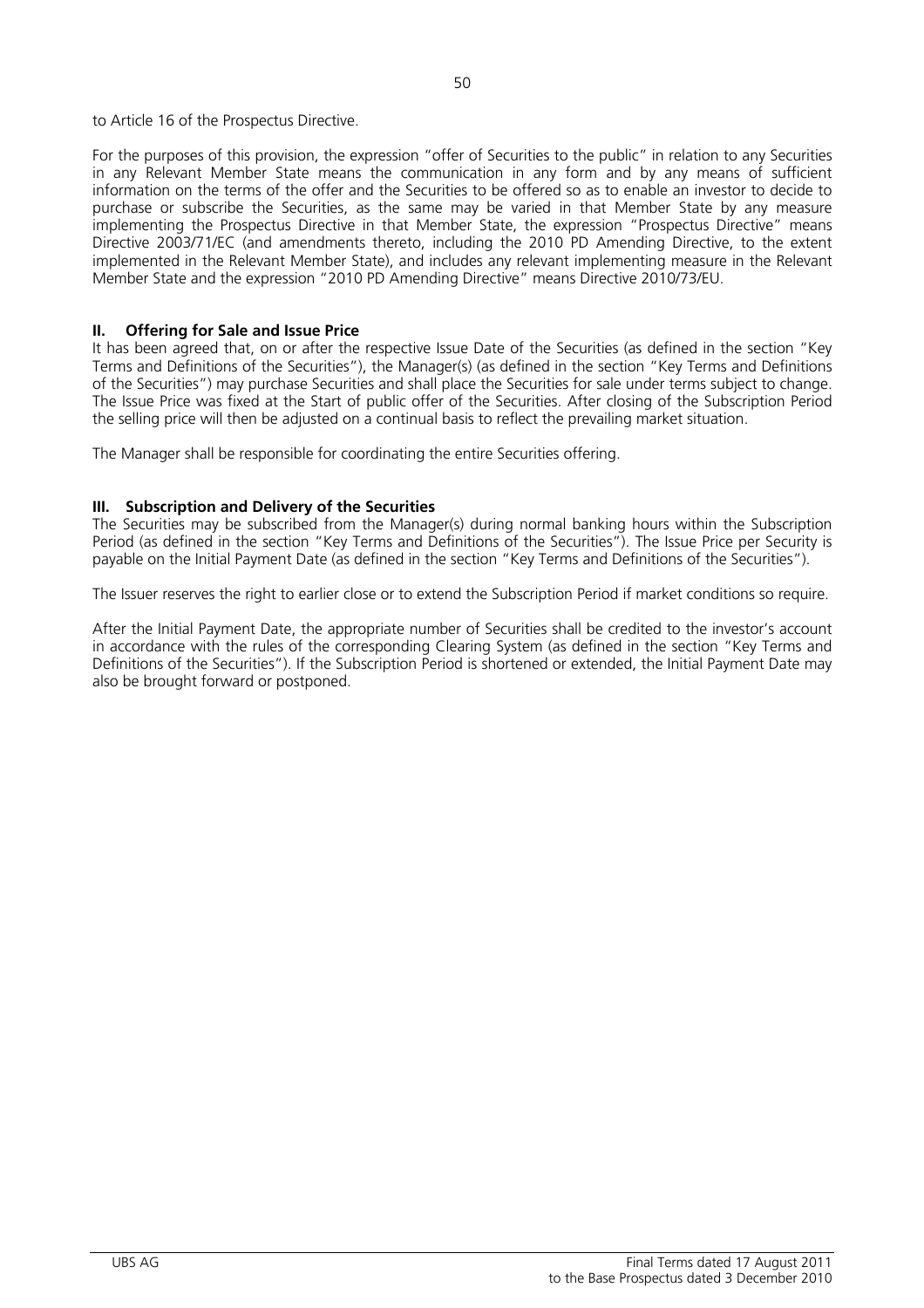# **GENERAL INFORMATION**

# **I. General Note on the Base Prospectus**

The Base Prospectus should be read and construed with any amendment or supplement hereto and with any other documents incorporated by reference and with the relevant Final Terms.

The Manager(s) (excluding the Issuer) have not independently verified the information contained herein. Accordingly, no representation, warranty or undertaking, express or implied, is made and no responsibility or liability is accepted by the Managers as to the accuracy or completeness of the information contained in this Prospectus or any other information provided by the Issuer in connection with the Base Prospectus.

No person has been authorised by the Issuer to issue any statement which is not consistent with or not contained in this document, any other document entered into in relation to the Base Prospectus or any information supplied by the Issuer or any information as in the public domain and, if issued, such statement may not be relied upon as having been authorised by the Issuer or the Managers.

# **II. Form and Status**

The Securities are issued in uncertificated and dematerialised book-entry form, and registered at the Clearing System (as defined in the section "Key Terms and Definitions of the Securities") for clearance and settlement. No physical notes, such as global temporary or permanent notes or definitive notes will be issued in respect of the Securities.

The Securities constitute direct, unsecured and unsubordinated obligations of the Issuer, ranking *pari passu* among themselves and with all other present and future unsecured and unsubordinated obligations of the Issuer, other than obligations preferred by mandatory provisions of law.

# **III. Listing of the Securities**

The Manager intends to apply for listing of the Securities on the Security Exchange.

# **IV. Authorisation**

The Issuer does not need to obtain (individual) authorisation from its Management Board to issue the Securities. There exists a general resolution for the issue of the Securities.

# **V. EEA-Passport**

For certain EEA States, the Issuer reserves the right to apply to the Federal Financial Services Supervisory Authority (*Bundesanstalt für Finanzdienstleistungsaufsicht* – "**BaFin**") for a certificate of the approval of the Base Prospectus pursuant to Section 18 WpPG, in order to be able to publicly offer the Securities also in those countries and/or have them admitted to trading at an organised market (within the meaning of Directive 93/22/EEC) (the "**EEA Passport**"). A special permit allowing for the Securities to be offered or the prospectus to be distributed in a jurisdiction outside of those countries for which an EEA Passport is possible and a permit required has not been obtained.

# **VI. Use of Proceeds**

The net proceeds from the sale of the Securities will be used for funding purposes of the UBS Group. The Issuer shall not employ the net proceeds within Switzerland. The net proceeds from the issue shall be employed by the Issuer for general business purposes. A separate ("special purpose") fund will not be established.

If, in the normal course of business, the Issuer trades in the Underlyings or in related options and futures contracts, or hedges the financial risks associated with the Securities by means of hedging transactions in the Underlyings or in related options or futures contracts, the Securityholders have no rights to or interests in the Underlyings or in related options or futures contracts.

# **VII. Availability of the Base Prospectus and other documents**

So long as any of the Securities are outstanding copies of the following documents will be available, during usual business hours on any weekday (Saturdays and public holidays excepted), at the office of the Issuer: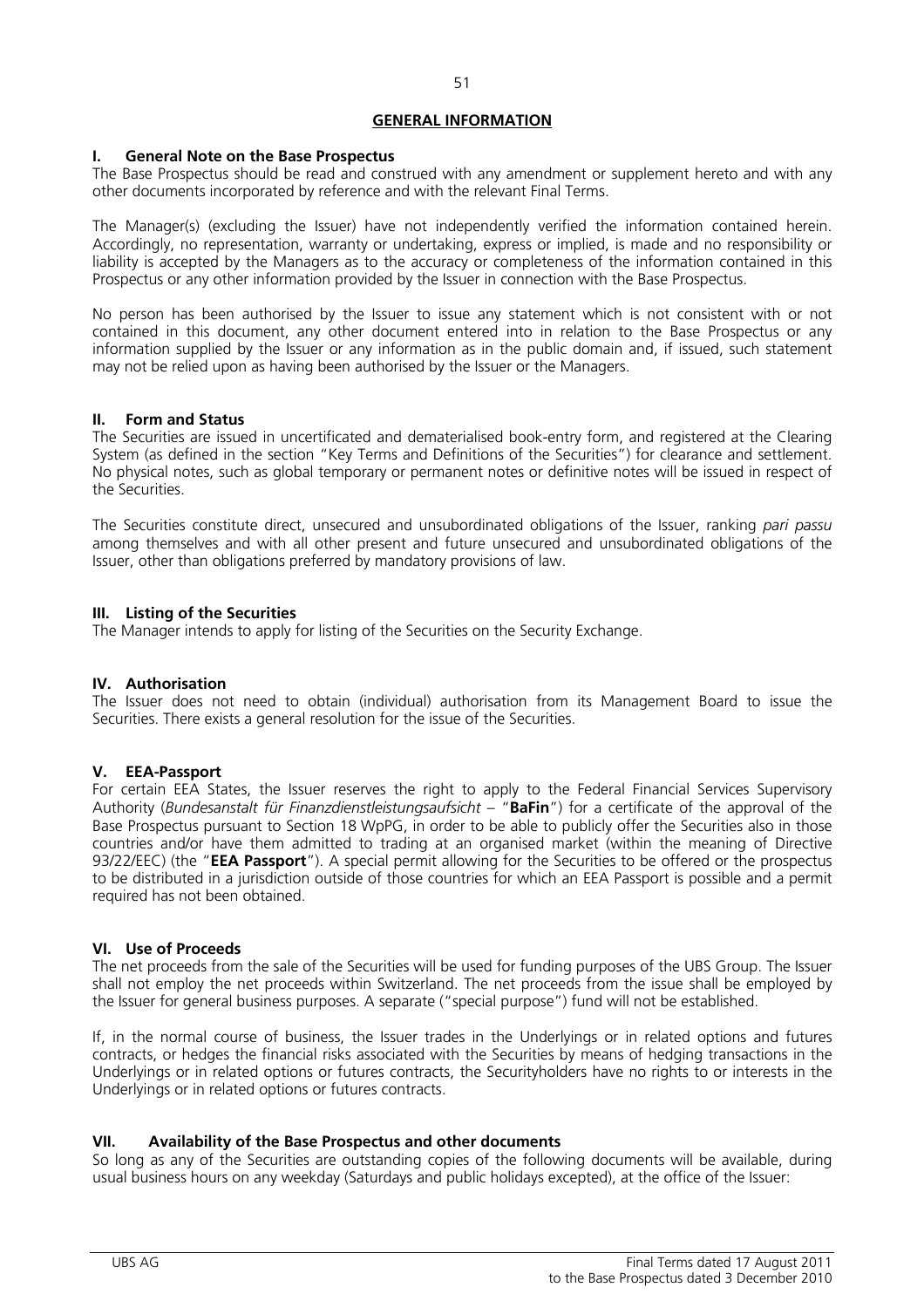- (a) the Articles of Association of UBS AG;
- (b) a copy of the Base Prospectus (together with any supplement including any Final Terms thereto);
- (c) a copy of the Annual Report of UBS AG as at 31 December 2009,
- (d) a copy of the Annual Report of UBS AG as at 31 December 2010;
- (e) a copy of the Review 2009 and 2010 and the Compensation Report 2009 and 2010; and
- (f) copies of the quarterly reports of UBS AG.

Copies of the documents referred to under (a) through (f) above shall also be maintained in printed format, for free distribution, at the registered offices of the Issuer as well as at UBS Deutschland AG, Bockenheimer Landstrasse 2-4, 60306 Frankfurt am Main, Federal Republic of Germany, for a period of twelve months after the publication of the Base Prospectus. In addition, any annual and quarterly reports of UBS AG are published on the UBS website, at www.ubs.com/investors or a successor address.